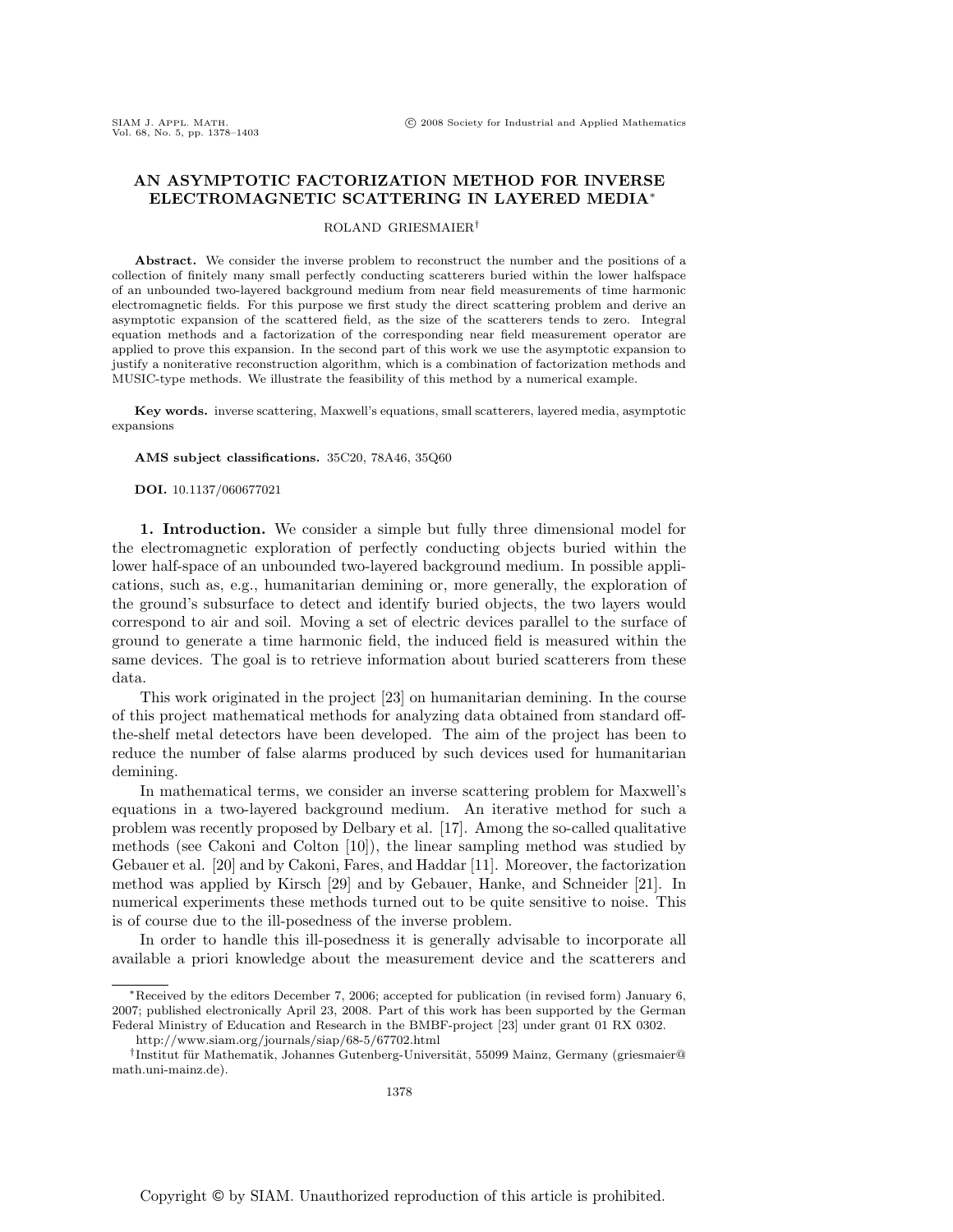to determine very specific features. Standard off-the-shelf metal detectors used for humanitarian demining work at relatively low frequencies around 20 kHz; cf., e.g., [22]. In vacuum this corresponds to wavelengths of approximately 15 km. Thus the typical size of the objects of interest, which is only a few centimeters, is very small with respect to the wavelength of the incident field. We use this a priori knowledge to justify a noniterative reconstruction method that determines only the number and the position of the unknown scatterers but is more robust against noise in the data.

This method is a generalization of a method which was originally developed for electrical impedance tomography by Brühl, Hanke, and Vogelius  $[8]$ . It is based on an asymptotic expansion of the scattered field on the measurement device as the size of the scatterers tends to zero. A similar reconstruction method was recently investigated by Ammari et al. [2] for homogeneous background media and by Iakovleva et al. [24] for two-layered background media. In contrast to the present investigation, these works study a discrete measurement array, which can be considered as a special case of the measurement device studied here. We expect that the theoretical results obtained for nondiscrete measurement devices can be applied to even more realistic models for the measurement process; cf., e.g., [17]. Moreover, the asymptotic expansions of the scattered field were obtained only formally in [2] and [24]. Here we give a rigorous justification of these formulas for two-layered background media. For bounded background domains related formulas were rigorously proven by Ammari et al. [6, 4, 5], and these results were extended to unbounded homogeneous media and plane wave incident fields by Ammari and Volkov [7]. But this analysis applies neither to layered media nor to near field measurements such as considered here.

Our proof of the asymptotic formula employs a factorization of the near field measurement operator that maps magnetic dipole distributions on the measurement device to the corresponding scattered field on the same device. We apply layer potential techniques to describe the three operators occurring in this factorization and expand them separately as the size of the scatterers tends to zero. Then these expansions are combined to calculate the leading order term in the asymptotic expansion of the scattered field. This generalizes the approach we used in [1] for a boundary value problem in electrostatics. By contrast, in  $[6, 4, 5, 7]$  variational methods were applied.

Then, we derive a characterization of the location of the scatterers in terms of the range of the leading order term of the asymptotic expansion of the near field measurement operator, similar to range criteria known from factorization methods, introduced first by Kirsch [28], and MUSIC-type methods, applied first to inverse scattering problems by Devaney [18]. We use a MUSIC-type strategy to implement this range criterion numerically; basically, MUltiple SIgnal Classification is a method of characterizing the range of finite rank operators on Hilbert spaces; see Cheney [12].

The article is organized as follows. After introducing some notation in the next section we describe our model and define the measurement operator in section 3. In section 4 we derive a factorization of this operator, and in section 5 we collect some facts concerning boundary integral operators arising in electromagnetic scattering theory for layered background media. Sections 6 and 7 are devoted to the asymptotic expansion of the measurement operator. Then, in section 9 we derive a characterization of the scatterers in terms of a range criterion, and in section 10 we comment on how to implement this criterion numerically. Finally, we present numerical results.

**2. Preliminaries.** We introduce our notation and recall some facts concerning function spaces used in the context of Maxwell's equations. For further details we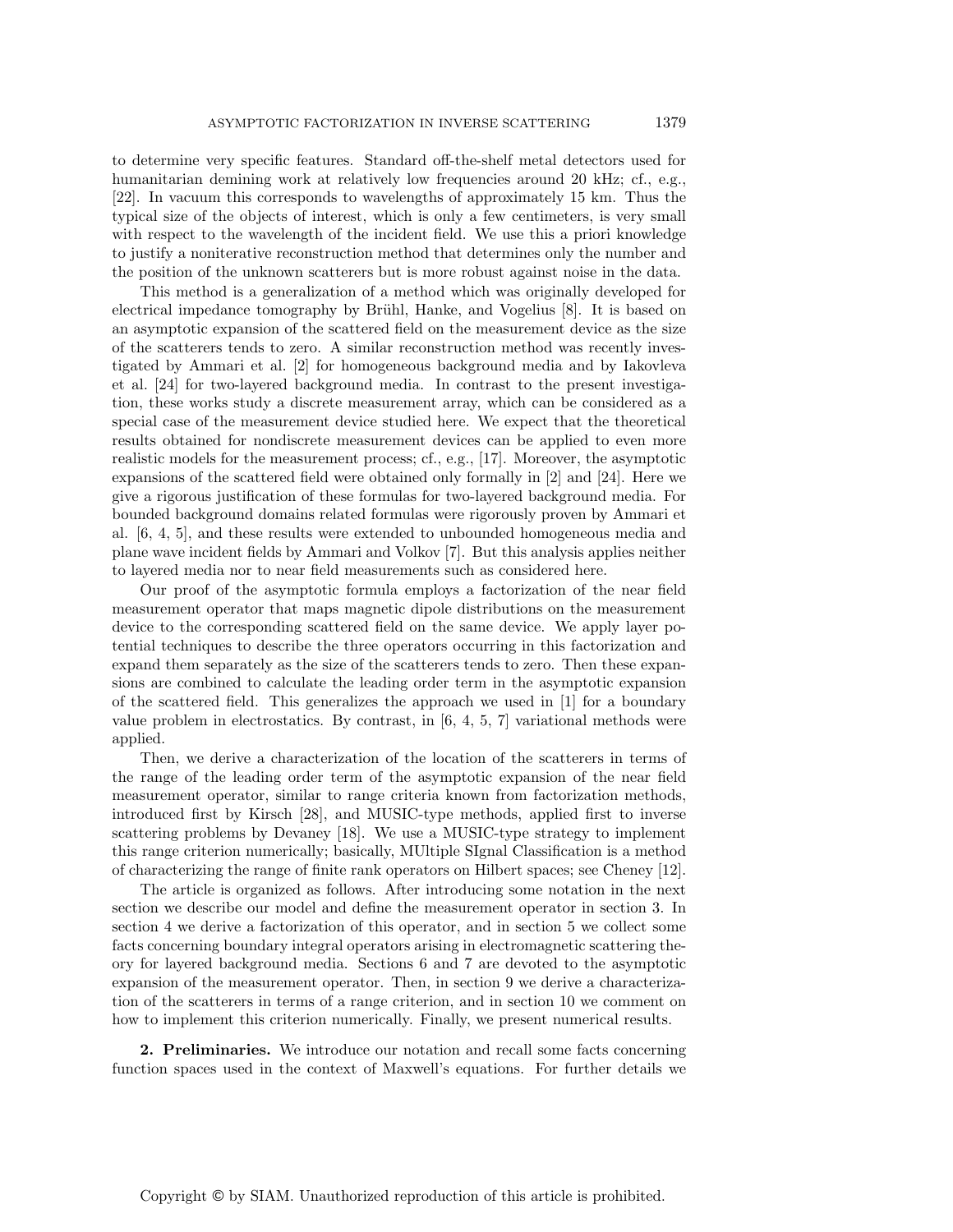1380 ROLAND GRIESMAIER

refer the reader to [9, 31, 32]. Suppose  $D \subset \mathbb{R}^3$  is a bounded domain of class  $C^{2,\alpha}$ ,  $0 < \alpha < 1$ . Denote by  $(e_1, e_2, e_3)$  the usual Cartesian basis of  $\mathbb{R}^3$ , by  $x = (x_1, x_2, x_3)^\top$ a generic point in  $\mathbb{R}^3$ , and by  $\nu$  the unit outward normal to  $\partial D$ . Throughout let  $\boldsymbol{x} \cdot \boldsymbol{y}$ and  $\mathbf{x} \times \mathbf{y}$  be the scalar product and the vector product of  $\mathbf{x}, \mathbf{y} \in \mathbb{R}^3$ , respectively, and let |*x*| denote the Euclidean norm of *x*. The standard complex valued Sobolev spaces  $H^r(D), H^r_{loc}(\mathbb{R}^3 \setminus \overline{D})$  for any  $r \in \mathbb{R}$  and  $H^s(\partial D)$  for  $s \in [-2, 2]$  are defined on  $D, \mathbb{R}^3 \setminus \overline{D}$  $\overline{D}$  and on the boundary  $\partial D$ , respectively; see [30]. Let  $\gamma_0: H^r(D) \to H^{r-1/2}(\partial D)$ ,  $1/2 < r \leq 2$ , be the standard trace operator. We also need the spaces  $H(\text{curl}, D)$ ,  $H_{\text{loc}}(\text{curl}, \mathbb{R}^3 \setminus \overline{D})$ , *H*(div, *D*), and  $H_{\text{loc}}(\text{div}, \mathbb{R}^3 \setminus \overline{D})$  of (locally) square integrable vector fields with (locally) square integrable curl and divergence, respectively.

The surface gradient  $\nabla_{\partial D}$  and the surface vector curl **curl**<sub>∂D</sub> are defined on ∂D in the usual way by a localization argument. The adjoint operators of  $-\nabla_{\partial D}$  and **curl** $_{\partial D}$ are the surface divergence div<sub>∂D</sub> and the surface scalar curl curl<sub>∂D</sub>, respectively. We introduce the Hilbert space  $H_t^{-1/2}(\partial D)$  of tangential vector fields in  $H^{-1/2}(\partial D)^3$ and the Hilbert spaces  $H_{\text{div}}^{-1/2}(\partial D)$  and  $H_{\text{curl}}^{-1/2}(\partial D)$  of vector fields in  $H_t^{-1/2}(\partial D)$ with surface divergence and surface scalar curl in  $H^{-1/2}(\partial D)$ , respectively. The space  $H^{-1/2}_{\text{curl}}(\partial D)$  is naturally identified with the dual space of  $H^{-1/2}_{\text{div}}(\partial D)$ . We denote the corresponding duality pairing by  $\langle b, a \rangle_{\partial D} = \int_{\partial D} b \cdot a$  ds for any  $a \in H^{-1/2}_{\text{div}}(\partial D)$  and  $\boldsymbol{b} \in \boldsymbol{H}^{-1/2}_{\text{curl}}(\partial D).$ 

For any regular vector field *u* we define the normal trace  $\gamma_n(\boldsymbol{u}) := \boldsymbol{u}|_{\partial D} \cdot \boldsymbol{\nu}$ , the tangential trace  $\gamma_t(\mathbf{u}) := \mathbf{v} \times \mathbf{u}|_{\partial D}$ , and the projection on the tangent plane  $\pi_t(\mathbf{u}) := (\mathbf{v} \times \mathbf{u}|_{\partial D}) \times \mathbf{v}$ . Furthermore, let  $r(\mathbf{a}) := \mathbf{v} \times \mathbf{a}$  for any regular vector field *a* on  $\partial D$ . Then  $\gamma_n$ ,  $\gamma_t$ ,  $\pi_t$ , and r can be extended to continuous linear, surjective operators

$$
\gamma_n: \boldsymbol{H}(\text{div}, D) \to H^{-1/2}(\partial D), \qquad \gamma_t: \boldsymbol{H}(\text{curl}, D) \to \boldsymbol{H}_{\text{div}}^{-1/2}(\partial D),
$$

$$
\pi_t: \boldsymbol{H}(\text{curl}, D) \to \boldsymbol{H}_{\text{curl}}^{-1/2}(\partial D), \qquad r: \boldsymbol{H}_t^{-1/2}(\partial D) \to \boldsymbol{H}_t^{-1/2}(\partial D).
$$

The extension of r is an isomorphism with  $r^{-1} = r^{\top} = -r$ , which maps  $H_{div}^{-1/2}(\partial D)$ to  $H_{\text{curl}}^{-1/2}(\partial D)$  and vice versa. For  $u \in H(\text{curl}, D)$  we have  $\gamma_t(u) = r(\pi_t(u))$  and  $\pi_t(\mathbf{u}) = -r(\gamma_t(\mathbf{u}))$ . We note that for  $\mathbf{a} \in \mathbf{H}_t^{-1/2}(\partial D)$ ,

(2.1) 
$$
\operatorname{div}_{\partial D} \mathbf{a} = \operatorname{curl}_{\partial D} r(\mathbf{a}) \quad \text{and} \quad \operatorname{curl}_{\partial D} \mathbf{a} = -\operatorname{div}_{\partial D} r(\mathbf{a}).
$$

Furthermore, for  $f \in H^1(D)$ ,

(2.2) 
$$
\nabla_{\partial D} \gamma_0(f) = \pi_t(\nabla f) \quad \text{and} \quad \mathbf{curl}_{\partial D} \gamma_0(f) = -r(\nabla_{\partial D} \gamma_0(f)) = -\gamma_t(\nabla f).
$$

Finally, for  $u \in H(\text{curl}, D)$ , it holds that

(2.3) 
$$
-\operatorname{div}_{\partial D} \gamma_t(\mathbf{u}) = \operatorname{curl}_{\partial D} \pi_t(\mathbf{u}) = \gamma_n(\mathbf{curl}\mathbf{u}).
$$

Throughout we let scalar operators operate on vectors componentwise and vector operators on matrices column by column. For Banach spaces  $X$  and  $Y$  we denote by  $\mathcal{L}(X, Y)$  the set of all bounded linear operators on X to Y. We write  $\mathcal{L}(X)$  for  $\mathcal{L}(X, X)$ . Moreover, in our estimates we shall use a generic constant C.

**3.** The mathematical setting. We decompose the space  $\mathbb{R}^3 = \mathbb{R}^3_+ \cup \Sigma_0 \cup \mathbb{R}^3_$ in a hyperplane  $\Sigma_0 := \{x \in \mathbb{R}^3 \mid x_3 = 0\}$  corresponding to the surface of the ground, and the two halfspaces  $\mathbb{R}^3_+ := \{x \in \mathbb{R}^3 \mid x_3 > 0\}$  and  $\mathbb{R}^3_- := \{x \in \mathbb{R}^3 \mid x_3 < 0\}$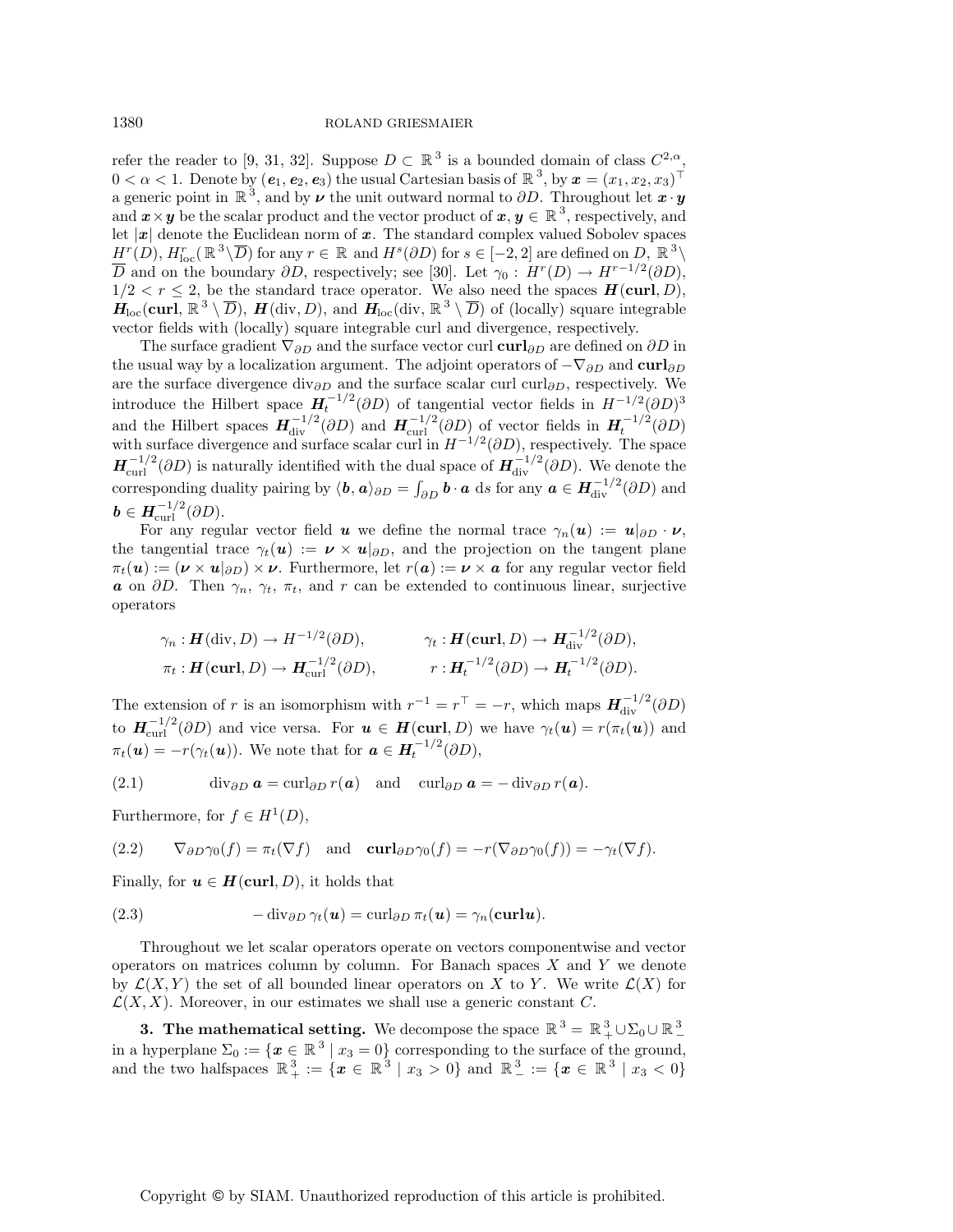above and below  $\Sigma_0$  representing air and ground, respectively. For convenience we set  $\mathbb{R}^3_0 := \mathbb{R}^3 \setminus \Sigma_0$ . We assume that both halfspaces are filled with homogeneous materials with dielectricity  $\varepsilon$  and permeability  $\mu$  given by

$$
\varepsilon(\boldsymbol{x}) := \begin{cases} \varepsilon_+, & \boldsymbol{x} \in \mathbb{R}^3_+, \\ \varepsilon_-, & \boldsymbol{x} \in \mathbb{R}^3_-, \end{cases} \qquad \mu(\boldsymbol{x}) := \begin{cases} \mu_+, & \boldsymbol{x} \in \mathbb{R}^3_+, \\ \mu_-, & \boldsymbol{x} \in \mathbb{R}^3_-, \end{cases}
$$

and we require that  $\varepsilon_+$  as well as  $\mu_+$  are positive numbers, whereas  $\varepsilon_-$  may be complex with positive real and nonnegative imaginary parts to allow for soil materials that are conducting. The associated (discontinuous) wavenumber is  $k := \omega \sqrt{\varepsilon \mu}$ , where we assume  $\omega > 0$ . If  $\varepsilon_{-} \notin \mathbb{R}$ , then k is taken to have positive imaginary part. Throughout we investigate radiating solutions of the time harmonic Maxwell system

(3.1) 
$$
\mathbf{curl}\mathbf{H} + \mathbf{i}\,\omega\varepsilon\mathbf{E} = 0, \quad \mathbf{curl}\mathbf{E} - \mathbf{i}\,\omega\mu\mathbf{H} = 0
$$

in the exterior of some compact set  $C \subset \mathbb{R}^3$ . By this we understand, cf., e.g., [16, 31], solutions  $E, H \in H_{loc}(\text{curl}, \mathbb{R}^3 \setminus C)$  which obey the integral radiation condition

(3.2) 
$$
\int_{\partial B_R(0)} \left| \frac{\mathbf{x}}{R} \times \mathbf{H}(\mathbf{x}) + \left( \frac{\varepsilon(\mathbf{x})}{\mu(\mathbf{x})} \right)^{1/2} \mathbf{E}(\mathbf{x}) \right|^2 ds(\mathbf{x}) = o(1) \quad \text{as } R \to \infty,
$$

where  $B_R(0) := \{x \in \mathbb{R}^3 \mid |x| < R\}$  denotes the ball of radius  $R > 0$  around the origin.

For layered medium we have to distinguish between the electric and the magnetic dyadic Green's functions. The electric dyadic Green's function  $\mathbb{G}^e$  is the radiating (distributional) solution of

$$
{\rm curl}_x \frac{1}{\mu(\boldsymbol{x})} {\rm curl}_x\, \mathbb{G}^e(\boldsymbol{x}, \boldsymbol{y}) - \omega^2 \varepsilon(\boldsymbol{x}) \mathbb{G}^e(\boldsymbol{x}, \boldsymbol{y}) = \frac{1}{\mu(\boldsymbol{x})} \delta(\boldsymbol{x}-\boldsymbol{y}) \, \mathbb{I}_3, \qquad \boldsymbol{x}, \boldsymbol{y} \in \mathbb{R}^3,
$$

where  $\mathbb{I}_3$  denotes the  $3\times3$  identity matrix. Note that we are using x as an independent variable and *y* denotes the position of the source. The magnetic dyadic Green's function  $\mathbb{G}^m$  fulfills the same equation, but  $\varepsilon$  and  $\mu$  have to be swapped. From the derivation of these Green's tensors in [31, pp. 318–327] (cf. also [34, 17, 33]), we find that  $\mathbb{G}^e$  and  $\mathbb{G}^m$  can be written as

$$
\mathbb{G}^{e/m}(\boldsymbol{x},\boldsymbol{y})=\Pi^{e/m}(\boldsymbol{x},\boldsymbol{y})+\frac{1}{k(\boldsymbol{x})^2}\nabla_x\operatorname{div}_x\Pi^{e/m}(\boldsymbol{x},\boldsymbol{y})
$$

for  $x, y \in \mathbb{R}^3_0$ ,  $x \neq y$ . Here the (matrix valued) functions  $\Pi^e$  and  $\Pi^m$  are given by

$$
(3.3) \qquad \Pi^{e/m}(\boldsymbol{x},\boldsymbol{y}) := \Phi_{k(\boldsymbol{x})}(\boldsymbol{x}-\boldsymbol{y})\mathbb{I}_3 + F^{e/m}(\boldsymbol{x},\boldsymbol{y}), \qquad \boldsymbol{x},\boldsymbol{y} \in \mathbb{R}_0^3, \boldsymbol{x} \neq \boldsymbol{y},
$$

where  $\Phi_{k_+}$  and  $\Phi_{k_-}$  denote the fundamental solution for the scalar Helmholtz equation in homogeneous medium with wavenumber  $k_+$  and  $k_-,$  respectively; cf. [15, p. 16]. The functions  $\Pi^e$  and  $\Pi^m$  solve

$$
(\Delta_x + k(\boldsymbol{x})^2) \Pi^{e/m}(\boldsymbol{x}, \boldsymbol{y}) = -\delta(\boldsymbol{x} - \boldsymbol{y}) \mathbb{I}_3, \qquad \boldsymbol{x}, \boldsymbol{y} \in \mathbb{R}_0^3,
$$

and so  $F^e$  and  $F^m$  solve

$$
(\Delta_x + k(\boldsymbol{x})^2) F^{e/m}(\boldsymbol{x}, \boldsymbol{y}) = 0, \qquad \boldsymbol{x}, \boldsymbol{y} \in \mathbb{R}_0^3.
$$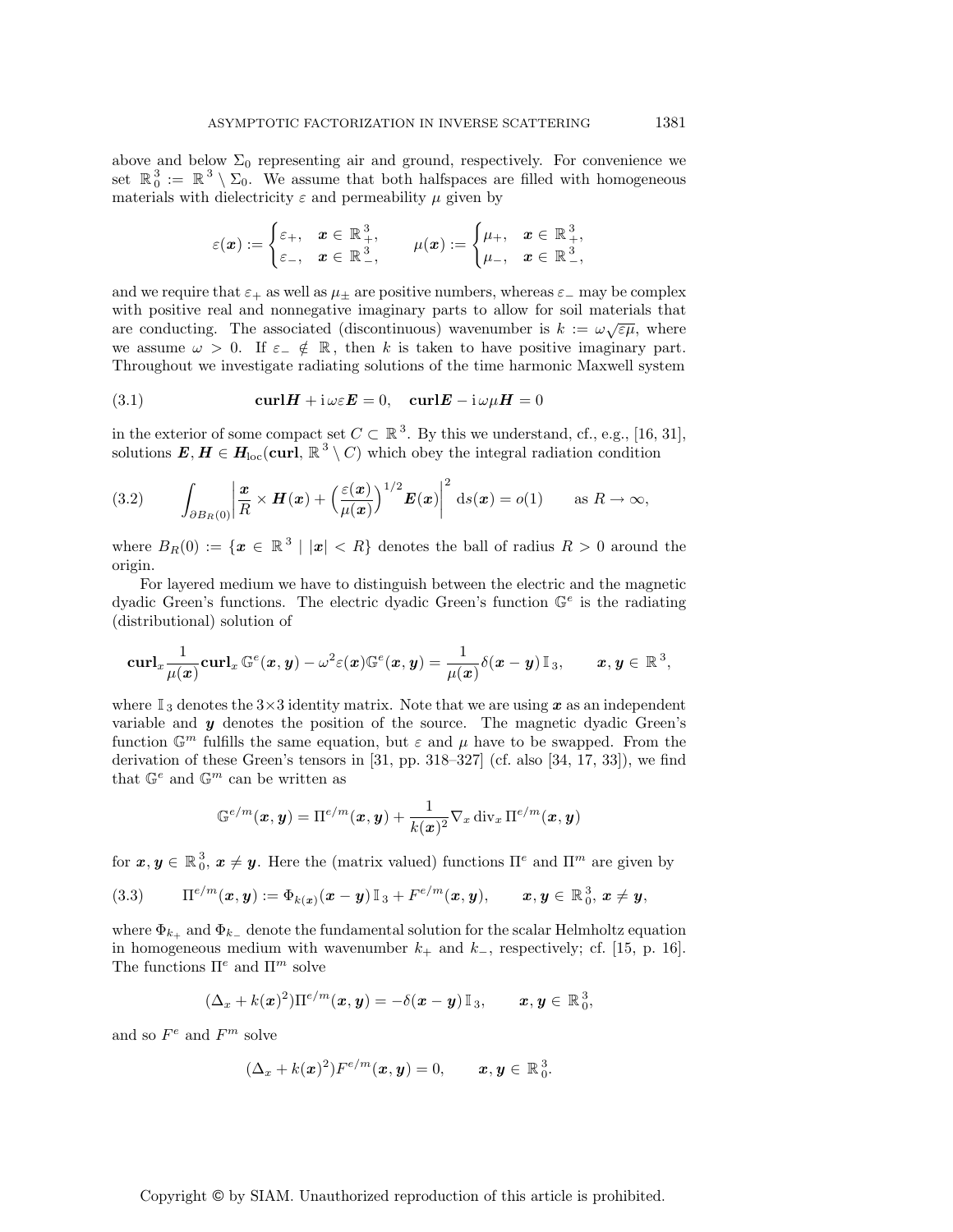Applying a regularity result due to Weber [35, Thm. 2.9], we find that  $\mathbb{G}^{e/m}|_{\mathbb{R}^3_\pm}(\cdot, y) \in$  $C^{\infty}(\mathbb{R}^3_{\pm} \setminus \{y\})$  for  $y \in \mathbb{R}^3_0$ . Thus,  $F^e(\cdot, y)$  and  $F^m(\cdot, y)$  are smooth functions in  $\mathbb{R}^3_0$ for  $y$  in any compact subset of  $\mathbb{R}^3_0$ .

Using Maxwell's equations and integration by parts the following reciprocity relations can be proven; cf. also [16, 24, 13]:

(3.4a) 
$$
\mu(\mathbf{y})\mathbb{G}^e(\mathbf{x},\mathbf{y})=\mu(\mathbf{x})\mathbb{G}^{e\top}(\mathbf{y},\mathbf{x}) \qquad \text{for } \mathbf{x},\mathbf{y} \in \mathbb{R}_0^3, \mathbf{x} \neq \mathbf{y},
$$

(3.4b) 
$$
\varepsilon(\boldsymbol{y})\mathbb{G}^m(\boldsymbol{x},\boldsymbol{y})=\varepsilon(\boldsymbol{x})\mathbb{G}^{m\top}(\boldsymbol{y},\boldsymbol{x}) \qquad \text{for } \boldsymbol{x},\boldsymbol{y}\in\mathbb{R}_0^3, \boldsymbol{x}\neq\boldsymbol{y},
$$

$$
(3.4c)\qquad k^2(\mathbf{y})\mathbf{curl}_x\mathbb{G}^e(\mathbf{x},\mathbf{y})=k^2(\mathbf{x})(\mathbf{curl}_y\mathbb{G}^m)^{\top}(\mathbf{y},\mathbf{x})\qquad \text{for } \mathbf{x},\mathbf{y}\in\mathbb{R}_0^3, \mathbf{x}\neq \mathbf{y}.
$$

We denote by  $\Sigma_d := \{ \pmb{x} \in \mathbb{R}_+^3 \mid \pmb{x} \cdot \pmb{e}_3 = d \} \subset \mathbb{R}_+^3$  the hyperplane parallel to the surface of the ground at height  $d > 0$  and assume that measurements and excitations are restricted to an open bounded sheet  $\mathcal{M} \subset \Sigma_d$  supporting the device. A time harmonic excitation, given by a magnetic dipole density  $\varphi \in L^2(\mathcal{M}) := L^2(\mathcal{M})^3$  on M, leads to a primary electromagnetic field  $(E^i, H^i)$  satisfying (3.1) in  $\mathbb{R}^3 \setminus \mathcal{M}$ , where the magnetic field has the form

(3.5) 
$$
\boldsymbol{H}^{i} = k_{+}^{2} \int_{\mathcal{M}} \mathbb{G}^{m}(\cdot, \boldsymbol{y}) \boldsymbol{\varphi}(\boldsymbol{y}) \, \mathrm{d}s(\boldsymbol{y});
$$

cf., e.g., Sommerfeld [34].

We suppose that  $\mathbb{R}^3$  contains a finite number of perfectly conducting scatterers, each of the form  $D_{\delta,j} := z_j + \delta B_j$ , where  $B_j$  is a bounded domain of class  $C^{2,\alpha}$ ,  $0 < \alpha < 1$ , containing the origin, such that all components of  $B_j$  are simply connected, and their boundaries are connected,  $1 \leq j \leq m$ . The points  $z_j \in \mathbb{R}^3$ ,  $1 \leq j \leq m$ , that determine the location of the scatterers are assumed to satisfy  $|z_j - z_l| \ge c_0$  for  $j \ne l$ and  $dist(z_i, \Sigma_0) \ge c_0$  for some constant  $c_0 > 0$ ,  $1 \le j, l \le m$ . The value of  $0 < \delta \le 1$ , the common order of magnitude of the diameters of the scatterers, is assumed to be small enough such that the scatterers are disjoint and compactly contained in  $\mathbb{R}^3$ . So the total collection of scatterers takes the form  $D_{\delta} := \bigcup_{j=1}^m (z_j + \delta B_j)$ . The perfect conductor sitting in  $D_{\delta}$  induces a secondary field  $(E^{s}, H^{s})$  which is a radiating solution of (3.1) in  $\mathbb{R}^3 \setminus \overline{D_\delta}$  subject to the boundary condition

(3.6) 
$$
\boldsymbol{\nu} \times \boldsymbol{E}^s = -\boldsymbol{\nu} \times \boldsymbol{E}^i \qquad \text{on } \partial D_{\delta}.
$$

For a mathematical treatment of this direct problem we refer the reader to [16, 31, 17]. We define the (measurement) operator  $G_{\delta}$ , which maps given excitations  $\varphi$  onto the corresponding secondary magnetic field  $H^s|_{\mathcal{M}}$  on  $\mathcal{M}$ , i.e.,

(3.7) 
$$
G_{\delta}: \mathbf{L}^{2}(\mathcal{M}) \to \mathbf{L}^{2}(\mathcal{M}), \quad G_{\delta} \varphi := \mathbf{H}^{s}|_{\mathcal{M}}.
$$

As in [20, Thm. 2.1] it can be seen that  $G_{\delta}$  is a compact operator.

**4. The factorization of**  $G_{\delta}$ **.** In this section we study a factorization of the measurement operator  $G_{\delta}$  from (3.7) similar to the one developed in [20], but here we do not restrict ourselves to tangential excitations and measurements.

Suppose  $\psi \in H^{-1/2}_{\text{div}}(\partial D_\delta)$  and denote by  $(E^{\psi}, H^{\psi})$  the associated radiating solution of the exterior Maxwell boundary value problem

(4.1a) 
$$
\operatorname{curl} \boldsymbol{H}^{\psi} + \mathrm{i} \omega \varepsilon \boldsymbol{E}^{\psi} = 0
$$
,  $\operatorname{curl} \boldsymbol{E}^{\psi} - \mathrm{i} \omega \mu \boldsymbol{H}^{\psi} = 0$  in  $\mathbb{R}^{3} \setminus \overline{D_{\delta}}$ ,  
(4.1b)  $\boldsymbol{\nu} \times \boldsymbol{E}^{\psi} = \boldsymbol{\psi}$  on  $\partial D_{\delta}$ .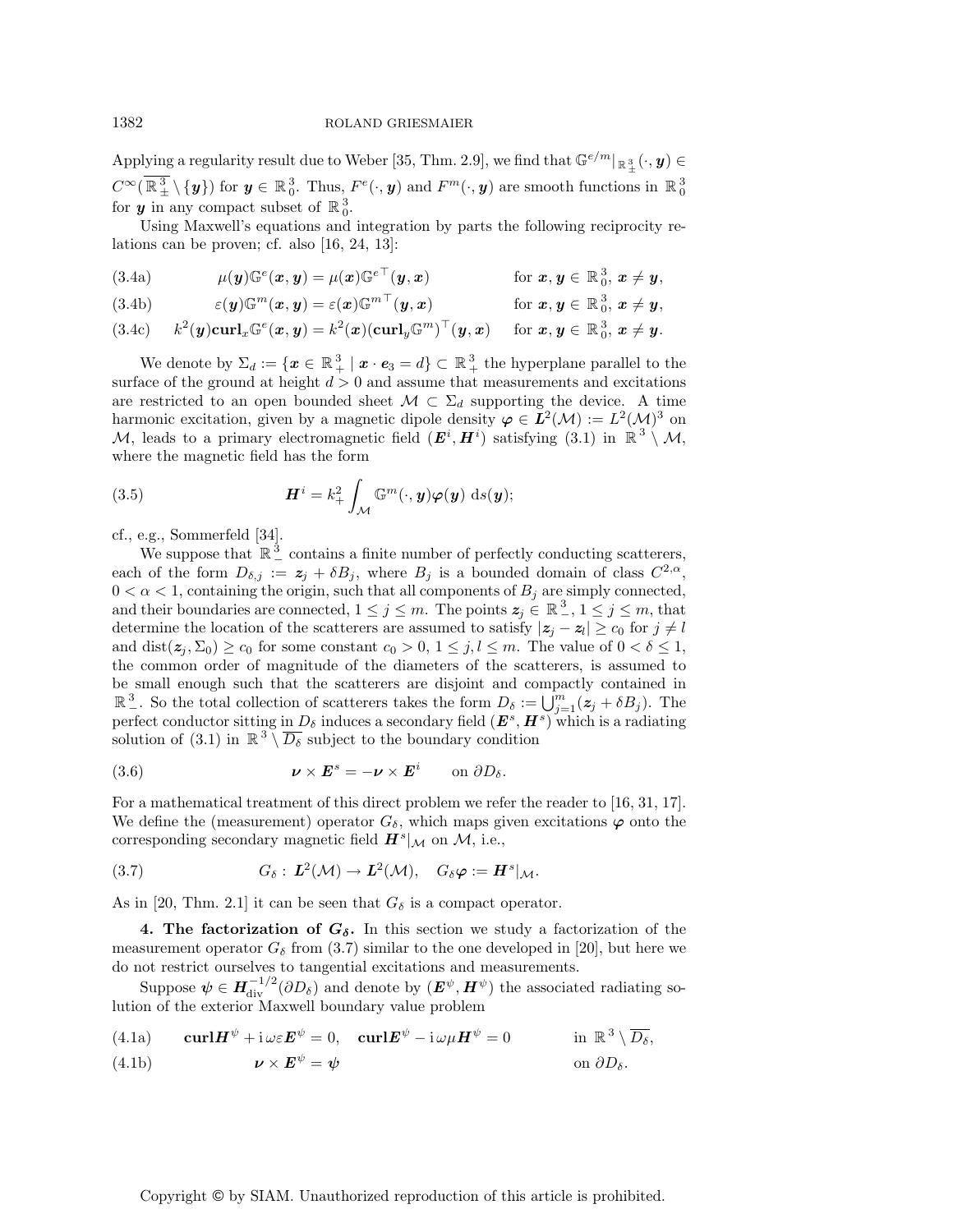Uniqueness of solutions follows for  $\Im \varepsilon_-=0$  from [16, Prop. 2.5]. For  $\Im \varepsilon_->0$  this was proven in [17, Thm. 2.1]. Existence of solutions will be shown in the next sections by reducing the boundary value problem to an integral equation of the second kind and applying Riesz–Fredholm theory. We define

(4.2) 
$$
L_{\delta}: \boldsymbol{H}_{\mathrm{div}}^{-1/2}(\partial D_{\delta}) \to \boldsymbol{L}^{2}(\mathcal{M}), \quad L_{\delta} \psi := \boldsymbol{H}^{\psi}|_{\mathcal{M}}.
$$

Then  $L_{\delta}$  is a bounded linear operator. In particular, if  $\mathbf{E}^{i}$  and  $\mathbf{H}^{s}$  are the primary electric and secondary magnetic fields introduced in section 3, respectively, then  $\psi := -\nu \times E^i|_{\partial D_\delta}$  yields  $H^\psi = H^s$ . This means that  $L_\delta : -\nu \times E^i|_{\partial D_\delta} \mapsto H^s|_{\mathcal{M}}$ .

We denote the standard bilinear form on  $L^2(\mathcal{M})$  by  $\langle \cdot, \cdot \rangle_{\mathcal{M}}$  and the corresponding transpose of  $L_{\delta}$  by  $L_{\delta}^{\top}$  :  $\mathbf{\mathit{L}}^{2}(\mathcal{M}) \rightarrow \mathbf{\mathit{H}}_{\text{curl}}^{-1/2}(\partial D_{\delta}).$ 

PROPOSITION 4.1. Let  $\varphi \in L^2(M)$ . Denote by  $H^i$  and  $H^s$  the associated primary and secondary magnetic fields introduced in section 3. Then

(4.3) 
$$
L_{\delta}^{\top} \varphi = \frac{1}{i \omega \mu_+} (\nu \times H|_{\partial D_{\delta}}) \times \nu \quad on \ \partial D_{\delta},
$$

where  $\mathbf{H} = \mathbf{H}^i + \mathbf{H}^s$  is the total magnetic field.

*Proof.* Given  $\psi \in H^{-1/2}_{\text{div}}(\partial D_{\delta})$ , let  $(E^{\psi}, H^{\psi})$  be the radiating solution to (4.1). For any  $y \in \mathbb{R}^3 \setminus \overline{D_{\delta}}$  we have the representation formula

$$
\begin{aligned} \boldsymbol{H}^{\psi}(\boldsymbol{y}) &= \int_{\partial D_{\delta}} \frac{\varepsilon(\boldsymbol{y})}{\varepsilon(\boldsymbol{x})} \Big( \mathbb{G}^{m\top}(\boldsymbol{x}, \boldsymbol{y}) (\boldsymbol{\nu} \times \boldsymbol{\mathrm{curl}} \boldsymbol{H}^{\psi})(\boldsymbol{x}) \\ &+ (\boldsymbol{\mathrm{curl}}_{\boldsymbol{x}} \mathbb{G}^{m})^{\top}(\boldsymbol{x}, \boldsymbol{y}) (\boldsymbol{\nu} \times \boldsymbol{H}^{\psi})(\boldsymbol{x}) \Big) \mathrm{~d} s(\boldsymbol{x}); \end{aligned}
$$

cf. [16, Prop. A.9]. Using this formula the proposition can be proven by applying  $(4.1), (3.5), (3.6),$  two times partial integration as in [31, Thm. 3.31], and  $(3.2)$ . See also [20] for a corresponding result for tangential densities  $\varphi$  on M.  $\Box$ 

Finally, we consider the diffraction problem

(4.4a) 
$$
\mathbf{curl}\mathbf{H}^d + \mathbf{i}\,\omega\varepsilon\mathbf{E}^d = 0, \quad \mathbf{curl}\mathbf{E}^d - \mathbf{i}\,\omega\mu\mathbf{H}^d = 0 \quad \text{in } \mathbb{R}^3 \setminus \partial D_\delta,
$$

with the jump conditions

(4.4b) 
$$
[(\boldsymbol{\nu}\times\boldsymbol{H}^d)\times\boldsymbol{\nu}]_{\partial D_{\delta}}=\boldsymbol{\chi}, \qquad [\boldsymbol{\nu}\times\boldsymbol{E}^d]_{\partial D_{\delta}}=0 \qquad \text{on } \partial D_{\delta}.
$$

Here,  $\chi \in H^{-1/2}_{\text{curl}}(\partial D_\delta)$  is a given tangential field on  $\partial D_\delta$ , and the square brackets denote the differences between the respective traces from outside and inside. We are looking for a radiating solution  $(E^d, H^d)$  of this problem. Uniqueness of solutions has been stated in [29, Thm. 3.4] for  $\Im \varepsilon_0 = 0$ . If  $\Im \varepsilon_0 > 0$  this can be shown by the same arguments as used in [33, pp. 61–63]. Existence of solutions will be shown later by writing them in terms of layer potentials. Given the solution, we define

(4.5) 
$$
F_{\delta}: \mathbf{H}_{\mathrm{curl}}^{-1/2}(\partial D_{\delta}) \to \mathbf{H}_{\mathrm{div}}^{-1/2}(\partial D_{\delta}), \quad F_{\delta} \chi := \nu \times \mathbf{E}^{d}|_{\partial D_{\delta}}.
$$

Then  $F_{\delta}$  is a bounded linear operator. For  $\chi = (\nu \times H|_{\partial D_{\delta}}) \times \nu$ , i.e., the tangential component of the total magnetic field corresponding to some excitation  $\varphi \in L^2(\mathcal{M})$  as described in section 3, the solution of the diffraction problem (4.4) can be constructed from the corresponding primary and secondary fields, namely,

$$
\boldsymbol{E}^d = \begin{cases} \boldsymbol{E}^s, & x \in \mathbb{R}^3 \setminus \overline{D_\delta}, \\ -\boldsymbol{E}^i, & x \in D_\delta, \end{cases} \qquad \boldsymbol{H}^d = \begin{cases} \boldsymbol{H}^s, & x \in \mathbb{R}^3 \setminus \overline{D_\delta}, \\ -\boldsymbol{H}^i, & x \in D_\delta. \end{cases}
$$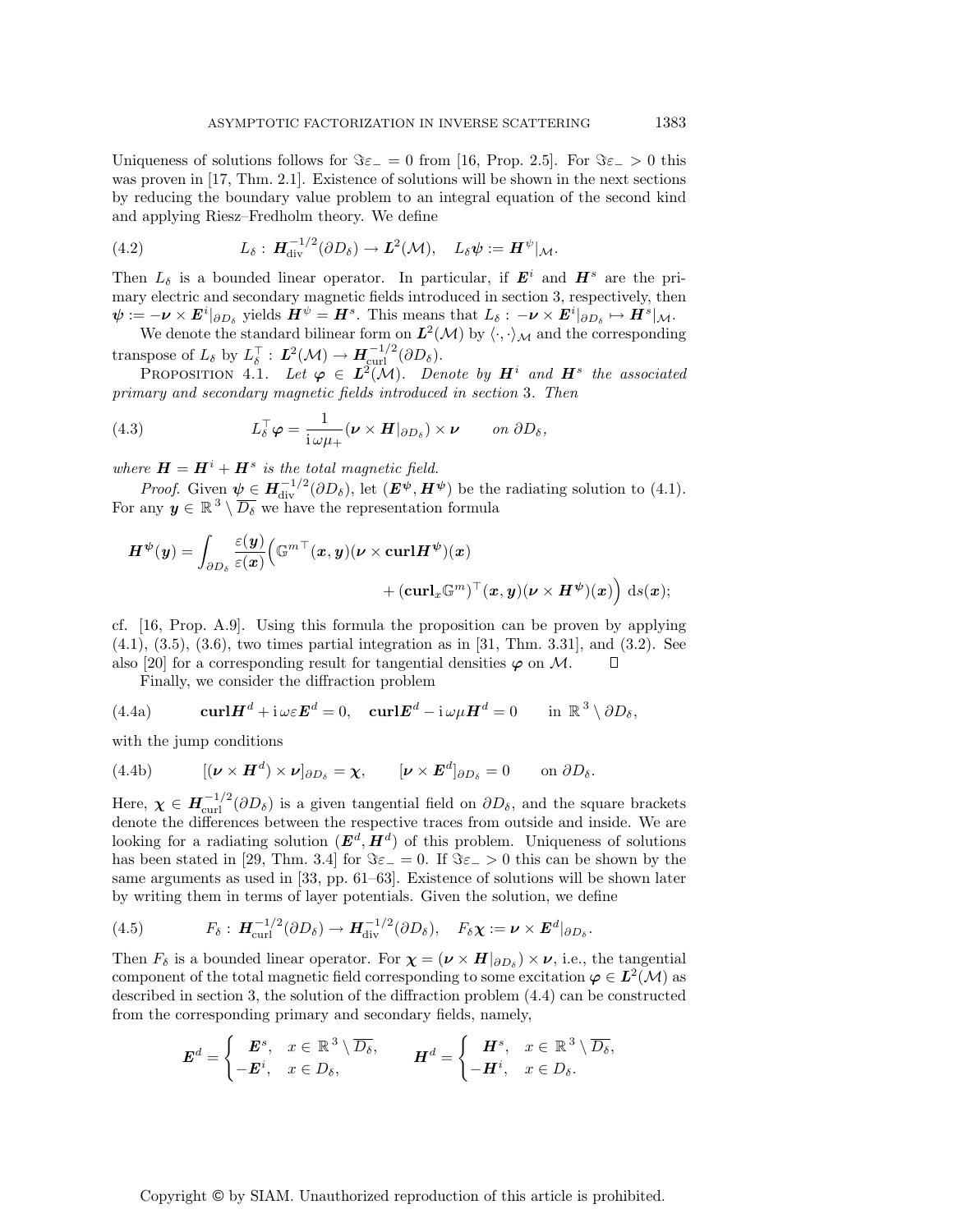### 1384 ROLAND GRIESMAIER

Consequently, we have  $F_{\delta}$  :  $(\boldsymbol{\nu} \times \boldsymbol{H}|_{\partial D_{\delta}}) \times \boldsymbol{\nu} \mapsto \boldsymbol{\nu} \times \boldsymbol{E}^{s}|_{\partial D_{\delta}} = -\boldsymbol{\nu} \times \boldsymbol{E}^{i}|_{\partial D_{\delta}}$ . Altogether, we obtain the mapping sequence

$$
\varphi \overset{L_{\delta}^{\top}}{\longmapsto} \frac{1}{\mathrm{i} \omega \mu_+} (\boldsymbol{\nu} \times \boldsymbol{H}|_{\partial D_{\delta}}) \times \boldsymbol{\nu} \overset{F_{\delta}}{\longmapsto} - \frac{1}{\mathrm{i} \omega \mu_+} \boldsymbol{\nu} \times \boldsymbol{E}^{i}|_{\partial D_{\delta}} \overset{L_{\delta}}{\longmapsto} \frac{1}{\mathrm{i} \omega \mu_+} \boldsymbol{H}^{s}|_{\mathcal{M}}.
$$

This yields the following theorem; cf. [20] for a corresponding result in case of tangential densities  $\varphi$  on M.

THEOREM 4.2. Given  $L_{\delta}$  from (4.2) and  $F_{\delta}$  from (4.5) the measurement operator  $G_{\delta}$  from (3.7) admits the factorization

$$
(4.6) \tG_{\delta} = i \omega \mu_{+} L_{\delta} F_{\delta} L_{\delta}^{\top}.
$$

**5. Surface potentials.** Here, we collect some results concerning boundary integral operators for electromagnetic scattering in two-layered media.

**5.1. Surface potentials for homogeneous media.** First, we consider a homogeneous medium with wavenumber  $k_$ . If  $D \subset \mathbb{R}^3$  is a bounded domain of class  $C^{2,\alpha}$ ,  $0 < \alpha < 1$ , the single layer potential with smooth density f is defined by

$$
(\mathcal{S}_D^- f)(\boldsymbol{x}) := \int_{\partial D} \Phi_{k-}(\boldsymbol{x} - \boldsymbol{y}) f(\boldsymbol{y}) \, ds(\boldsymbol{y}), \qquad \boldsymbol{x} \in \mathbb{R}^3 \setminus \partial D.
$$

Then  $S_D^- f$  and  $\nu \times \nabla S_D^- f$  are continuous across  $\partial D$ ; cf. [14, Thm. 2.12, Thm. 2.17]. It can be shown [30, Thm. 6.11] that the mapping  $S_D^- : H^{-1/2}(\partial D) \to H^1_{loc}(\mathbb{R}^3)$  is bounded. The jump relations on  $\partial D$  remain valid for  $f \in H^{-1/2}(\partial D)$ , but they have to be interpreted in the sense of trace theorems.

Analogously, the vector potential with smooth tangential density *a* is given by

$$
(\mathcal{A}_D^- \boldsymbol{a})(\boldsymbol{x}) := \int_{\partial D} \Phi_{k-}(\boldsymbol{x} - \boldsymbol{y}) \boldsymbol{a}(\boldsymbol{y}) \, \mathrm{d} s(\boldsymbol{y}), \qquad \boldsymbol{x} \in \mathbb{R}^3 \setminus \partial D.
$$

Then  $\mathcal{A}_D^-$ *a*,  $\nu \cdot \text{curl} \mathcal{A}_D^-$ *a*, and  $\nu \times \text{curl} \text{curl} \mathcal{A}_D^-$ *a* are continuous across  $\partial D$ ; cf. [14, Thm. 2.24] and [15, Thm. 6.11]. The tangential components of  $\nu \times \text{curl} \mathcal{A}_D^- \mathbf{a}$  are discontinuous across  $\partial D$  and satisfy the jump relation

$$
\boldsymbol{\nu}(\boldsymbol{x})\times\text{curl}\mathcal{A}_D^-\boldsymbol{a}\big|_{\partial D}^{\pm}(\boldsymbol{x})=\int_{\partial D}\boldsymbol{\nu}(\boldsymbol{x})\times\text{curl}_x(\Phi_{k_-}(\boldsymbol{x}-\boldsymbol{y})\boldsymbol{a}(\boldsymbol{y}))\,\,\mathrm{d}s(\boldsymbol{y})\pm\frac{1}{2}\boldsymbol{a}(\boldsymbol{x})
$$

for  $x \in \partial D$ . It can be shown [30, Thm. 6.11] that  $\mathcal{A}_D^- : H^{-1/2}_{\text{div}}(\partial D) \to H_{\text{loc}}(\text{curl}, \mathbb{R}^3)$ is bounded and that the jump relations on  $\partial D$  remain valid for  $\boldsymbol{a} \in H^{-1/2}_{div}(\partial D)$ . Furthermore, for smooth tangential densities *a* we define

$$
(M_D^- \mathbf{a})(\mathbf{x}) := \int_{\partial D} \nu(\mathbf{x}) \times \operatorname{curl}_{\mathbf{x}} (\Phi_{k_-}(\mathbf{x} - \mathbf{y})\mathbf{a}(\mathbf{y})) \, \mathrm{d}s(\mathbf{y}), \qquad \mathbf{x} \in \partial D,
$$

$$
(N_D^- \mathbf{a})(\mathbf{x}) := \nu(\mathbf{x}) \times \mathbf{curl} \mathbf{curl} \int_{\partial D} \Phi_{k_-}(\mathbf{x} - \mathbf{y}) \nu(\mathbf{y}) \times \mathbf{a}(\mathbf{y}) \, ds(\mathbf{y}), \quad \mathbf{x} \in \partial D.
$$

Combining results from [30, 15] and [27], it can be seen that the operators  $M_D^-: H_{div}^{-1/2}(\partial D) \to H_{div}^{-1/2}(\partial D)$  and  $N_D^-: H_{curl}^{-1/2}(\partial D) \to H_{div}^{-1/2}(\partial D)$  are continuous. Moreover,  $M_D^-$  is compact, and its transpose with respect to the bilinear form  $\langle \cdot, \cdot \rangle_{\partial D}$  is given by  $M_D^{-^{-1}} = r M_D^- r$ . The operator  $N_D^-$  is symmetric. We also need the following identity (see [15, p. 170]:

(5.1) 
$$
\operatorname{div} \mathcal{A}_D^- \mathbf{a} = \mathcal{S}_D^- \operatorname{div}_{\partial D} \mathbf{a}, \qquad \mathbf{a} \in \mathbf{H}_{\operatorname{div}}^{-1/2}(\partial D).
$$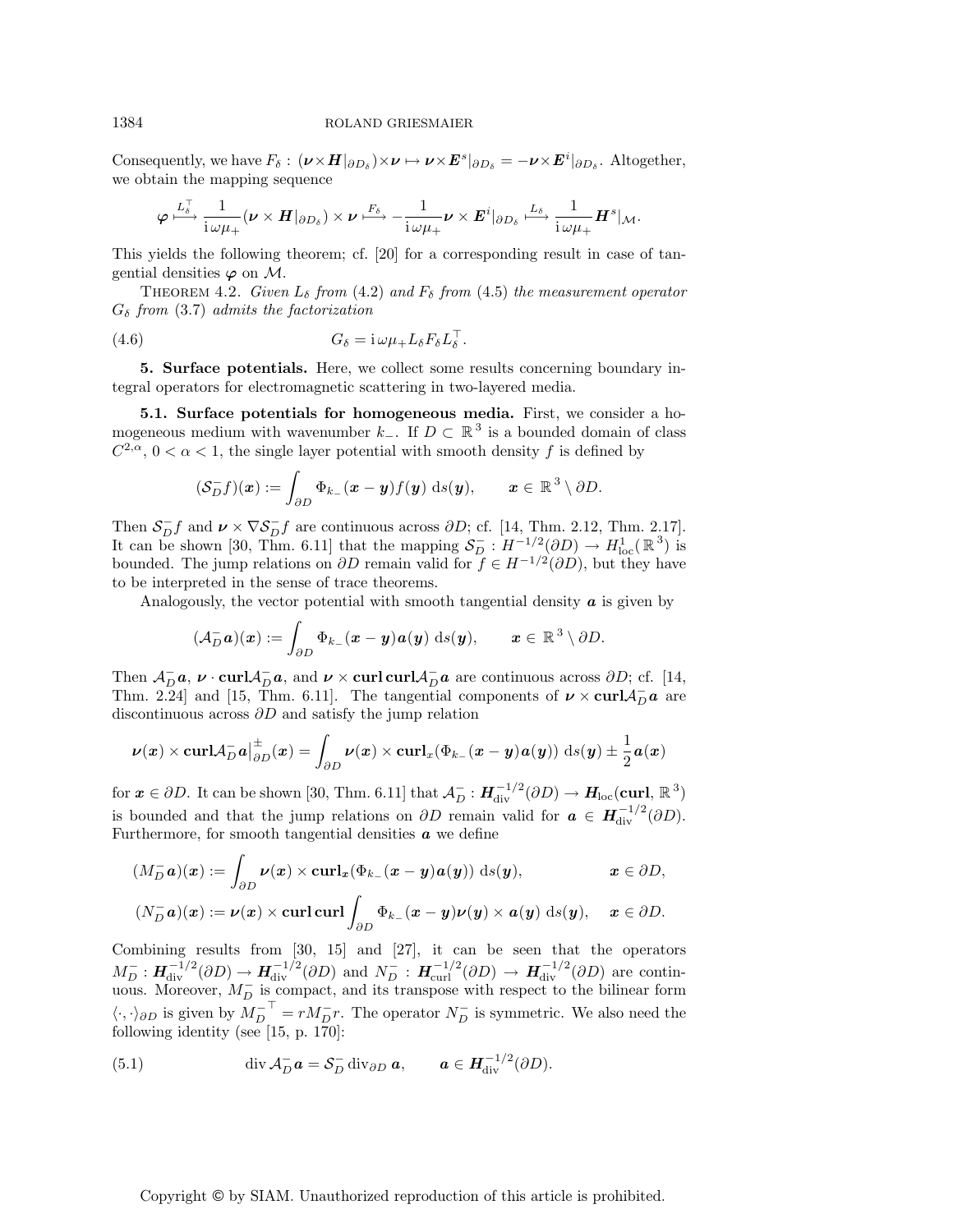**5.2. The potential theoretic limit.** For  $k_-=0$  the expression  $\Phi_{k_-}$  reduces to the fundamental solution  $\Phi_0$  of Laplace's equation. Substituting  $\Phi_{k-}$  by  $\Phi_0$  in the definitions above, we obtain integral operators

$$
\mathcal{S}_D^0: H^{-1/2}(\partial D) \to H^1_{\text{loc}}(\mathbb{R}^3), \qquad \mathcal{A}_D^0: \mathbf{H}_{\text{div}}^{-1/2}(\partial D) \to \mathbf{H}_{\text{loc}}(\text{curl}, \mathbb{R}^3),
$$
  

$$
M_D^0: \mathbf{H}_{\text{div}}^{-1/2}(\partial D) \to \mathbf{H}_{\text{div}}^{-1/2}(\partial D), \qquad N_D^0: \mathbf{H}_{\text{curl}}^{-1/2}(\partial D) \to \mathbf{H}_{\text{div}}^{-1/2}(\partial D).
$$

The corresponding mapping properties and jump relations remain valid for  $k = 0$ . Suppose that all components of  $D$  are simply connected and the complement of  $D$ is connected. Then the operator  $\frac{1}{2}I + M_D^0$  has trivial nullspace in  $H_{\text{div}}^{-1/2}(\partial D)$  [14, Thm. 5.5. Therefore, we can apply Fredholm's alternative and find that  $\frac{1}{2}I + M_D^0$ and  $\frac{1}{2}I + M_D^{0}$ <sup>T</sup> are invertible on  $H_{div}^{-1/2}(\partial D)$  and  $H_{curl}^{-1/2}(\partial D)$ , respectively. From  $M_D^{0}$ <sup>T</sup> =  $rM_D^0r$  we observe that for any  $a \in H^{-1/2}_{div}(\partial D)$  it holds that

(5.2) 
$$
\left(\frac{1}{2}I \pm M_D^{0\ \top}\right) r\mathbf{a} = r\left(\frac{1}{2}I \mp M_D^{0}\right)\mathbf{a}.
$$

Thus,  $-\frac{1}{2}I + M_D^0$  and  $-\frac{1}{2}I + M_D^{0\top}$  are invertible on  $\boldsymbol{H}_{div}^{-1/2}(\partial D)$  and  $\boldsymbol{H}_{curl}^{-1/2}(\partial D)$ , respectively, too.

Furthermore, given a scalar smooth function  $f$  we define

$$
(K_D^0 f)(\mathbf{x}) := \int_{\partial D} \frac{\partial \Phi_0(\mathbf{x} - \mathbf{y})}{\partial \nu(\mathbf{y})} f(\mathbf{y}) \, ds(\mathbf{y}), \qquad \mathbf{x} \in \partial D.
$$

It can be shown [32, Thm. 4.4.1] that the mapping  $K_D^0: H^{1/2}(\partial D) \to H^{1/2}(\partial D)$  is compact. The operator  $-\frac{1}{2}I + K_D^0$  has trivial nullspace in  $H^{1/2}(\partial D)$  [3, Lem. 2.5]. Hence, by Fredholm's alternative  $-\frac{1}{2}I + K_D^0$  and  $-\frac{1}{2}I + K_D^{0}$  are invertible on  $H^{1/2}(\partial D)$  and  $H^{-1/2}(\partial D)$ , respectively.

LEMMA 5.1. (a) The operators  $\pm \frac{1}{2}I + M_D^0$  are isomorphisms on

$$
\boldsymbol{H}_{\mathrm{div},0}^{-1/2}(\partial D) := \{ \boldsymbol{a} \in \boldsymbol{H}_{\mathrm{div}}^{-1/2}(\partial D) \mid \mathrm{div}_{\partial D} \boldsymbol{a} = 0 \}.
$$

(b) For any  $f \in H^{1/2}(\partial D)$ ,

(5.3) 
$$
\left(\pm \frac{1}{2}I + M_D^{0\;T}\right)^{-1} \nabla_{\partial D} f = -\nabla_{\partial D} \left(\mp \frac{1}{2}I + K_D^{0}\right)^{-1} f.
$$

Proof. Part (a) follows at once from

 $\Box$ 

(5.4) 
$$
\operatorname{div}_{\partial D} M_D^0 \mathbf{a} = -K_D^{0\ \top} \operatorname{div}_{\partial D} \mathbf{a}, \qquad \mathbf{a} \in \mathbf{H}_{\operatorname{div}}^{-1/2}(\partial D);
$$

cf. [15, p. 169]. By duality, (5.4) yields  $M_D^{0}$   $\nabla_{\partial D} f = -\nabla_{\partial D} K_D^0 f$  for  $f \in H^{1/2}(\partial D)$ . Thus, we find

$$
\left(\pm\frac{1}{2}I + M_D^{0\ \top}\right)\nabla_{\partial D}f = -\nabla_{\partial D}\left(\mp\frac{1}{2}I + K_D^{0}\right)f,
$$

which gives (5.3).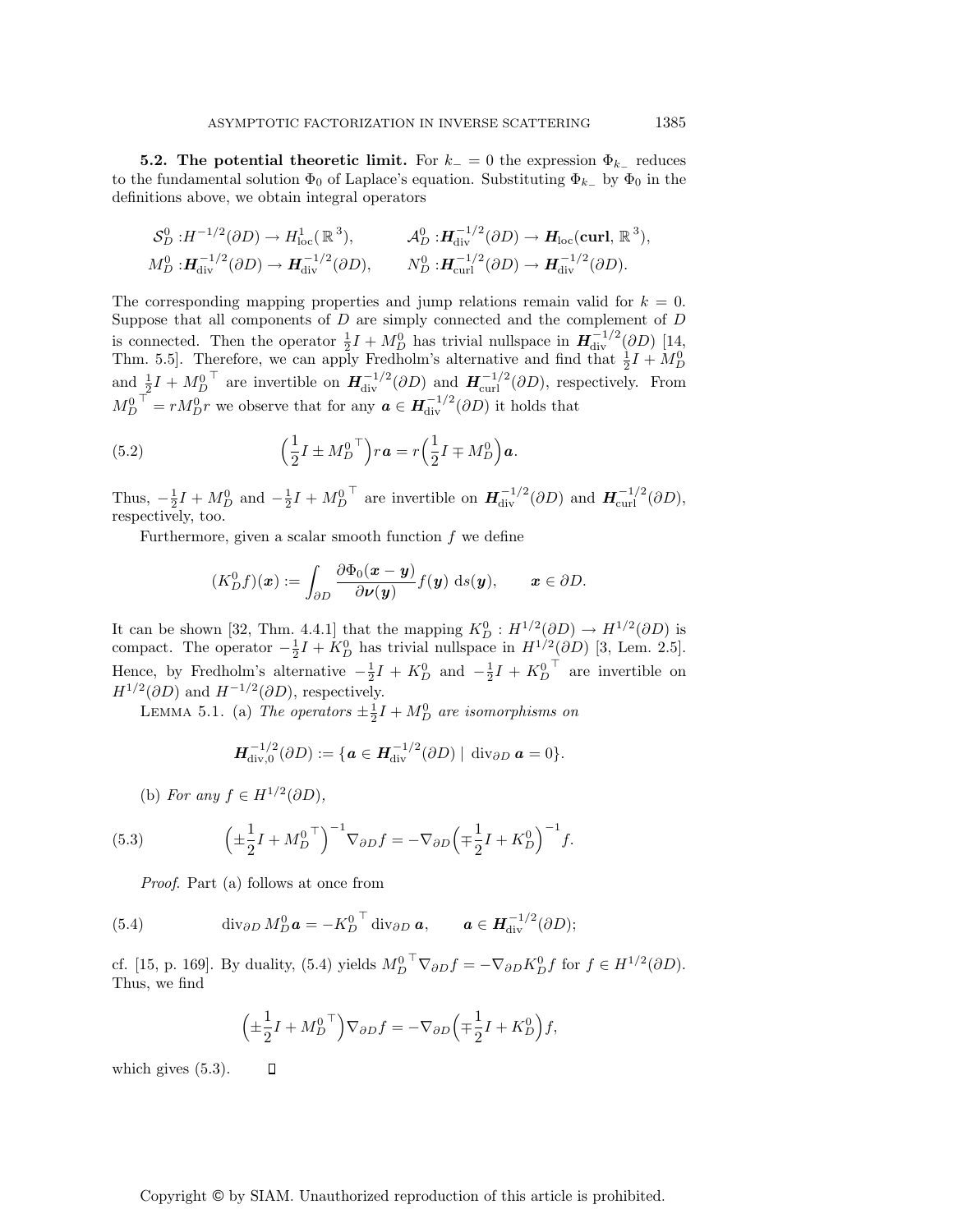**5.3. Surface potentials for layered media.** Here, we consider again the twolayered medium introduced in section 3. Let  $D \subset \mathbb{R}^3$  be a bounded domain of class  $C^{2,\alpha}$ ,  $0 < \alpha < 1$ , such that  $dist(D,\Sigma_0) \geq c_0$  for some constant  $c_0 > 0$ . We define modified vector potentials with smooth tangential density *a* by

$$
(\mathcal{A}_{D}^{e/m} \mathbf{a})(\mathbf{x}) := \int_{\partial D} \Pi^{e/m}(\mathbf{x}, \mathbf{y}) \mathbf{a}(\mathbf{y}) \, ds(\mathbf{y})
$$

$$
= (\mathcal{A}_{D}^{-} \mathbf{a})(\mathbf{x}) + \int_{\partial D} F^{e/m}(\mathbf{x}, \mathbf{y}) \mathbf{a}(\mathbf{y}) \, ds(\mathbf{y}), \qquad \mathbf{x} \in \mathbb{R}^{3} \setminus \partial D,
$$

and boundary integrals

(5.5) 
$$
(R_D^{e/m} \mathbf{a})(\mathbf{x}) := \int_{\partial D} \nu(\mathbf{x}) \times \operatorname{curl}_{\mathbf{x}} (F^{e/m}(\mathbf{x}, \mathbf{y}) \mathbf{a}(\mathbf{y})) \, ds(\mathbf{y}), \qquad \mathbf{x} \in \partial D,
$$

$$
(M_D^{e/m} \mathbf{a})(\mathbf{x}) := \int_{\partial D} \nu(\mathbf{x}) \times \operatorname{curl}_{\mathbf{x}} (\Pi^{e/m}(\mathbf{x}, \mathbf{y}) \mathbf{a}(\mathbf{y})) \, ds(\mathbf{y})
$$

$$
= (M_D^- \mathbf{a})(\mathbf{x}) + (R_D^{e/m} \mathbf{a})(\mathbf{x}), \qquad \mathbf{x} \in \partial D.
$$

Because  $F^{e/m}(\cdot, y)$  is smooth in  $\mathbb{R}^3_0$  for  $y$  in any compact subset of  $\mathbb{R}^3_0$ , we find that  $\mathcal{A}_{D}^{e/m}$  *a* and  $\nu \times \text{curl curl} \mathcal{A}_{D}^{e/m}$  *a* are continuous across  $\partial D$ . Furthermore,

$$
\nu \times \operatorname{curl} \mathcal{A}_D^{e/m} \mathbf{a} \vert_{\partial D}^{\pm} = \left( \pm \frac{1}{2} I + M_D^{e/m} \right) \mathbf{a} \qquad \text{on } \partial D.
$$

The mapping  $\mathcal{A}_{D}^{e/m}: H^{-1/2}_{\text{div}}(\partial D) \to H_{\text{loc}}(\text{curl}, \mathbb{R}^3_0)$  is continuous, and the operators  $R_D^{e/m}$  :  $H_{\text{div}}^{-1/2}(\partial D) \rightarrow H_{\text{div}}^{-1/2}(\partial D)$  and  $M_D^{e/m}$  :  $H_{\text{div}}^{-1/2}(\partial D) \rightarrow H_{\text{div}}^{-1/2}(\partial D)$  are compact. Assume that the exterior of  $D$  is connected and that the wavenumber  $k_$  is not an interior Maxwell eigenvalue for D. Then the operator  $\frac{1}{2}I + M_D^m$  has trivial nullspace in  $H^{-1/2}_{div}(\partial D)$ . This can be proven in essentially the same way as [14, Thm. 4.23] for homogeneous medium and continuous densities. So we can apply Fredholm's alternative to obtain that  $\frac{1}{2}I + M_D^m$  and  $\frac{1}{2}I + M_D^{m}$  are invertible on  $H_{\text{div}}^{-1/2}(\partial D)$  and  $H_{\text{curl}}^{-1/2}(\partial D)$ , respectively.

**6. First estimates.** In the following two sections we consider the case of a single scatterer, i.e.,  $D_{\delta} = z + \delta B$ . Multiple scatterers will be studied in section 8.

We often have to deal with changes of coordinates; thus we introduce the following notation. Given  $a \in C(\partial D_\delta)^3$  and  $b \in C(\partial B)^3$  we define  $\hat{a}, (a)^\wedge \in C(\partial B)^3$  and  $\check{b}$ ,  $(b)^{\vee} \in C(\partial D_{\delta})^3$  by

(6.1) 
$$
(a)^{\wedge}(\xi) := \hat{a}(\xi) := a(\delta\xi + z)
$$
 and  $(b)^{\vee}(x) := \check{b}(x) := b\left(\frac{x-z}{\delta}\right)$ 

for  $\xi \in \partial B$  and  $x \in \partial D_{\delta}$ , respectively. This notation is also applied to functions from Sobolev spaces.

For arbitrary bounded domains  $D \subset \mathbb{R}^3$  of class  $C^{2,\alpha}$ ,  $0 < \alpha < 1$ , we use the following norms on  $H_{div}^{-1/2}(\partial D)$  and  $H_{curl}^{-1/2}(\partial D)$ :

$$
\|a\|_{H_{\text{div}}^{-1/2}(\partial D)} := \inf_{\boldsymbol{u} \in H(\text{curl}, D), \gamma_t(\boldsymbol{u}) = \boldsymbol{a}} \|\boldsymbol{u}\|_{H(\text{curl}, D)} \quad \text{for } \boldsymbol{a} \in H_{\text{div}}^{-1/2}(\partial D),
$$
  

$$
\|\boldsymbol{b}\|_{H_{\text{curl}}^{-1/2}(\partial D)} := \inf_{\boldsymbol{u} \in H(\text{curl}, D), \pi_t(\boldsymbol{u}) = \boldsymbol{b}} \|\boldsymbol{u}\|_{H(\text{curl}, D)} \quad \text{for } \boldsymbol{b} \in H_{\text{curl}}^{-1/2}(\partial D).
$$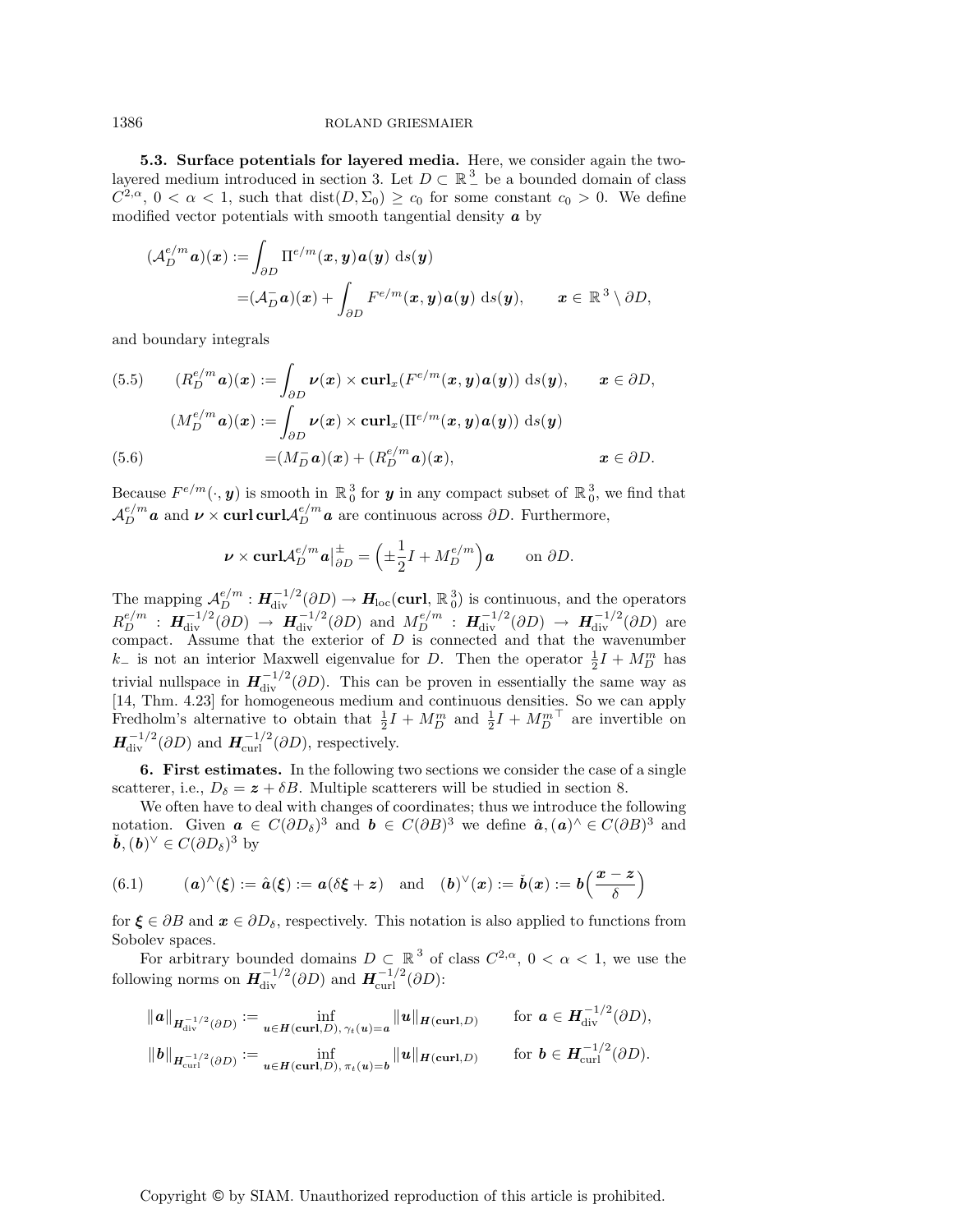A simple calculation (cf. [1, Lem. 4.1] for a similar result) yields the following scaling properties of these norms under changes of coordinates as in (6.1). Suppose  $a \in H^{-1/2}_{\text{div}}(\partial D_\delta)$ ,  $b \in H^{-1/2}_{\text{curl}}(\partial D_\delta)$ , and assume  $0 < \delta \leq 1$ . Then

(6.2a) 
$$
\delta^{\frac{3}{2}} \|\hat{\mathbf{a}}\|_{\mathbf{H}_{div}^{-1/2}(\partial B)} \leq \|\mathbf{a}\|_{\mathbf{H}_{div}^{-1/2}(\partial D_{\delta})} \leq \delta^{\frac{1}{2}} \|\hat{\mathbf{a}}\|_{\mathbf{H}_{div}^{-1/2}(\partial B)},
$$

$$
(6.2b) \t\t \delta^{\frac{3}{2}} \|\hat{b}\|_{H_{\text{curl}}^{-1/2}(\partial B)} \leq \|b\|_{H_{\text{curl}}^{-1/2}(\partial D_{\delta})} \leq \delta^{\frac{1}{2}} \|\hat{b}\|_{H_{\text{curl}}^{-1/2}(\partial B)}.
$$

In order to derive the asymptotic expansion in section 7 we need to expand the fundamental solution  $\Phi_{k-1}(x-y) = \Phi_{k-1}(\delta(\xi-\eta))$  for  $x = \delta\xi + z \neq \delta\eta + z = y \in \partial D_{\delta}$ , i.e.,  $\xi \neq \eta \in \partial B$ , as  $\delta \to 0$ . Expanding  $e^{i k - \delta |\xi - \eta|}$  in a power series we obtain the following formulas:

(6.3) 
$$
\Phi_{k-}(\boldsymbol{x}-\boldsymbol{y})=\frac{1}{\delta}\bigg(\Phi_0(\boldsymbol{\xi}-\boldsymbol{\eta})+\frac{\mathrm{i}k_-\delta}{4\pi}+\mathcal{O}(\delta^2)\bigg) \qquad \text{as } \delta\to 0,
$$

(6.4) 
$$
\nabla_x \Phi_{k-}(\boldsymbol{x}-\boldsymbol{y}) = \frac{1}{\delta^2} \bigg( \nabla_{\xi} \Phi_0(\boldsymbol{\xi}-\boldsymbol{\eta}) - \frac{k_-^2 \delta^2}{8\pi} \frac{\boldsymbol{\xi}-\boldsymbol{\eta}}{|\boldsymbol{\xi}-\boldsymbol{\eta}|} + \mathcal{O}(\delta^3) \bigg) \quad \text{as } \delta \to 0.
$$

Remark 6.1 (eigenvalues). In section 5.3 we had to assume that the wavenumber  $k_$  is not an interior Maxwell eigenvalue for the bounded domain D to obtain invertibility of the operators  $\frac{1}{2}I + M_D^m$  and  $\frac{1}{2}I + M_D^{m\top}$ . Interior Maxwell eigenvalues for D are wavenumbers  $\kappa$  such that Maxwell's equations (3.1) in D with homogeneous boundary condition  $\nu \times E|_{\partial D} = 0$  on  $\partial D$  have a nontrivial solution. If  $\Im \kappa > 0$ , it is well known that solutions to the interior Maxwell boundary value problem are unique (cf. [31, Thm. 4.17]), and thus  $\kappa$  is no eigenvalue. On the other hand, there is a discrete set of real eigenvalues  $\kappa_j > 0$ ,  $j \in \mathbb{N}$ , for D accumulating only at infinity; cf. [31, Thm. 4.18].

Let  $\{k_i\}_{i\in\mathbb{N}}$  be the set of interior Maxwell eigenvalues corresponding to the reference domain B. By a change of coordinates in the variational formulation of the eigenvalue problem (see [31, p. 96]), we find that  $\{\delta^{-1}k_j\}_{j\in\mathbb{N}}$  is the set of eigenvalues corresponding to the domain  $D_{\delta} = z + \delta B$ ,  $0 < \delta \leq 1$ . Therefore, we can assume henceforth in the derivation of the asymptotic expansion without loss of generality that  $\delta$  is small enough so that  $k_-\notin {\{\delta^{-1}k_j\}}_{j\in\mathbb{N}},$  i.e., that  $k_-\neq$  is no interior Maxwell eigenvalue for the domains  $D_{\delta}$  considered hereafter.

In the next lemma we investigate the scaling properties of the operator  $M^m_{D_\delta}.$ 

LEMMA 6.2. For  $\boldsymbol{a} \in \boldsymbol{H}_{div}^{-1/2}(\partial D_{\delta})$  we have

$$
M_{D_{\delta}}^m \mathbf{a} = (M_B^0 \hat{\mathbf{a}})^{\vee} + (E_M^m \hat{\mathbf{a}})^{\vee}.
$$

Here  $E_M^m$  is a bounded linear operator, which is  $\mathcal{O}(\delta^2)$  in  $\mathcal{L}(\mathbf{H}_{div}^{-1/2}(\partial B))$  as  $\delta \to 0$ , independent of *a*.

*Proof.* Let  $\boldsymbol{a} \in \boldsymbol{H}_{div}^{-1/2}(\partial D_{\delta})$  and  $\boldsymbol{a}_j, j \in \mathbb{N}$ , be smooth tangential vector fields with smooth surface divergence on  $\partial D_{\delta}$  so that  $a_j$  converges to  $a$  in  $H^{-1/2}_{div}(\partial D_{\delta})$ . For fixed  $j \in \mathbb{N}$  and  $x \in D_{\delta}$  we observe by a change of variables  $\xi := \frac{x - \overline{z}}{\delta}$  and  $\eta := \frac{y - \overline{z}}{\delta}$ that

$$
(M_{D_{\delta}}^0 \mathbf{a}_j)(\mathbf{x}) = \int_{\partial B} \nu(\boldsymbol{\xi}) \times \frac{1}{\delta} \mathbf{curl}_{\boldsymbol{\xi}} \left( \hat{\mathbf{a}}_j(\boldsymbol{\eta}) \frac{1}{4\pi \delta |\boldsymbol{\xi} - \boldsymbol{\eta}|} \right) \delta^2 \ \mathrm{d}s(\boldsymbol{\eta}) = (M_B^0 \hat{\mathbf{a}}_j)(\boldsymbol{\xi}),
$$

i.e.,  $M_{D_{\delta}}^{0} a_j = (M_B^0 \hat{a}_j)^{\vee}$ . From (6.4) we find

$$
\nabla_x(\Phi_{k_-} - \Phi_0)(\boldsymbol{x} - \boldsymbol{y}) = \frac{1}{\delta^2} \left( -\frac{k_-^2 \delta^2}{8\pi} \frac{\boldsymbol{\xi} - \boldsymbol{\eta}}{|\boldsymbol{\xi} - \boldsymbol{\eta}|} + \mathcal{O}(\delta^3) \right)
$$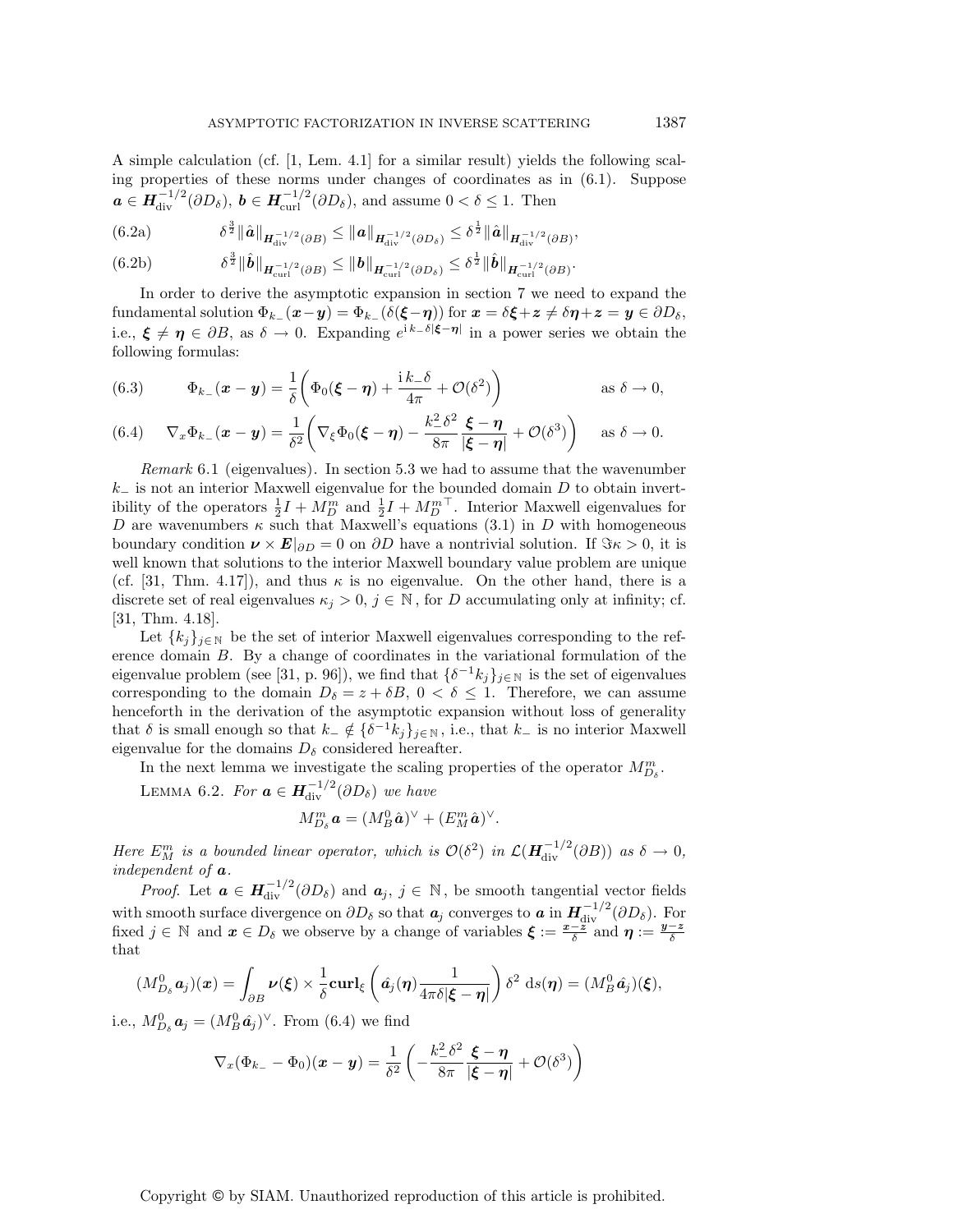for  $x \neq y$  as  $\delta \to 0$ . So, again by a change of coordinates we obtain for  $x \in \partial D_{\delta}$ 

$$
\left((M_{D_{\delta}}^- - M_{D_{\delta}}^0)a_j\right)(\boldsymbol{x}) = \int_{\partial D_{\delta}} \boldsymbol{\nu}(\boldsymbol{x}) \times \left(\nabla_x (\Phi_{k_-} - \Phi_0)(\boldsymbol{x} - \boldsymbol{y}) \times \boldsymbol{a}_j(\boldsymbol{y})\right) \, \mathrm{d}s(\boldsymbol{y})
$$

$$
= \delta^2 \int_{\partial B} \boldsymbol{\nu}(\boldsymbol{\xi}) \times \left(\left(-\frac{k_-^2}{8\pi} \frac{\boldsymbol{\xi} - \boldsymbol{\eta}}{|\boldsymbol{\xi} - \boldsymbol{\eta}|} + \mathcal{O}(\delta)\right) \times \hat{\boldsymbol{a}}_j(\boldsymbol{\eta})\right) \, \mathrm{d}s(\boldsymbol{\eta}) =: (E_M^-\hat{\boldsymbol{a}}_j)(\boldsymbol{\xi}).
$$

The kernel of  $E_M^-$  is pseudohomogeneous of class  $-2$  (cf. [32, pp. 168–175]), and hence  $E_M^-$  is continuous from  $H^{-1/2}(\partial B)^3$  into  $H^{3/2}(\partial B)^3$ ; cf. [32, Thm. 4.3.2]. So  $E_M^-$  is also continuous from  $H^{-1/2}_{div}(\partial B)$  to  $H^{-1/2}_{div}(\partial B)$ ; in particular, it is  $\mathcal{O}(\delta^2)$  in  $\mathcal{L}(\mathbf{H}_{div}^{-1/2}(\partial B))$  as  $\delta \to 0$ . Thus, recalling the continuity properties of the operators  $M_{D_{\delta}}^-, M_B^0$ , and  $E_M^-$  and letting  $j \to \infty$ , we obtain

$$
M_{D_{\delta}}^- \mathbf{a} = (M_B^0 \hat{\mathbf{a}})^{\vee} + (E_M^- \hat{\mathbf{a}})^{\vee}.
$$

Recalling (5.6) it remains to estimate the norm of  $R_{D_{\delta}}^{m}$  **a**. For this purpose, we denote by  $\tilde{R}_{D_{\delta}}^{m}$  a the extension of  $R_{D_{\delta}}^{m}$  to  $H(\text{curl}, D_{\delta})$  (with respect to the trace operator  $\gamma_t$ ), which is obtained canonically from (5.5) via

$$
\tilde{R}_{D_{\delta}}^{m} \boldsymbol{a} := \int_{\partial D_{\delta}} \mathbf{curl}_{x} F^{m}(\cdot, \boldsymbol{y}) \boldsymbol{a}(\boldsymbol{y}) \ \mathrm{d}s(\boldsymbol{y}) \qquad \text{in} \ D_{\delta}.
$$

Then, because  $F<sup>m</sup>$  is smooth near the center of the scatterer,

$$
\|R_{D_{\delta}}^{m}\mathbf{a}\|_{\mathbf{H}_{\text{div}}^{-1/2}(\partial D_{\delta})}^{2} = \inf_{\mathbf{u}\in\mathbf{H}(\text{curl},D_{\delta}),\,\gamma_{t}(\mathbf{u})=R_{D_{\delta}}^{m}\mathbf{a}}\|\mathbf{u}\|_{\mathbf{H}(\text{curl},D_{\delta})}^{2} \leq \|\tilde{R}_{D_{\delta}}^{m}\mathbf{a}\|_{\mathbf{H}(\text{curl},D_{\delta})}^{2}
$$
\n
$$
= \int_{D_{\delta}} \left| \int_{\partial D_{\delta}} \mathbf{curl}_{x} F^{m}(\mathbf{x}, \mathbf{y}) \mathbf{a}(\mathbf{y}) \, d s(\mathbf{y}) \right|^{2} \, d \mathbf{x}
$$
\n
$$
+ \int_{D_{\delta}} \left| \mathbf{curl}_{x} \int_{\partial D_{\delta}} \mathbf{curl}_{x} F^{m}(\mathbf{x}, \mathbf{y}) \mathbf{a}(\mathbf{y}) \, d s(\mathbf{y}) \right|^{2} \, d \mathbf{x}
$$
\n
$$
\leq \int_{D_{\delta}} \left( \left\| \mathbf{curl}_{x} F^{m}(\mathbf{x}, \cdot) \right\|_{\mathbf{H}_{\text{curl}}^{-1/2}(\partial D_{\delta})}^{2} \right)
$$
\n
$$
+ \left\| \mathbf{curl}_{x} \mathbf{curl}_{x} F^{m}(\mathbf{x}, \cdot) \right\|_{\mathbf{H}_{\text{curl}}^{-1/2}(\partial D_{\delta})}^{2} \right) \|\mathbf{a}\|_{\mathbf{H}_{\text{div}}^{-1/2}(\partial D_{\delta})}^{2} \, d \mathbf{x}
$$
\n
$$
\leq C \delta^{3} \|\mathbf{a}\|_{\mathbf{H}_{\text{div}}^{-1/2}(\partial D_{\delta})}^{2} \int_{D_{\delta}} 1 \, d \mathbf{x} \leq C \delta^{6} \|\mathbf{a}\|_{\mathbf{H}_{\text{div}}^{-1/2}(\partial D_{\delta})}^{2}.
$$

Using (6.2) we find

$$
\|(R_{D_{\delta}}^m \boldsymbol{a})^{\wedge}\|_{\boldsymbol{H}_{\mathrm{div}}^{-1/2}(\partial B)} \leq \delta^{-\frac{3}{2}} \|R_{D_{\delta}}^m \boldsymbol{a}\|_{\boldsymbol{H}_{\mathrm{div}}^{-1/2}(\partial D_{\delta})} \leq C\delta^2 \|\hat{\boldsymbol{a}}\|_{\boldsymbol{H}_{\mathrm{div}}^{-1/2}(\partial B)}
$$

.

Thus, we define

$$
E_M^m \mathbf{b} := E_M^- \mathbf{b} + (R_{D_{\delta}}^m \check{\mathbf{b}})^{\wedge}, \qquad \mathbf{b} \in \mathbf{H}_{\mathrm{div}}^{-1/2}(\partial B),
$$

and obtain the desired result.

For  $\boldsymbol{a} \in \boldsymbol{H}_{\mathrm{div}}^{-1/2} (\partial D_{\delta})$  Lemma 6.2 yields

$$
\left(\frac{1}{2}I + M_{D_{\delta}}^{m}\right)\boldsymbol{a} = \left(\left(\frac{1}{2}I + M_{B}^{0} + E_{M}^{m}\right)\hat{\boldsymbol{a}}\right)^{\vee}.
$$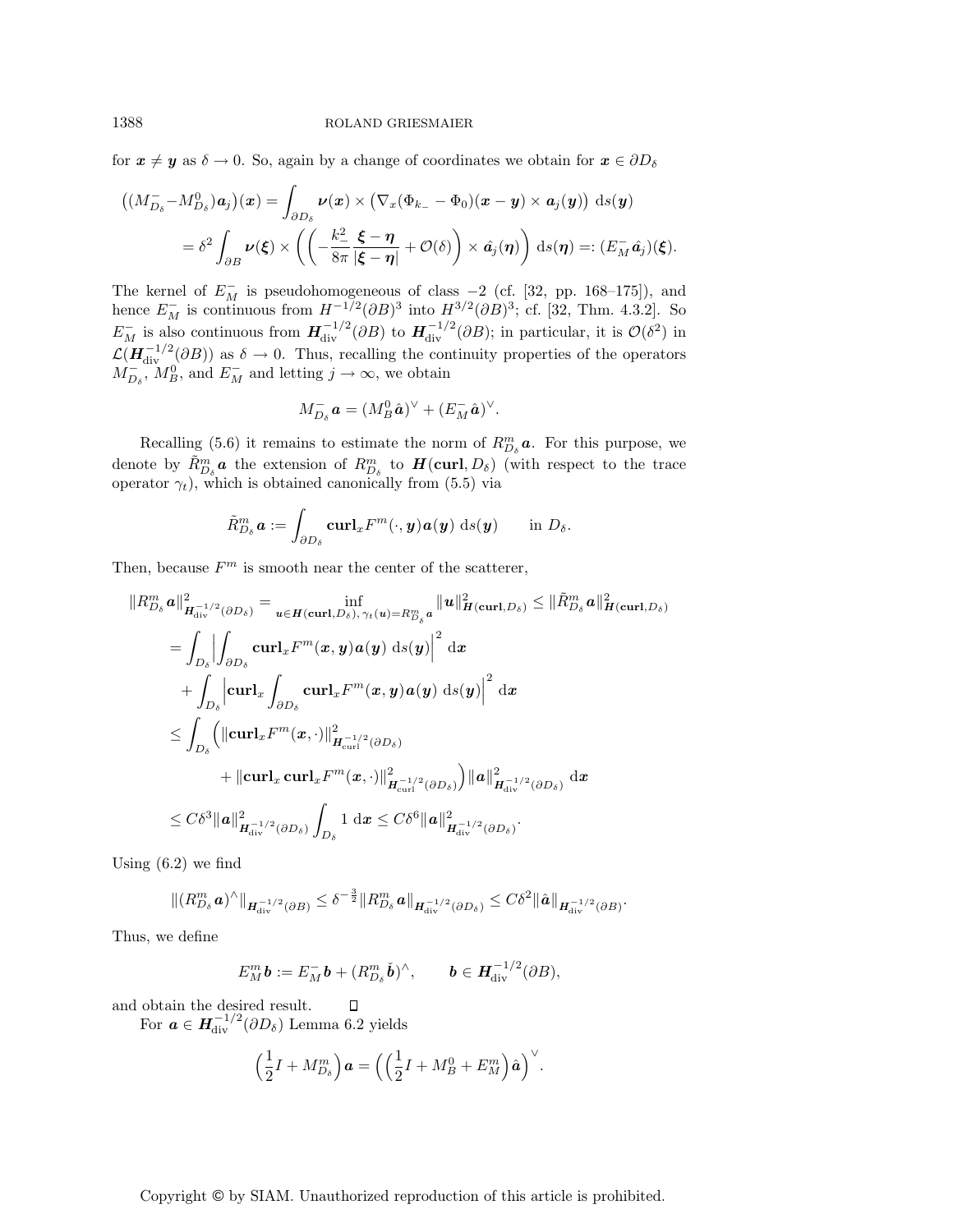Thus,

$$
(6.5)\ \left(\frac{1}{2}I + M_{D_{\delta}}^{m}\right)^{-1} \mathbf{a} = \left(\left(\frac{1}{2}I + M_{B}^{0} + E_{M}^{m}\right)^{-1} \hat{\mathbf{a}}\right)^{\vee} = \left(\left(\frac{1}{2}I + M_{B}^{0}\right)^{-1} \hat{\mathbf{a}}\right)^{\vee} + (\tilde{E}_{M}^{m} \hat{\mathbf{a}})^{\vee},
$$

where  $\tilde{E}_M^m$  is a bounded linear operator, which is  $\mathcal{O}(\delta^2)$  in  $\mathcal{L}(\mathbf{H}_{div}^{-1/2}(\partial B))$  as  $\delta \to 0$ , independent of *a*.

**7. Asymptotic expansion.** In this section we expand the three operators  $L_{\delta}$ ,  $L_{\delta}^{\perp}$ , and  $F_{\delta}$  occurring in the factorization (4.6) of the measurement operator  $G_{\delta}$ separately as the inhomogeneity size  $\delta$  tends to zero. Then, we use these expansions to calculate the leading order term in the asymptotic expansion of  $G_{\delta}$ .

First, we consider the exterior Maxwell boundary value problem (4.1) and study the asymptotic behavior of the operator  $L_{\delta}$  from (4.2). A radiating solution of this problem is given by

$$
\mathbf{E}^{\psi} := \frac{\varepsilon_{-}}{\varepsilon} \mathbf{curl} \mathcal{A}_{D_{\delta}}^{m} \Big(\frac{1}{2}I + M_{D_{\delta}}^{m}\Big)^{-1} \psi \qquad \text{in } \mathbb{R}_{0}^{3} \setminus \overline{D_{\delta}},
$$

$$
\mathbf{H}^{\psi} := -\mathrm{i} \,\omega \varepsilon_{-} \int_{\partial D_{\delta}} \mathbb{G}^{m}(\cdot, \mathbf{y}) \Big(\Big(\frac{1}{2}I + M_{D_{\delta}}^{m}\Big)^{-1} \psi\Big)(\mathbf{y}) \mathrm{d}s(\mathbf{y}) \qquad \text{in } \mathbb{R}_{0}^{3} \setminus \overline{D_{\delta}}.
$$

By Taylor expansion we obtain for  $x \in M$ ,  $z \in \mathbb{R}^3$  with  $dist(z, \Sigma_0) \ge c_0$  for some constant  $c_0 > 0$ , and  $\eta \in \partial B$  as  $\delta \to 0$  that

$$
\mathbb{G}^m(\boldsymbol{x},\delta\boldsymbol{\eta}+\boldsymbol{z})=\mathbb{G}^m(\boldsymbol{x},\boldsymbol{z})+\delta\sum_{l=1}^3\frac{\partial \mathbb{G}^m}{\partial y_l}(\boldsymbol{x},\boldsymbol{z})\eta_l+\mathcal{O}(\delta^2).
$$

Thus, by a change of coordinates, applying (6.5) we have

$$
\mathbf{H}^{\psi}(\mathbf{x}) = -\mathrm{i}\,\omega\varepsilon_{-}\delta^{2}\int_{\partial B} \mathbb{G}^{m}(\mathbf{x},\delta\boldsymbol{\eta}+\mathbf{z}) \Big(\Big(\frac{1}{2}I+M_{B}^{0}\Big)^{-1}\hat{\psi}\Big)(\boldsymbol{\eta}) \mathrm{d}s(\boldsymbol{\eta}) + \mathcal{O}(\delta^{4})
$$

$$
= -\mathrm{i}\,\omega\varepsilon_{-}\delta^{2}\mathbb{G}^{m}(\mathbf{x},\mathbf{z}) \int_{\partial B} \Big(\Big(\frac{1}{2}I+M_{B}^{0}\Big)^{-1}\hat{\psi}\Big)(\boldsymbol{\eta}) \mathrm{d}s(\boldsymbol{\eta})
$$

$$
-\mathrm{i}\,\omega\varepsilon_{-}\delta^{3}\int_{\partial B} \sum_{l=1}^{3} \eta_{l} \frac{\partial \mathbb{G}^{m}}{\partial y_{l}}(\mathbf{x},\mathbf{z}) \Big(\Big(\frac{1}{2}I+M_{B}^{0}\Big)^{-1}\hat{\psi}\Big)(\boldsymbol{\eta}) \mathrm{d}s(\boldsymbol{\eta}) + \mathcal{O}(\delta^{4})
$$

for  $x \in \mathcal{M}$  as  $\delta \to 0$ . The last term on the right-hand side is bounded by  $C\delta^4 \|\hat{\psi}\|_{H^{-1/2}_{div}(\partial B)}$ , where the constant C is independent of  $\delta$  and  $\psi$ , uniformly for  $x \in \mathcal{M}$ . We define  $L_0: H^{-1/2}_{div}(\partial B) \to L^2(\mathcal{M}),$ 

(7.1) 
$$
L_0 \mathbf{a} := -\mathrm{i} \,\omega \varepsilon_- \mathbb{G}^m(\cdot, \mathbf{z}) \int_{\partial B} \left( \left( \frac{1}{2} I + M_B^0 \right)^{-1} \mathbf{a} \right) (\boldsymbol{\eta}) \, \mathrm{d} s(\boldsymbol{\eta}),
$$

and  $L_1: \mathbf{H}_{\text{div}}^{-1/2}(\partial B) \to \mathbf{L}^2(\mathcal{M}),$ 

(7.2) 
$$
L_1 a := -\mathbf{i} \omega \varepsilon_- \int_{\partial B} \sum_{l=1}^3 \eta_l \frac{\partial \mathbb{G}^m}{\partial y_l} (\cdot, \mathbf{z}) \Big( \Big( \frac{1}{2} I + M_B^0 \Big)^{-1} a \Big) (\boldsymbol{\eta}) \, \mathrm{d} s(\boldsymbol{\eta}).
$$

Then  $L_0$  and  $L_1$  are bounded linear operators, and we have the following asymptotic behavior.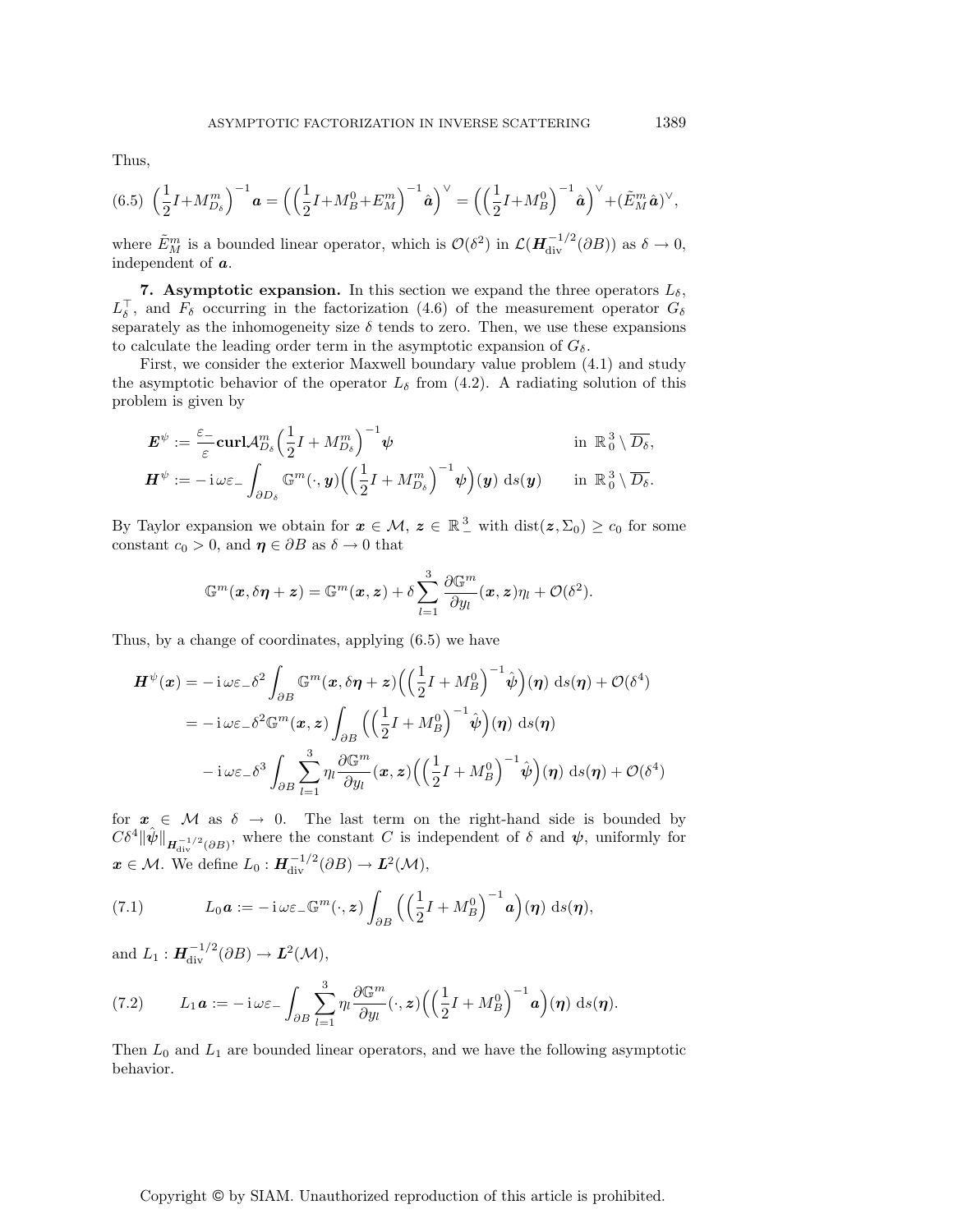PROPOSITION 7.1. For all  $\psi \in H^{-1/2}_{\text{div}}(\partial D_\delta)$ ,

(7.3) 
$$
L_{\delta}\psi = \delta^2 L_0 \hat{\psi} + \delta^3 L_1 \hat{\psi} + E_L \hat{\psi},
$$

where  $E_L$  is a bounded linear operator, which is  $\mathcal{O}(\delta^4)$  in  $\mathcal{L}(\mathbf{H}_{div}^{-1/2}(\partial B), \mathbf{L}^2(\mathcal{M}))$  as  $\delta \rightarrow 0$ , *independent of*  $\psi$ .

Next we consider the asymptotic behavior of the operator  $L_{\delta}^{\perp}$  from (4.3). Let  $\boldsymbol{\varphi} \in L^2(\mathcal{M})$  and  $\boldsymbol{\psi} \in H^{-1/2}_{\text{div}}(\partial D_{\delta}).$  For  $X \in \{B, D_{\delta}\}\$  we denote by  $\langle \cdot, \cdot \rangle_{\partial X}$  the duality pairing between  $H_{\text{div}}^{-1/2}(\partial X)$  and  $H_{\text{curl}}^{-1/2}(\partial X)$ . Using (7.3) we obtain

$$
\langle L_{\delta}^{\top} \varphi, \psi \rangle_{\partial D_{\delta}} = \langle \varphi, L_{\delta} \psi \rangle_{\mathcal{M}} = \langle \delta^{2} L_{0}^{\top} \varphi + \delta^{3} L_{1}^{\top} \varphi + E_{L}^{\top} \varphi, \hat{\psi} \rangle_{\partial B}
$$
  
=  $\langle (L_{0}^{\top} \varphi)^{\vee} + \delta (L_{1}^{\top} \varphi)^{\vee} + \delta^{-2} (E_{L}^{\top} \varphi)^{\vee}, \psi \rangle_{\partial D_{\delta}},$ 

where  $L_0^{\top}, L_1^{\top}, E_L^{\top} : L^2(\mathcal{M}) \to H_{\text{curl}}^{-1/2}(\partial B)$  are the dual operators of  $L_0, L_1$ , and  $E_L$ , respectively. Because by duality  $E_L^{\top}$  is  $\mathcal{O}(\delta^4)$  in  $\mathcal{L}(\mathbf{L}^2(\mathcal{M}), \mathbf{H}_{\text{curl}}^{-1/2}(\partial B))$ , we obtain the following asymptotic behavior.

PROPOSITION 7.2. For all  $\varphi \in L^2(\mathcal{M})$ ,

$$
L_{\delta}^{\top} \boldsymbol{\varphi} = (L_0^{\top} \boldsymbol{\varphi})^{\vee} + \delta (L_1^{\top} \boldsymbol{\varphi})^{\vee} + \delta^{-2} (E_L^{\top} \boldsymbol{\varphi})^{\vee},
$$

where  $E_L^{\top}$  is a bounded linear operator, which is  $\mathcal{O}(\delta^4)$  in  $\mathcal{L}(\mathbf{L}^2(\mathcal{M}), \mathbf{H}_{\text{curl}}^{-1/2}(\partial B))$  as  $\delta \rightarrow 0$ , independent of  $\varphi$ .

Now we calculate the operators  $L_0^{\top}$  and  $L_1^{\top}$  explicitly. Let  $\varphi \in L^2(\mathcal{M})$  and  $a \in H^{-1/2}_{\text{div}}(\partial B)$ . Recalling the definition of the operator  $L_0$  from (7.1) we find

$$
\langle \varphi, L_0 \mathbf{a} \rangle_{\mathcal{M}} = \int_{\mathcal{M}} \left( -i \omega \varepsilon_- \mathbb{G}^m(x, z) \int_{\partial B} \left( \left( \frac{1}{2} I + M_B^0 \right)^{-1} \mathbf{a} \right) (\eta) \, \mathrm{d}s(\eta) \right) \cdot \varphi(x) \, \mathrm{d}s(x) = \left( -i \omega \varepsilon_- \int_{\mathcal{M}} \mathbb{G}^{m \top}(x, z) \varphi(x) \, \mathrm{d}s(x) \right) \cdot \int_{\partial B} \left( \left( \frac{1}{2} I + M_B^0 \right)^{-1} \mathbf{a} \right) (\eta) \, \mathrm{d}s(\eta).
$$

Recalling (3.4b) and (3.5), we obtain

$$
\langle \varphi, L_0 \mathbf{a} \rangle_{\mathcal{M}} = \frac{1}{i \omega \mu_+} \mathbf{H}^i(\mathbf{z}) \cdot \int_{\partial B} \left( \left( \frac{1}{2} I + M_B^0 \right)^{-1} \mathbf{a} \right) (\boldsymbol{\eta}) \, \mathrm{d} s(\boldsymbol{\eta}) \n= \int_{\partial B} \frac{1}{i \omega \mu_+} \left( \left( \frac{1}{2} I + M_B^0 \right)^{-1} \pi_t(\mathbf{H}^i(\mathbf{z})) \right) (\boldsymbol{\xi}) \cdot \mathbf{a}(\boldsymbol{\xi}) \, \mathrm{d} s(\boldsymbol{\xi}),
$$

where  $\pi_t$  denotes the projection on the tangent plane to  $\partial B$ . Therefore, we have

(7.4) 
$$
L_0^{\top} \varphi = \frac{1}{i \omega \mu_+} \left(\frac{1}{2} I + M_B^{0 \top}\right)^{-1} \pi_t(\boldsymbol{H}^i(z)).
$$

In the same way we obtain from (7.2) that

$$
\langle \varphi, L_1 \mathbf{a} \rangle_{\mathcal{M}} = \int_{\partial B} \frac{1}{i \omega \mu_+} \left( \left( \frac{1}{2} I + M_B^0 \right)^{-1} \pi_t \left( \sum_{l=1}^3 \eta_l \frac{\partial \mathbf{H}^i}{\partial y_l}(z) \right) \right) (\xi) \cdot \mathbf{a}(\xi) \, \mathrm{d}s(\xi).
$$

Here,  $\eta_l$  denotes the *l*th component of the surface variable on  $\partial B$ . Thus we have

(7.5) 
$$
L_1^{\top} \varphi = \frac{1}{i \omega \mu_+} \left(\frac{1}{2} I + M_B^0{}^{\top}\right)^{-1} \pi_t \left(\sum_{l=1}^3 \eta_l \frac{\partial \boldsymbol{H}^i}{\partial y_l}(z)\right).
$$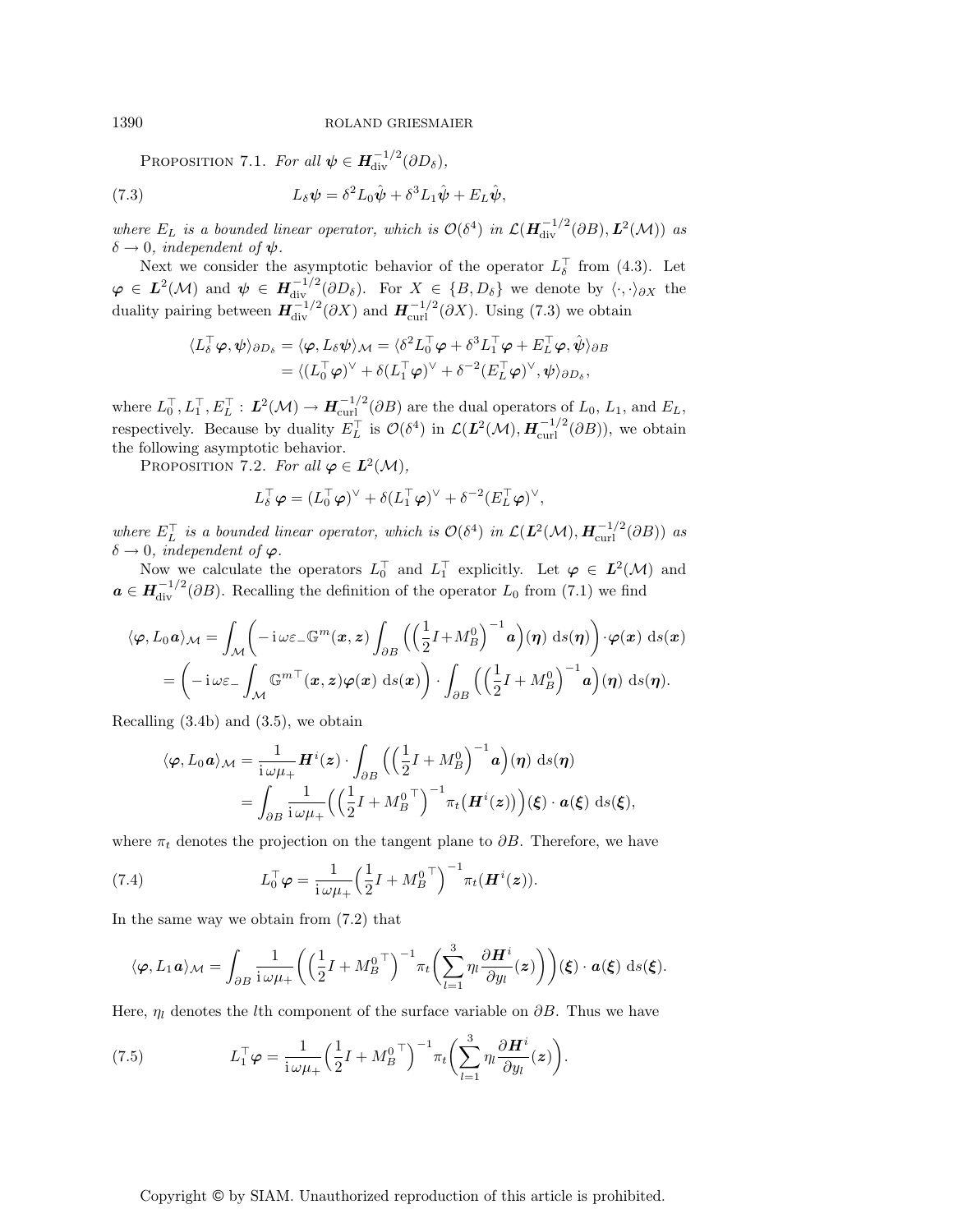We return to the diffraction problem (4.4) and the operator  $F_\delta$  from (4.5). Given  $\boldsymbol{\chi} \in \boldsymbol{H}^{-1/2}_{\text{curl}}(\partial D_{\delta}),$  we define

$$
E^{d} := -\frac{1}{i \omega \varepsilon} \operatorname{curl} \frac{\mu_{-}}{\mu} \operatorname{curl} \mathcal{A}_{D_{\delta}}^{e}(\nu \times \chi) \qquad \text{in } \mathbb{R}_{0}^{3} \setminus \partial D_{\delta},
$$

$$
H^{d} := \frac{\mu_{-}}{\mu} \operatorname{curl} \mathcal{A}_{D_{\delta}}^{e}(\nu \times \chi) \qquad \text{in } \mathbb{R}_{0}^{3} \setminus \partial D_{\delta}.
$$

Then  $(E^d, H^d)$  is a radiating solution to  $(4.4)$ , and recalling  $(3.3)$ ,  $(5.1)$ , and  $(2.1)$  we find

$$
\nu \times E^d|_{\partial D_{\delta}}(x) = -\frac{1}{i\omega \varepsilon_{-}} \nu(x) \times \operatorname{curl}_{x} \operatorname{curl}_{x} \int_{\partial D_{\delta}} \Pi^e(x, y) (\nu \times \chi)(y) \, ds(y)
$$
  
\n
$$
= i\omega \mu_{-} \nu(x) \times \int_{\partial D_{\delta}} \Phi_{k_{-}}(x - y) (\nu \times \chi)(y) \, ds(y)
$$
  
\n
$$
+ \frac{1}{i\omega \varepsilon_{-}} \nu(x) \times \int_{\partial D_{\delta}} \nabla_{x} \Phi_{k_{-}}(x - y) (\operatorname{curl}_{\partial D_{\delta}} \chi)(y) \, ds(y)
$$
  
\n
$$
- \frac{1}{i\omega \varepsilon_{-}} \nu(x) \times \operatorname{curl}_{x} \operatorname{curl}_{x} \int_{\partial D_{\delta}} F^e(x, y) (\nu \times \chi)(y) \, ds(y).
$$

Remark 7.3. The previous formula employs a slight abuse of notation, because pointwise evaluation is not defined for elements of  $H^{-1/2}_{div}(\partial D_\delta)$ . However, we included the argument for better readability.

Define  $P_{D_{\delta}}: H^{-1/2}_{\text{curl}}(\partial D_{\delta}) \to H^{-1/2}_{\text{div}}(\partial D_{\delta})$  by  $P_{D_{\delta}} a := -\frac{1}{\cdots}$  $i\,\omega\varepsilon_{-}$ *<sup>ν</sup>* <sup>×</sup> **curl curl**  $\partial D_\delta$  $F^e(\cdot, \mathbf{y}) (\boldsymbol{\nu} \times \boldsymbol{a})(\mathbf{y}) \text{ d}s(\mathbf{y})$ 

for  $a \in H^{-1/2}_{\text{curl}}(\partial D_{\delta})$ . Then we can see as in the proof of Lemma 6.2 that

$$
\|(P_{D_{\delta}}\boldsymbol{a})^{\wedge}\|_{\boldsymbol{H}^{-1/2}_{\mathrm{div}}(\partial B)} \leq C\delta^2 \|\hat{\boldsymbol{a}}\|_{\boldsymbol{H}^{-1/2}_{\mathrm{curl}}(\partial B)}.
$$

Therefore, by change of coordinates, applying (6.3) and (6.4), we obtain

$$
(\nu \times E^d|_{\partial D_{\delta}})^{\wedge}(\xi) = \delta^{-1} \frac{1}{i \omega \varepsilon_{-}} \nu(\xi) \times \int_{\partial B} \nabla_{\xi} \Phi_0(\xi - \eta) (\operatorname{curl}_{\partial B} \hat{\chi})(\eta) \, ds(\eta)
$$

$$
+ \delta i \omega \mu_{-} \nu(\xi) \times \int_{\partial B} \Phi_0(\xi - \eta) (\nu \times \hat{\chi})(\eta) \, ds(\eta)
$$

$$
+ \delta i \omega \mu_{-} \nu(\xi) \times \int_{\partial B} \frac{1}{8\pi} \frac{\xi - \eta}{|\xi - \eta|} (\operatorname{curl}_{\partial B} \hat{\chi})(\eta) \, ds(\eta) + \mathcal{O}(\delta^2)
$$

as  $\delta \to 0$ . The  $\mathcal{O}(\delta^2)$ -term in (6.3) and the  $\mathcal{O}(\delta^3)$ -term in (6.4) define pseudohomogeneous kernels of class −3 (cf. [32, pp. 168–174]); i.e., the corresponding integral operators are continuous from  $H^{-1/2}(\partial B)^3$  into  $H^{5/2}(\partial B)^3$  (cf. [32, Thm. 4.4.1]). Thus, these operators are also continuous from  $H_{\text{curl}}^{-1/2}(\partial B)$  into  $H_{\text{div}}^{-1/2}(\partial B)$ , and together with the (constant)  $\mathcal{O}(\delta)$ -term in (6.3) they lead to terms of order  $\mathcal{O}(\delta^2)$  in  $H^{-1/2}_{div}(\partial B)$  in the asymptotic expansion of  $\nu \times E^d|_{\partial D_{\delta}}$  as  $\delta \to 0$ .

We define  $F_0: \mathbf{H}_{\text{curl}}^{-1/2}(\partial B) \to \mathbf{H}_{\text{div}}^{-1/2}(\partial B),$ 

(7.6) 
$$
(F_0 \mathbf{a})(\boldsymbol{\xi}) := \frac{1}{i \omega \varepsilon_-} \nu(\boldsymbol{\xi}) \times \int_{\partial B} \nabla_{\boldsymbol{\xi}} \Phi_0(\boldsymbol{\xi} - \boldsymbol{\eta}) (\operatorname{curl}_{\partial B} \mathbf{a})(\boldsymbol{\eta}) \, \mathrm{d} s(\boldsymbol{\eta}),
$$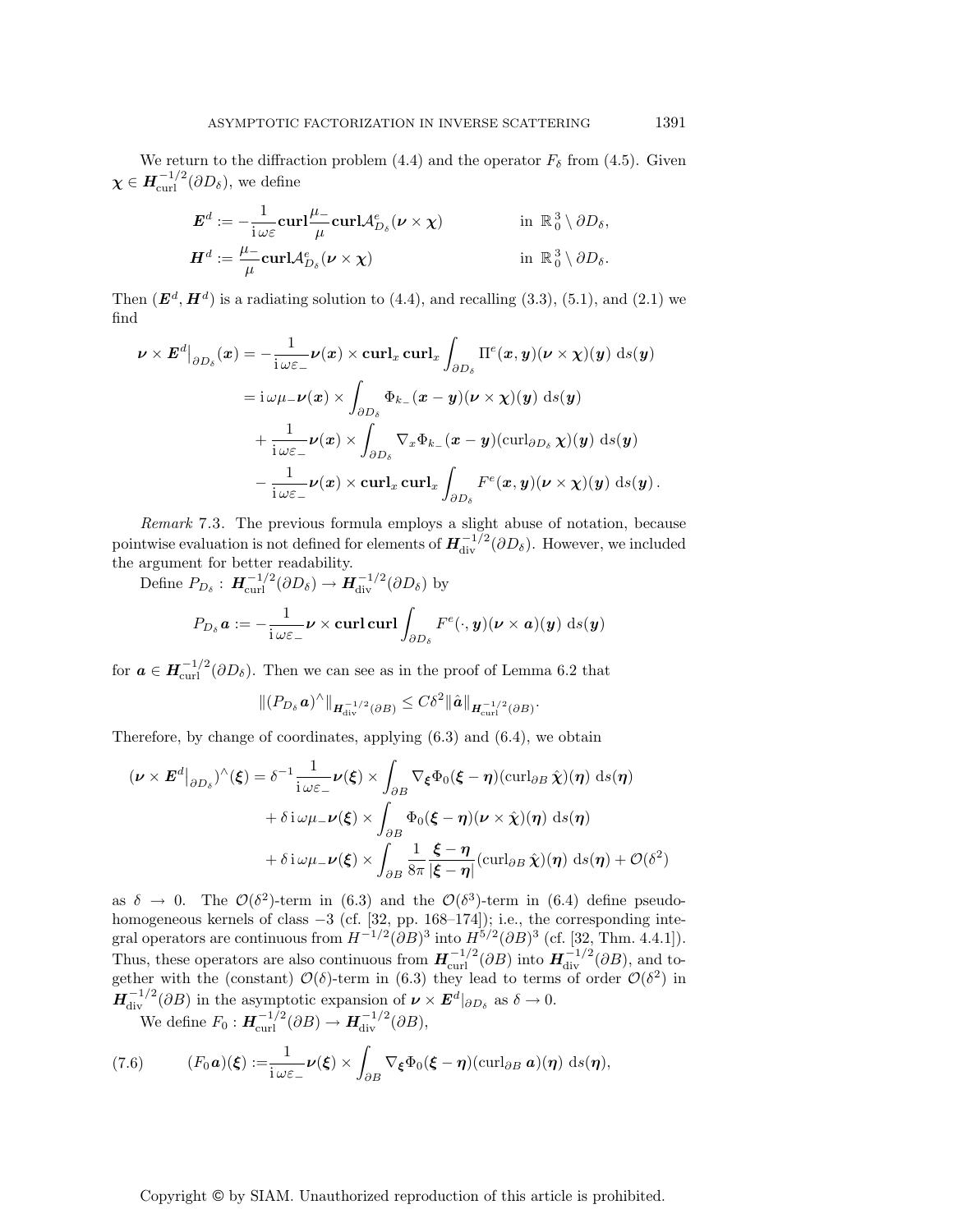and  $F_1: \mathbf{H}_{\text{curl}}^{-1/2}(\partial B) \to \mathbf{H}_{\text{div}}^{-1/2}(\partial B),$  $(T.7)$   $(F_1 \mathbf{a})(\boldsymbol{\xi}) := \mathrm{i} \omega \mu_-(\boldsymbol{\nu} \times \mathcal{A}_B^0(\boldsymbol{\nu} \times \boldsymbol{a})\big|_{\partial B})(\boldsymbol{\xi})$ + i  $\omega\mu_-\nu(\xi) \times$ ∂B 1 8π *ξ* − *η*  $\frac{\mathbf{S}-\mathbf{\eta}}{|\boldsymbol{\xi}-\mathbf{\eta}|}$  (curl<sub>∂B</sub> **a**)( $\boldsymbol{\eta}$ ) ds( $\boldsymbol{\eta}$ ).

Note that  $-i\omega \varepsilon_- F_0 = N_B^0$ . Thus,  $F_0$  and the first part of  $F_1$  are bounded. Because the kernel of the second part of  $F_1$  is homogeneous of class  $-2$  (cf. [32, sec. 4.3.2]), the second part of  $F_1$  is continuous also. We obtain the following asymptotic behavior.

PROPOSITION 7.4. For all  $\chi \in H^{-1/2}_{\text{curl}}(\partial D_{\delta}),$ 

$$
F_{\delta} \chi = \delta^{-1} (F_0 \hat{\chi})^{\vee} + \delta (F_1 \hat{\chi})^{\vee} + (E_F \hat{\chi})^{\vee},
$$

where  $E_F$  is a bounded linear operator, which is  $\mathcal{O}(\delta^2)$  in  $\mathcal{L}(\mathbf{H}_{\text{curl}}^{-1/2}(\partial B), \mathbf{H}_{\text{div}}^{-1/2}(\partial B))$ as  $\delta \to 0$ , independent of **χ**.

Next we consider the boundary value problem of finding  $u \in H(\text{curl}, B)$  such that

$$
(7.8a) \t\t curl curl u = 0 \t\t\t in B,
$$

(7.8b) div *u* = 0 in B,

$$
(7.8c) \t\t\t\t\t $\boldsymbol{\nu} \times \boldsymbol{u} = \boldsymbol{c}$  on  $\partial B$ ,
$$

where  $c \in H^{-1/2}_{div}(\partial B)$  is a given tangential function. We show that (7.8) has at most one solution and use this fact to prove that  $F_0 L_0^{\top} = 0$  on  $\mathbf{L}^2(\mathcal{M})$  and  $L_0 F_0 = 0$  on  $H_{\rm curl}^{-1/2}(\partial B)$ .

LEMMA 7.5. Let  $c \in H^{-1/2}_{\text{div}}(\partial B)$ . Then the boundary value problem (7.8) has at most one solution in  $H(\text{curl}, B)$ .

*Proof.* Using integration by parts we find for any solution  $u \in H(\text{curl}, B)$  of (7.8) with homogeneous boundary condition  $c = 0$  that

$$
0 = \int_B \mathbf{curl} \mathbf{curl} \mathbf{u}(x) \cdot \overline{\mathbf{u}(x)} \, \mathrm{d}x
$$
  
= 
$$
\int_B |\mathbf{curl} \mathbf{u}(x)|^2 \, \mathrm{d}x + \langle \gamma_t(\mathbf{curl} \mathbf{u}), \overline{\pi_t(\mathbf{u})} \rangle_{\partial B} = \int_B |\mathbf{curl} \mathbf{u}(x)|^2 \, \mathrm{d}x.
$$

Hence,  $\text{curl}u = 0$  in B, and because the boundaries of all components of B are assumed to be connected, we obtain from [31, Thms. 3.41 and 3.42] a scalar potential  $p \in H^1(B)$  with  $\gamma_0(p) = 0$  on  $\partial B$  such that  $u = \nabla p$ . Finally, because  $\Delta p = \text{div } u = 0$ in B by (7.8b), we have  $p = 0$  in B. Hence,  $\mathbf{u} = \nabla p = 0$  in B.  $\Box$ 

PROPOSITION 7.6. Let  $\varphi \in L^2(\mathcal{M})$  and  $\boldsymbol{a} \in H_{\text{curl}}^{-1/2}(\partial B)$ . Then  $F_0 L_0^{\top} \varphi = 0$  and  $L_0F_0a = 0.$ 

*Proof.* Given  $\varphi \in L^2(\mathcal{M})$ , by (7.4) and (7.6) we find that on  $\partial B$ 

$$
F_0L_0^{\top} \boldsymbol{\varphi} = \frac{1}{\omega^2 \varepsilon_-\mu_+} \boldsymbol{\nu} \times \mathbf{curl} \, \mathbf{curl} \, \mathbf{curl} \, \boldsymbol{\varphi} \bigg( \boldsymbol{\nu} \times \left( \frac{1}{2} I + M_B^{0\top} \right)^{-1} \pi_t \big( \boldsymbol{H}^i(\boldsymbol{z}) \big) \bigg),
$$

where  $H^{i}(z)$  is given by (3.5). An easy computation applying (5.2) shows that

(7.9) 
$$
\pm \nu \times \left( \pm \frac{1}{2} I + M_B^{0\; \top} \right)^{-1} \pi_t(\cdot) = \mp \left( \mp \frac{1}{2} I + M_B^{0} \right)^{-1} \gamma_t(\cdot).
$$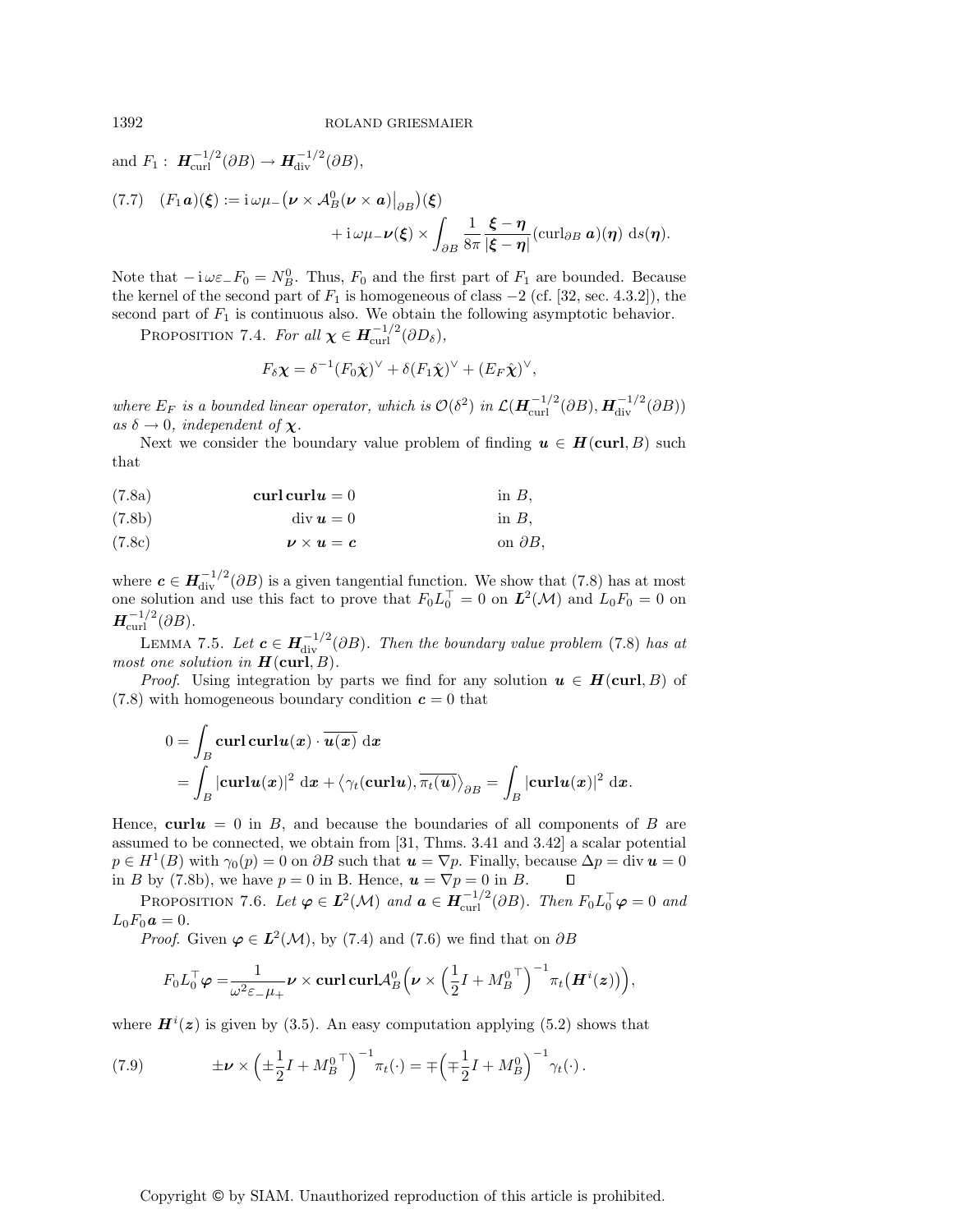Therefore,

$$
F_0 L_0^{\top} \boldsymbol \varphi = - \frac{1}{\omega^2 \varepsilon_- \mu_+} \boldsymbol \nu \times {\rm curl\,} {\rm curl} \mathcal A_B^0 \Bigl(- \frac{1}{2} I + M_B^0\Bigr)^{-1} \gamma_t \bigl(\boldsymbol H^i (\boldsymbol z)\bigr).
$$

Now let

$$
\boldsymbol{u}:=\mathbf{curl}\mathcal{A}_B^0\left(-\frac{1}{2}I+M_B^0\right)^{-1}\gamma_t\big(\boldsymbol{H}^i(\boldsymbol{z})\big) \qquad \text{in} \ B;
$$

then *u* is a solution to (7.8) with  $c = \gamma_t(H^{i}(z))$ . From Lemma 7.5 we obtain that  $u = H^{i}(z)$  is constant in B. Hence,

$$
F_0 L_0^\top \boldsymbol{\varphi} = -\frac{1}{\omega^2 \varepsilon_- \mu_+} \gamma_t(\mathbf{curl}\,\boldsymbol{u}) = 0 \qquad \text{on } \partial B.
$$

Because  $F_0$  is symmetric, also  $L_0 F_0 \mathbf{a} = 0$  for each  $\mathbf{a} \in \mathbf{H}_{\text{curl}}^{-1/2}(\partial B)$ .  $\Box$ 

Recalling Theorem 4.2, we can we put our results together and obtain the following asymptotic expansion of the measurement operator  $G_{\delta}$ .

THEOREM 7.7. Let  $\varphi \in L^2(\mathcal{M})$ ; then

$$
G_{\delta}\varphi = i\,\omega\mu_{+}\delta^{3}\left(L_{0}F_{1}L_{0}^{\top}\varphi + L_{1}F_{0}L_{1}^{\top}\varphi\right) + \mathcal{O}(\delta^{4})
$$

in  $L^2(\mathcal{M})$  as  $\delta \to 0$ . More precisely, the last term on the right-hand side is bounded by  $C\delta^4 \|\varphi\|_{L^2(\mathcal{M})}$ , where the constant C is independent of  $\delta$  and  $\varphi$ .

The proof of this theorem follows straightforwardly from the previous propositions and Theorem 4.2. We refer the reader to [1, Thm. 5.9] for a similar proof in the electrostatic case.

Finally, for  $\varphi \in L^2(\mathcal{M})$ , we are going to calculate  $L_0F_1L_0^{\top}\varphi$  and  $L_1F_0L_1^{\top}\varphi$ explicitly.

LEMMA 7.8. For each  $\varphi \in L^2(\mathcal{M})$  we have

(7.10) 
$$
F_0 L_1^\top \varphi = -\frac{1}{\omega^2 \varepsilon_- \mu_+} \gamma_t \left( \mathbf{curl} \mathbf{H}^i(\boldsymbol{z}) \right) \qquad on \ \partial B.
$$

*Proof.* Given  $\varphi \in L^2(\mathcal{M})$ , by (7.5) and (7.6), applying (7.9) we find

$$
F_0 L_1^{\top} \varphi = \frac{1}{\omega^2 \varepsilon_{-} \mu_{+}} \nu \times \operatorname{curl} \operatorname{curl} \mathcal{A}_B^0 \left( \nu \times \left( \frac{1}{2} I + M_B^0{}^{\top} \right)^{-1} \pi_t \left( \sum_{l=1}^3 \eta_l \frac{\partial H^i}{\partial y_l}(z) \right) \right)
$$
  
=  $-\frac{1}{\omega^2 \varepsilon_{-} \mu_{+}} \nu \times \operatorname{curl} \operatorname{curl} \mathcal{A}_B^0 \left( -\frac{1}{2} I + M_B^0 \right)^{-1} \gamma_t \left( \sum_{l=1}^3 \eta_l \frac{\partial H^i}{\partial y_l}(z) \right).$ 

Let

$$
\boldsymbol{u} := \mathbf{curl} \mathcal{A}_B^0 \left( -\frac{1}{2} I + M_B^0 \right)^{-1} \gamma_t \left( \sum_{l=1}^3 \eta_l \frac{\partial \boldsymbol{H}^i}{\partial y_l} (\boldsymbol{z}) \right) \quad \text{in } B;
$$

then *u* is a solution to (7.8) with  $c = \gamma_t(\sum_{l=1}^3 \eta_l \frac{\partial H^i}{\partial y_l}(z))$ . From Lemma 7.5 we obtain  $u(\xi) = \sum_{l=1}^{3} \xi_l \frac{\partial H^i}{\partial y_l}(z)$  for a.e.  $\xi \in B$ . An easy calculation shows that therefore  $\mathbf{curl}\mathbf{u} = \mathbf{curl}\mathbf{H}^i(\mathbf{z})$  in B, which ends the proof.  $\Box$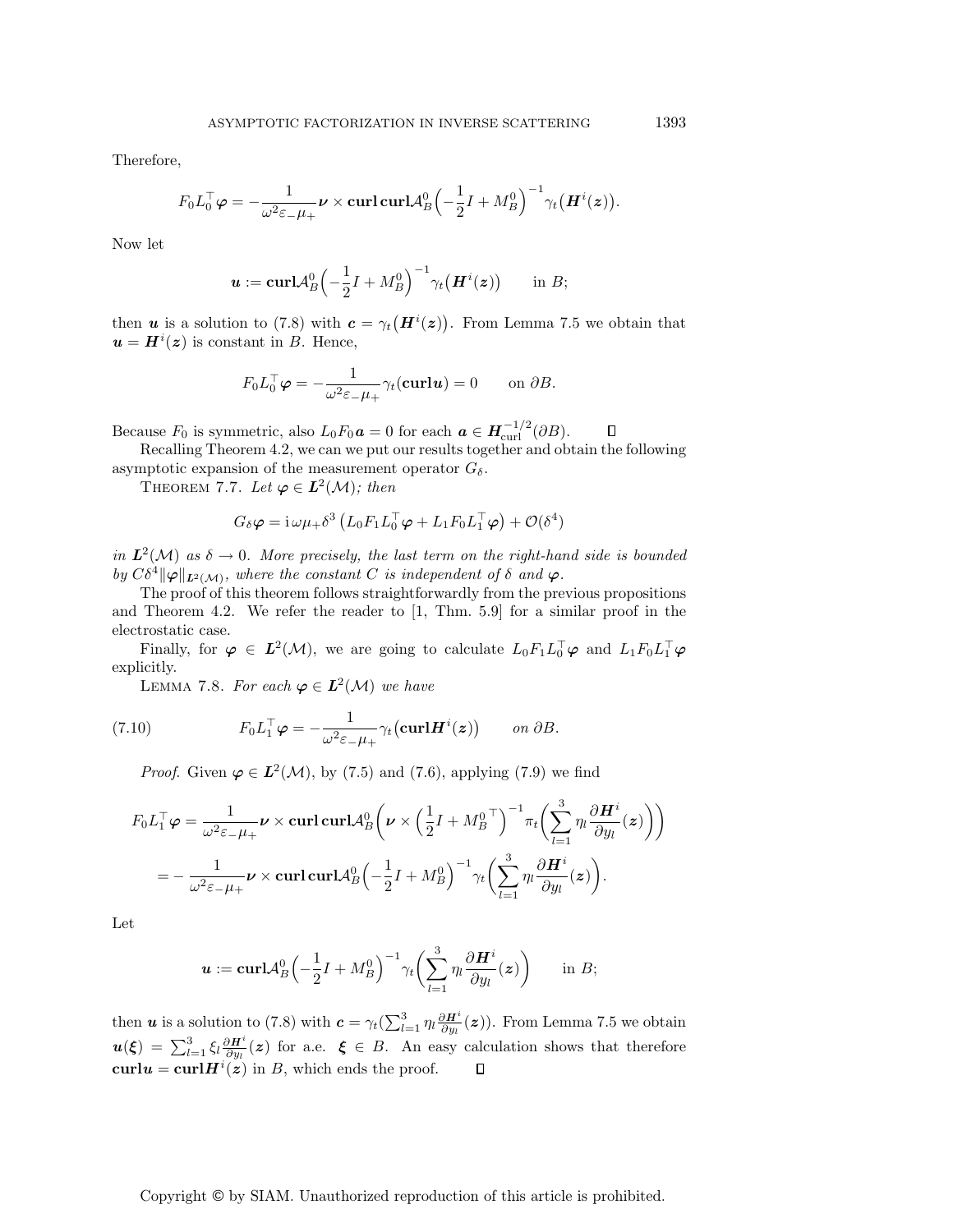LEMMA 7.9. For each  $\varphi \in L^2(\mathcal{M})$  we have

(7.11) 
$$
F_1 L_0^{\top} \varphi = -\frac{\mu_-}{\mu_+} \gamma_t \left( A_B^0 \left( -\frac{1}{2} I + M_B^0 \right)^{-1} \gamma_t \left( \boldsymbol{H}^i(\boldsymbol{z}) \right) \right) \qquad on \ \partial B.
$$

*Proof.* Given  $\varphi \in L^2(\mathcal{M})$ , by (7.4) and (7.7), applying (2.1) and (7.9) we find that on  $\partial B$ 

$$
(7.12) \quad (F_1 L_0^{\top} \varphi)(\boldsymbol{\xi}) = -\frac{\mu_{-}}{\mu_{+}} \bigg(\gamma_t \bigg(A_B^0 \bigg(-\frac{1}{2}I + M_B^0\bigg)^{-1} \gamma_t \big(\boldsymbol{H}^i(z)\bigg)\bigg)\bigg)(\boldsymbol{\xi}) + \frac{\mu_{-}}{\mu_{+}} \nu(\boldsymbol{\xi}) \times \int_{\partial B} \frac{1}{8\pi} \frac{\boldsymbol{\xi} - \boldsymbol{\eta}}{|\boldsymbol{\xi} - \boldsymbol{\eta}|} \bigg(\text{div}_{\partial B} \bigg(\bigg(-\frac{1}{2}I + M_B^0\bigg)^{-1} \gamma_t \big(\boldsymbol{H}^i(z)\bigg)\bigg)\bigg)(\boldsymbol{\eta}) \,ds(\boldsymbol{\eta}).
$$

By Lemma 5.1(a),  $-\frac{1}{2}I + M_B^0$  is an isomorphism on  $H_{div,0}^{-1/2}(\partial B)$ . Therefore, because by (2.3) it holds that  $\text{div}_{\partial B} \gamma_t \big( \boldsymbol{H}^i(\boldsymbol{z}) \big) = -\gamma_n \big( \text{curl} \big( \boldsymbol{H}^i(\boldsymbol{z}) \big) \big) = 0$ , we find

$$
\mathrm{div}_{\partial B}\Big(\Big(-\frac{1}{2}I + M_B^0\Big)^{-1}\gamma_t\big(\boldsymbol{H}^i(\boldsymbol{z})\big)\Big) = 0.
$$

Hence, the second term on the right-hand side of (7.12) vanishes, and we obtain the desired result.  $\Box$ 

DEFINITION 7.10. For a bounded  $C^{2,\alpha}$  domain  $D \subset \mathbb{R}^3$  we define the magnetic polarizability tensor  $\mathbb{M}_{D}^{0} \in \mathbb{R}^{3 \times 3}$  by  $\mathbb{M}_{D}^{0} := (m_{ij}^{0})_{i,j=1}^{3}$  with

$$
m_{ij}^0 := -\int_{\partial D} \eta_j \bigg( \Big( -\frac{1}{2} I + K_D^{0\; \top} \Big)^{-1} \nu_i \bigg) (\pmb{\eta}) \; \mathrm{d}s(\pmb{\eta}), \qquad 1 \le i, j \le 3.
$$

The electric polarizability tensor  $\mathbb{M}_{D}^{\infty} \in \mathbb{R}^{3 \times 3}$  corresponding to the domain D is given by  $\mathbb{M}_{D}^{\infty} := (m_{ij}^{\infty})_{i,j=1}^{3}$  with

$$
m_{ij}^{\infty} := \int_{\partial D} \eta_j \left( \left( \frac{1}{2} I + K_D^0 \right)^{-1} \nu_i \right) (\eta) \, \mathrm{d}s(\eta), \qquad 1 \le i, j \le 3.
$$

The magnetic and the electric polarizability tensor are symmetric and positive definite matrices; cf. [3, 19].

PROPOSITION 7.11. For each  $\varphi \in L^2(\mathcal{M})$  we have

$$
L_1 F_0 L_1^\top \varphi = \frac{1}{i \omega \mu_+} \frac{\mu_-}{\mu_+} \mathbf{curl}_x \mathbb{G}^e(\cdot, \mathbf{z}) \mathbb{M}_B^\infty \mathbf{curl} \mathbf{H}^i(\mathbf{z}) \qquad on \ \mathcal{M}.
$$

*Proof.* Let  $\varphi \in L^2(\mathcal{M})$ . By (7.10) and (7.2),

$$
L_1 F_0 L_1^\top \varphi = -\frac{1}{i \omega \mu_+} \int_{\partial B} \sum_{l=1}^3 \eta_l \frac{\partial \mathbb{G}^m}{\partial y_l} (\cdot, \mathbf{z}) \Big( \Big( \frac{1}{2} I + M_B^0 \Big)^{-1} \gamma_t \big( \mathbf{curl} \mathbf{H}^i(\mathbf{z}) \big) \Big) (\boldsymbol{\eta}) \, \mathrm{d}s(\boldsymbol{\eta})
$$

on  $M$ . Applying (7.9), we find

$$
- \int_{\partial B} \sum_{l=1}^{3} \eta_l \frac{\partial \mathbb{G}^m}{\partial y_l} (\cdot, \mathbf{z}) \Big( \Big( \frac{1}{2} I + M_B^0 \Big)^{-1} \gamma_t \big( \mathbf{curl} \mathbf{H}^i(\mathbf{z}) \big) \Big) (\eta) \, \mathrm{d}s(\eta)
$$
  
= 
$$
\sum_{l=1}^{3} \frac{\partial \mathbb{G}^m}{\partial y_l} (\cdot, \mathbf{z}) \int_{\partial B} \eta_l \, \mathbb{I}_3 \Big( \boldsymbol{\nu} \times \Big( -\frac{1}{2} I + M_B^0 \big)^{-1} \pi_t \big( \mathbf{curl} \mathbf{H}^i(\mathbf{z}) \big) \Big) (\eta) \, \mathrm{d}s(\eta)
$$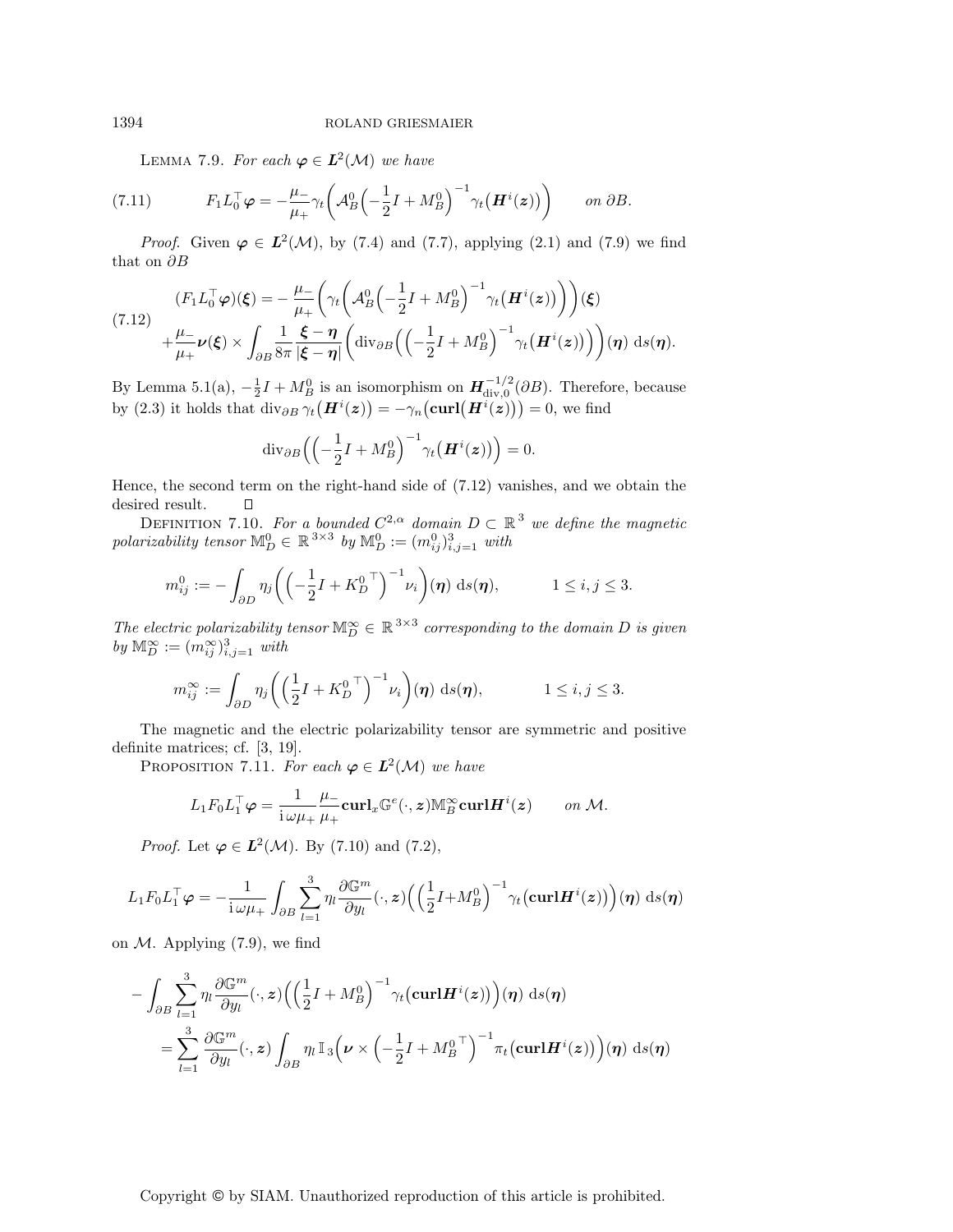on  $M$ . Because by  $(2.2)$ 

$$
\pi_t\bigl(\mathbf{curl}\boldsymbol{H}^i(\boldsymbol{z})\bigr)=\pi_t\bigl(\nabla_{\eta}\bigl(\mathbf{curl}\boldsymbol{H}^i(\boldsymbol{z})\cdot\boldsymbol{\eta}\bigr)\bigr)=\nabla_{\partial B}\bigl(\mathbf{curl}\boldsymbol{H}^i(\boldsymbol{z})\cdot\boldsymbol{\eta}\bigr)
$$

on  $\partial B$ , where  $\eta$  denotes the coordinate function in a neighborhood of  $\partial B$ , we can apply (5.3) and (2.2) to obtain for  $1 \le l \le 3$  that

$$
\int_{\partial B} \eta_l \mathbb{I}_3\Big(\nu \times \Big(-\frac{1}{2}I + M_B^{0\top}\Big)^{-1} \pi_t\big(\mathbf{curl} \mathbf{H}^i(\boldsymbol{z})\big)\Big)(\boldsymbol{\eta}) \, \mathrm{d}s(\boldsymbol{\eta})
$$
\n
$$
= \int_{\partial B} \pi_t(\eta_l \mathbb{I}_3)^\top \Big(\mathbf{curl}_{\partial B} \Big(\frac{1}{2}I + K_B^0\Big)^{-1} \big(\mathbf{curl} \mathbf{H}^i(\boldsymbol{z}) \cdot \boldsymbol{\eta}\big)\Big)(\boldsymbol{\eta}) \, \mathrm{d}s(\boldsymbol{\eta}).
$$

From the duality of  $\text{curl}_{\partial B}$  and  $\text{curl}_{\partial B}$ , and from (2.3), we find

$$
\int_{\partial B} \pi_t(\eta_l \mathbb{I}_3)^\top \Big( \mathbf{curl}_{\partial B} \Big( \frac{1}{2} I + K_B^0 \Big)^{-1} \big( \mathbf{curl} \mathbf{H}^i(\mathbf{z}) \cdot \boldsymbol{\eta} \big) \Big) (\boldsymbol{\eta}) \, \mathrm{d}s(\boldsymbol{\eta})
$$
  
= 
$$
\int_{\partial B} \big( \boldsymbol{\nu} \cdot \mathbf{curl}(\eta_l \mathbb{I}_3) \big)^\top (\boldsymbol{\xi}) \left( \Big( \Big( \frac{1}{2} I + K_B^0 \Big)^{-1} \boldsymbol{\eta} \Big) (\boldsymbol{\xi}) \cdot \mathbf{curl} \mathbf{H}^i(\mathbf{z}) \right) \, \mathrm{d}s(\boldsymbol{\xi}).
$$

An easy calculation reveals

$$
\sum_{l=1}^3 \frac{\partial \mathbb{G}^m}{\partial y_l}(\cdot, \boldsymbol{z})\mathbf{curl}_\eta (\eta_l \, \mathbb{I}_3)^\top = \big(\mathbf{curl}_y \mathbb{G}^{m\top}\big)^\top (\cdot, \boldsymbol{z}).
$$

Applying (3.4b) and (3.4c), we observe

$$
\left(\mathbf{curl}_y \mathbb{G}^{m\top}\right)^\top(\cdot,z) = \frac{\mu_-}{\mu_+} \mathbf{curl}_x \mathbb{G}^e(\cdot,z).
$$

So, we find

$$
\sum_{l=1}^{3} \frac{\partial \mathbb{G}^{m}}{\partial y_{l}}(\cdot, z) \int_{\partial B} (\nu \cdot \operatorname{curl}(\eta_{l} \mathbb{I}_{3}))^{\top}(\xi) \Big( \Big( \Big(\frac{1}{2}I + K_{B}^{0}\Big)^{-1} \eta \Big)(\xi) \cdot \operatorname{curl} \mathbf{H}^{i}(z) \Big) ds(\xi)
$$
  
\n
$$
= \frac{\mu_{-}}{\mu_{+}} \operatorname{curl}_{x} \mathbb{G}^{e}(\cdot, z) \int_{\partial B} \nu(\xi) \Big( \Big( \Big(\frac{1}{2}I + K_{B}^{0}\Big)^{-1} \eta \Big)(\xi) \cdot \operatorname{curl} \mathbf{H}^{i}(z) \Big) ds(\xi)
$$
  
\n
$$
= \frac{\mu_{-}}{\mu_{+}} \operatorname{curl}_{x} \mathbb{G}^{e}(\cdot, z) \mathbb{M}_{B}^{\infty} \operatorname{curl} \mathbf{H}^{i}(z). \qquad \Box
$$

PROPOSITION 7.12. For each  $\varphi \in L^2(\mathcal{M})$  we have

$$
L_0 F_1 L_0^{\top} \varphi = \mathrm{i} \,\omega \varepsilon_- \frac{\mu_-}{\mu_+} \mathbb{G}^m(\cdot, \boldsymbol{z}) \mathbb{M}_B^0 \boldsymbol{H}^i(\boldsymbol{z}).
$$

*Proof.* Let  $\varphi \in L^2(\mathcal{M})$  and set

$$
\boldsymbol{u} := \mathbf{curl} \mathcal{A}_B^0 \left(-\frac{1}{2}I + M_B^0\right)^{-1} \gamma_t(\boldsymbol{H}^i(z)) \quad \text{in } B.
$$

As in the proof of Proposition 7.6 we find that  $u = H^{i}(z)$  in B. So we obtain

(7.13) 
$$
\gamma_n\Big(\mathbf{curl}\mathcal{A}_B^0\Big(-\frac{1}{2}I+M_B^0\Big)^{-1}\gamma_t\big(\boldsymbol{H}^i(z)\big)\Big)=\gamma_n\big(\boldsymbol{H}^i(z)\big) \quad \text{on }\partial B.
$$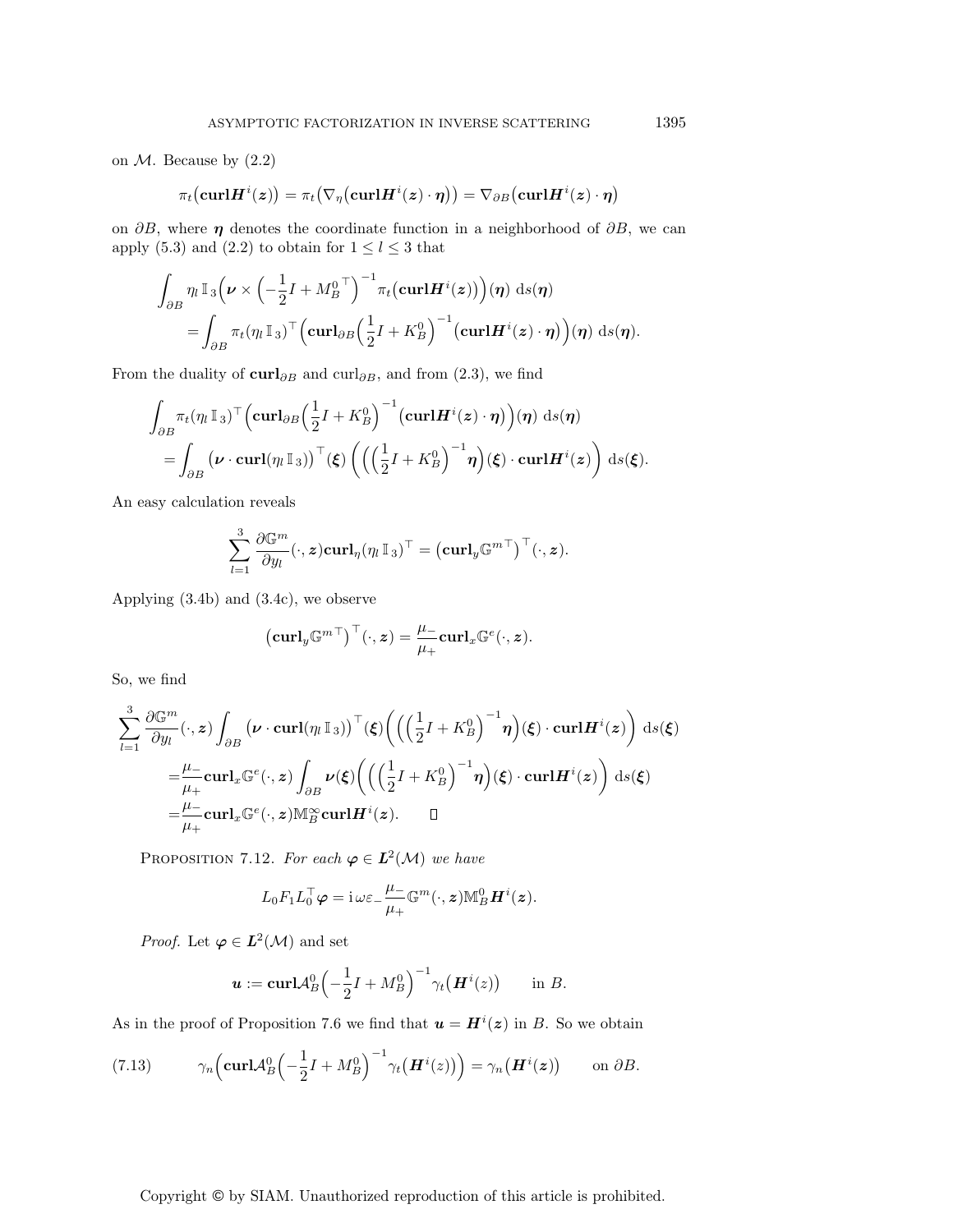By (7.11) and (7.1),

$$
L_0F_1L_0^{\dagger}\varphi
$$
  
=  $\mathrm{i}\omega\varepsilon_{-}\frac{\mu_{-}}{\mu_{+}}\mathbb{G}^m(\cdot,z)\int_{\partial B}\left(\left(\frac{1}{2}I+M_B^0\right)^{-1}\gamma_t\left(\mathcal{A}_B^0\left(-\frac{1}{2}I+M_B^0\right)^{-1}\gamma_t\left(\boldsymbol{H}^i(z)\right)\right)\right)(\boldsymbol{\eta})\,\mathrm{d}s(\boldsymbol{\eta})$ 

on M. Observing that  $\pi_t(\mathbb{I}_3) = \nabla_{\partial B} \eta$  on  $\partial B$ , where  $\eta$  again denotes the surface variable on  $\partial B$ , and applying (2.2), we can calculate

$$
\int_{\partial B} \left( \left( \frac{1}{2} I + M_B^0 \right)^{-1} \gamma_t \left( A_B^0 \left( -\frac{1}{2} I + M_B^0 \right)^{-1} \gamma_t \left( \boldsymbol{H}^i(z) \right) \right) \right) (\boldsymbol{\eta}) \, \mathrm{d}s(\boldsymbol{\eta})
$$
\n
$$
= \int_{\partial B} \left( \left( \frac{1}{2} I + M_B^0 \right)^{-1} \nabla_{\partial B} \boldsymbol{\eta} \right)^{\top} (\boldsymbol{\xi}) \gamma_t \left( A_B^0 \left( -\frac{1}{2} I + M_B^0 \right)^{-1} \gamma_t \left( \boldsymbol{H}^i(z) \right) \right) (\boldsymbol{\xi}) \, \mathrm{d}s(\boldsymbol{\xi}).
$$

Applying (5.3), the duality of  $-\nabla_{\partial B}$  and div<sub> $\partial B$ </sub>, and (2.3), we have

$$
\int_{\partial B} \left( \left( \frac{1}{2} I + M_B^0 \right)^{-1} \nabla_{\partial B} \eta \right)^{\top} (\xi) \gamma_t \left( A_B^0 \left( -\frac{1}{2} I + M_B^0 \right)^{-1} \gamma_t \left( \boldsymbol{H}^i(z) \right) \right) (\xi) \, \mathrm{d}s(\xi) \n= \int_{\partial B} \left( \left( -\frac{1}{2} I + K_B^0 \right)^{-1} \eta \right) (\eta) \left( -\gamma_n \left( \mathbf{curl} A_B^0 \left( -\frac{1}{2} I + M_B^0 \right)^{-1} \gamma_t \left( \boldsymbol{H}^i(z) \right) \right) \right) (\eta) \, \mathrm{d}s(\eta).
$$

Finally, recalling (7.13), we obtain

$$
\int_{\partial B} \Biggl( \Bigl( -\frac{1}{2}I + K_B^0 \Bigr)^{-1} \eta \Bigr) (\eta) \Bigl( -\gamma_n \Bigl( \operatorname{curl} \mathcal{A}_B^0 \Bigl( -\frac{1}{2}I + M_B^0 \Bigr)^{-1} \gamma_t \bigl( \boldsymbol{H}^i(\boldsymbol{z}) \bigr) \Bigr) (\eta) \, \mathrm{d}s(\eta) \n= - \int_{\partial B} \Bigl( \Bigl( -\frac{1}{2}I + K_B^0 \Bigr)^{-1} \eta \Bigr) (\eta) \bigl( \nu(\eta) \cdot \boldsymbol{H}^i(\boldsymbol{z}) \bigr) \, \mathrm{d}s(\eta) = \mathbb{M}_B^0 \boldsymbol{H}^i(\boldsymbol{z}). \qquad \Box
$$

From Theorem 7.7 and Propositions 7.11 and 7.12 we obtain the following corollary.

COROLLARY 7.13. Let  $\varphi \in L^2(\mathcal{M})$ , and let  $H^i$  be the corresponding incident field from (3.5). Then

$$
G_{\delta}\boldsymbol{\varphi}=\delta^3\Big(-k_{-}^2\mathbb{G}^m(\cdot,\boldsymbol{z})\mathbb{M}^0_B\boldsymbol{H}^i(\boldsymbol{z})+\frac{\mu_{-}}{\mu_{+}}\mathbf{curl}_x\mathbb{G}^e(\cdot,\boldsymbol{z})\mathbb{M}_B^\infty\mathbf{curl}\boldsymbol{H}^i(\boldsymbol{z})\Big)+\mathcal{O}(\delta^4)
$$

in  $L^2(\mathcal{M})$ , as  $\delta \to 0$ . More precisely, the last term on the right-hand side is bounded by  $C\delta^4 \|\varphi\|_{L^2(\mathcal{M})}$ , where the constant C is independent of  $\delta$  and  $\varphi$ .

**8. Multiple scatterers.** The results of the previous sections can be extended to the practically important case of finitely many well-separated small scatterers as introduced in section 3. This generalization works in the same way as we did in [1, section 6] for the electrostatic case. Because the calculations are rather technical and no new ideas are needed, we just mention the final result and leave the details to the reader.

Let  $\mathbb{M}_{B_1}^0, \ldots, \mathbb{M}_{B_m}^0$  and  $\mathbb{M}_{B_1}^{\infty}, \ldots, \mathbb{M}_{B_m}^{\infty}$  denote the magnetic and electric polarizability tensors corresponding to  $B_1, \ldots, B_m$ , respectively. In case of multiple scatterers Corollary 7.13 reads as follows.

COROLLARY 8.1. Let  $\varphi \in L^2(\mathcal{M})$ , and let  $H^i$  be the corresponding incident field from (3.5). Then (8.1)

$$
G_{\delta}\varphi = \delta^3 \sum_{l=1}^m \Bigl( -k_-^2 \mathbb{G}^m(\cdot, \mathbf{z}_l) \mathbb{M}_{B_l}^0 \boldsymbol{H}^i(\mathbf{z}_l) + \frac{\mu_-}{\mu_+} \mathbf{curl}_x \mathbb{G}^e(\cdot, \mathbf{z}_l) \mathbb{M}_{B_l}^\infty \mathbf{curl} \boldsymbol{H}^i(\mathbf{z}_l) \Bigr) + \mathcal{O}(\delta^4)
$$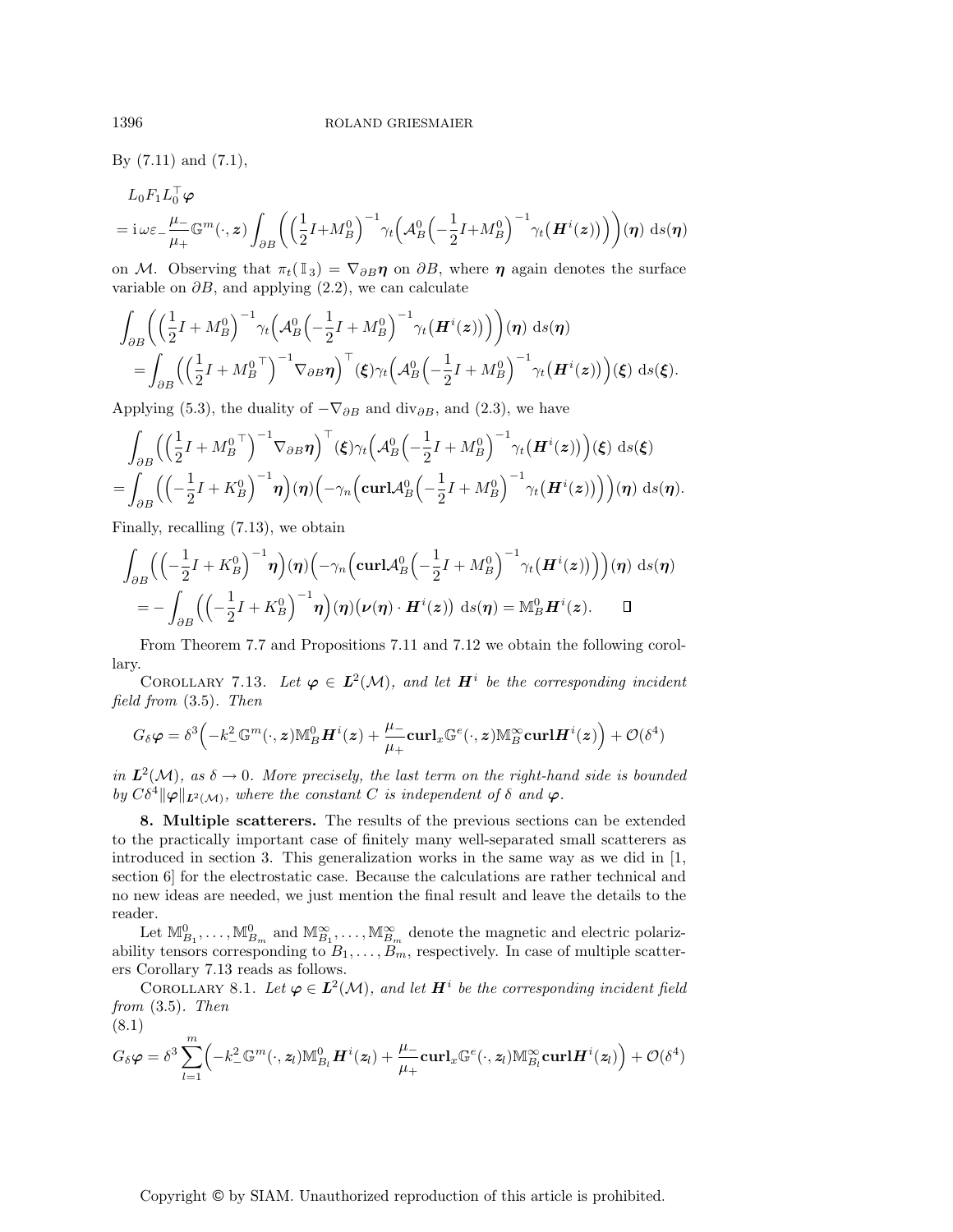in  $L^2(\mathcal{M})$ , as  $\delta \to 0$ . More precisely, the last term on the right-hand side is bounded by  $C\delta^4 ||\varphi||_{L^2(\mathcal{M})}$ , where the constant C is independent of  $\delta$  and  $\varphi$ .

**9. A characterization of the scatterers.** Using the asymptotic formula (8.1) we can now derive a characterization of the centers of the scatterers  $z_1, \ldots, z_l$  using a range criterion. For this purpose we introduce the operator  $T : L^2(\mathcal{M}) \to L^2(\mathcal{M})$ describing the leading order term in the asymptotic expansion (8.1), given by

$$
(9.1) \t T\varphi := \sum_{l=1}^m \Bigl(-k_-^2 \mathbb{G}^m(\cdot,z_l) \mathbb{M}_{B_l}^0 \boldsymbol{H}^i(z_l) + \frac{\mu_-}{\mu_+} \mathbf{curl}_x \mathbb{G}^e(\cdot,z_l) \mathbb{M}_{B_l}^\infty \mathbf{curl} \boldsymbol{H}^i(z_l)\Bigr).
$$

Because (3.5) implies that  $\mathbf{H}^i$  depends linearly on  $\varphi$ , it follows that T is linear. From Corollary 8.1 we obtain

$$
(9.2)\t\t\t G_{\delta} = \delta^3 T + \mathcal{O}(\delta^4)
$$

as  $\delta \to 0$  in  $\mathcal{L}(\mathbf{L}^2(\mathcal{M}))$ . Next we define the operator  $R: \mathbb{C}^{3 \times 2m} \to \mathbf{L}^2(\mathcal{M})$ :

(9.3) 
$$
Ra := k_{-}^{2} \sum_{l=1}^{m} \Big( \mathbb{G}^{m}(\cdot, z_{l}) a_{l} + \frac{\mu_{-}}{\mu_{+}} \mathbf{curl}_{x} \mathbb{G}^{e}(\cdot, z_{l}) a_{m+l} \Big)
$$

for  $\mathbf{a} = (\mathbf{a}_1, \dots, \mathbf{a}_{2m}) \in \mathbb{C}^{3 \times 2m}$ ,  $\mathbf{a}_l \in \mathbb{C}^3$ . Endowing  $\mathbb{C}^{3 \times 2m}$  with the bilinear form  $\langle a, b \rangle_{\mathbb{C}^{3 \times 2m}} := \sum_{l=1}^{2m} a_l \cdot b_l$  for  $a = (a_1, \ldots, a_{2m})$   $b = (b_1, \ldots, b_{2m}) \in \mathbb{C}^{3 \times 2m}$  with  $a_l, b_l \in \mathbb{C}^3$ , using (3.5), (3.4b), and (3.4c), we obtain

$$
\langle Ra, \varphi \rangle_{\mathcal{M}} = \sum_{l=1}^{m} a_{l} \cdot k_{-}^{2} \int_{\mathcal{M}} \mathbb{G}^{m} \(x, z_{l}) \varphi(x) \, ds(x)
$$
  
+ 
$$
\sum_{l=1}^{m} a_{l+m} \cdot k_{-}^{2} \frac{\mu_{-}}{\mu_{+}} \int_{\mathcal{M}} (\mathbf{curl}_{x} \mathbb{G}^{e}) \(x, z_{l}) \varphi(x) \, ds(x)
$$
  
= 
$$
\sum_{l=1}^{m} \left( a_{l} \cdot \frac{\mu_{-}}{\mu_{+}} \mathbf{H}^{i}(z_{l}) + a_{l+m} \cdot \frac{\mu_{-}}{\mu_{+}} \mathbf{curl} \mathbf{H}^{i}(z_{l}) \right)
$$

for any  $a \in \mathbb{C}^{3 \times 2m}$  and  $\varphi \in L^2(\mathcal{M})$ . So,  $R^{\top}: L^2(\mathcal{M}) \to \mathbb{C}^{3 \times 2m}$  is given by

(9.4) 
$$
R^{\mathsf{T}} \varphi = \frac{\mu_{-}}{\mu_{+}} \big(\boldsymbol{H}^{i}(z_{1}), \ldots, \boldsymbol{H}^{i}(z_{m}), \mathbf{curl}\boldsymbol{H}^{i}(z_{1}), \ldots, \mathbf{curl}\boldsymbol{H}^{i}(z_{m})\big).
$$

LEMMA 9.1. (a) R is injective. (b)  $R^{\top}$  is surjective. *Proof.* (a) Suppose  $\boldsymbol{a} \in \mathbb{C}^{3 \times 2m}$  such that  $R\boldsymbol{a} = 0$ . Then

$$
\tilde{\boldsymbol{H}} := k_-^2 \sum_{l=1}^m \Bigl( \mathbb{G}^m(\cdot,\boldsymbol{z}_l)\boldsymbol{a}_l + \frac{\mu_-}{\mu}\boldsymbol{\mathrm{curl}}_x \mathbb{G}^e(\cdot,\boldsymbol{z}_l)\boldsymbol{a}_{m+l} \Bigr)
$$

together with the associated electric field  $\mathbf{\vec{E}} := -1/(\mathrm{i} \omega \varepsilon) \mathbf{curl} \mathbf{\vec{H}}$  is a radiating solution of Maxwell's equations (3.1) in  $\mathbb{R}^3 \setminus \bigcup_{l=1}^m \{z_l\}$  that satisfies  $\tilde{H}|_{\mathcal{M}} = 0$ . Now we can follow the proof of [20, Thm. 3.2] and obtain  $\tilde{\boldsymbol{H}} = 0$  in  $\mathbb{R}^3 \setminus \bigcup_{l=1}^m \{z_l\}.$ 

Let  $l \in \{1,\ldots,m\}$ ; then of course  $\lim_{t\to 0} \tilde{H}(z_l + t\boldsymbol{b}) = 0$  for any  $\boldsymbol{b} \in \mathbb{R}^3$ . A short calculation shows that the singularity of  $\mathbb{G}^m(\cdot, z_l)$  in  $z_l$  is of order 3, while the singularity of  $\text{curl}_x \mathbb{G}^e(\cdot, z_l)$  in  $z_l$  is of order 2. So, from  $\lim_{t\to 0} \mathbb{G}^m(z_l + t e_3, z_l) a_l = 0$  it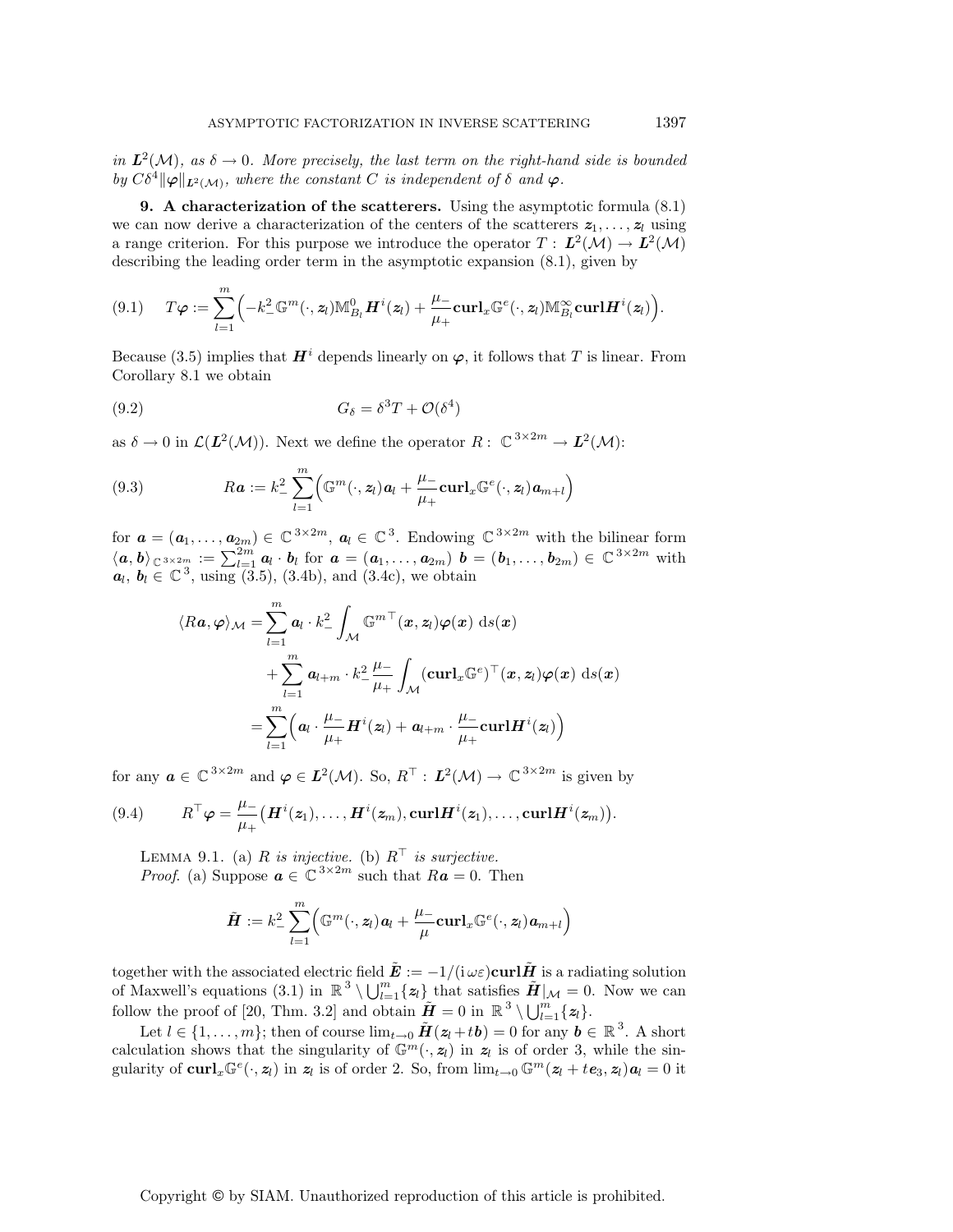follows that  $a_l = 0$ . Indeed, otherwise the singularity of  $\mathbb{G}^m(\cdot, z_l)a_l$  at  $z_l$  would imply that  $\lim_{t\to 0} |\tilde{H}(z_l + t e_3)| = \infty$ . Accordingly,  $\lim_{t\to 0} \mathbf{curl}_x \mathbb{G}^e(z_l + t e_1, z_l) a_{m+l} = 0$ and  $\lim_{t\to 0} \mathbf{curl}_x \mathbb{G}^e(z_l + t\mathbf{e}_2, z_l) \mathbf{a}_{m+l} = 0$  yield  $\mathbf{a}_{m+l} = 0$ . Because  $l \in \{1, \ldots, m\}$ was arbitrary, we are done.

(b) This part of the proof follows from part (a) and the well-known relation  $\mathcal{R}(R^{\perp}) = \mathcal{N}(R)^{a}$  between ranges and null spaces of dual operators with finite rank. Here,  $\mathcal{N}(R)^a$  denotes the annihilator of  $\mathcal{N}(R)$  in  $\mathbb{C}^{3 \times 2m}$ .

Comparing the formulas (9.3) and (9.4) for R and  $R^{\top}$  and the definition (9.1) of T, we find that these operators are related by  $T = RMR^{\top}$ , where the operator  $M: \mathbb{C}^{3 \times 2m} \to \mathbb{C}^{3 \times 2m}$  is given by

$$
M\boldsymbol{a} := \frac{\mu_+}{\mu_-} \left( -\mathbb{M}_{B_1}^0 \boldsymbol{a}_1, \ldots, -\mathbb{M}_{B_m}^0 \boldsymbol{a}_m, \frac{1}{k_-^2} \mathbb{M}_{B_1}^\infty \boldsymbol{a}_{m+1}, \ldots, \frac{1}{k_-^2} \mathbb{M}_{B_m}^\infty \boldsymbol{a}_{2m} \right).
$$

From the positive definiteness of the magnetic and electric polarizability tensors  $M_{B_1}^0, \ldots, M_{B_m}^0$  and  $M_{B_1}^{\infty}, \ldots, M_{B_m}^{\infty}$  we conclude that M is invertible. Taking a closer look at the range of T, we first observe that  $\mathcal{R}(T) \subset \mathcal{R}(R)$ . We show that this inclusion is actually an equality.

PROPOSITION 9.2. The range of  $T$  has dimension 6m and is given by

$$
\mathcal{R}(T) = \mathrm{span}_{\mathbb{C}} \left\{ \mathbb{G}^m(\cdot, \mathbf{z}_l) \mathbf{e}_j, \, \mathbf{curl}_x \mathbb{G}^e(\cdot, \mathbf{z}_l) \mathbf{e}_j \; \middle| \; j = 1, 2, 3; \; l = 1, \ldots, m \right\}.
$$

*Proof.* The surjectivity of  $R^{\top}$  and M implies  $\mathcal{R}(T) = \mathcal{R}(RMR^{\top}) = \mathcal{R}(R)$ . The proposition is then an immediate consequence of (9.3) and Lemma 9.1(a).  $\Box$ 

Now we present the main tool for the identification of the positions  $z_l$ : the characterization of the centers of the scatterers in terms of the range of the leading order term T of the asymptotic expansion of the measurement operator  $G_{\delta}$ .

PROPOSITION 9.3. Let  $\mathbf{d} = (\mathbf{d}_1, \mathbf{d}_2) \in (\mathbb{C}^3 \times \mathbb{C}^3) \setminus \{(0, 0)\}, \mathbf{z} \in \mathbb{R}^3_-,$  and

$$
\boldsymbol{g}^{\boldsymbol{z},\boldsymbol{d}}:=\big(\mathbb{G}^{m}(\cdot,\boldsymbol{z})\boldsymbol{d}_{1}+\mathbf{curl}_{x}\mathbb{G}^{e}(\cdot,\boldsymbol{z})\boldsymbol{d}_{2}\big)|_{\mathcal{M}}.
$$

Then,  $g^{z,d} \in \mathcal{R}(T)$  if and only if  $z \in \{z_1, \ldots, z_m\}$ .

*Proof.* Assume that  $g^{z,d} \in \mathcal{R}(T)$ . As a consequence of Proposition 9.2,  $g^{z,d}$  may be represented as

$$
\boldsymbol{g}^{\boldsymbol{z},\boldsymbol{d}}=\sum_{l=1}^m\bigl(\mathbb{G}^m(\cdot,\boldsymbol{z}_l)\boldsymbol{a}_l+\mathbf{curl}_x\mathbb{G}^e(\cdot,\boldsymbol{z}_{l+m})\boldsymbol{a}_{l+m}\bigr)\qquad\text{on }\mathcal{M},
$$

with  $a_1, \ldots, a_{2m} \in \mathbb{C}^3$ . But then both

$$
\displaystyle \boldsymbol{H}^{a}:=\sum_{l=1}^{m}\Bigl(\mathbb{G}^{m}(\cdot,\boldsymbol{z}_{l})\boldsymbol{a}_{l}+\frac{\mu_{+}}{\mu}\boldsymbol{\mathrm{curl}}_{x}\mathbb{G}^{e}(\cdot,\boldsymbol{z}_{l+m})\boldsymbol{a}_{l+m}\Bigr)
$$

and

$$
\boldsymbol{H}^b:=\mathbb{G}^m(\cdot,\boldsymbol{z})\boldsymbol{d}_1+\frac{\mu_+}{\mu}\boldsymbol{\mathrm{curl}}_x\mathbb{G}^e(\cdot,\boldsymbol{z})\boldsymbol{d}_2,
$$

together with their associated electric fields, are radiating solutions of Maxwell's equations (3.1) in  $\mathbb{R}^3 \setminus (\bigcup_{l=1}^m \{z_l\} \cup \{z\})$  that coincide on M. So,  $\tilde{H} := H^a - H^b$  together with its electric field is a radiating solution of  $(3.1)$  in  $\mathbb{R}^3 \setminus (\bigcup_{l=1}^m \{z_l\} \cup \{z\})$  that satisfies  $\tilde{H}|_{\mathcal{M}} = 0$ . Following the proof of [20, Thm. 3.2] we conclude that  $\tilde{H} = 0$ everywhere in  $\mathbb{R}^3 \setminus (\bigcup_{l=1}^m \{z_l\} \cup \{\mathbf{z}\})$ . Thus  $\mathbf{H}^a = \mathbf{H}^b$  in  $\mathbb{R}^3 \setminus (\bigcup_{l=1}^m \{z_l\} \cup \{\mathbf{z}\})$ . This is only possible if  $z \in \{z_1, \ldots, z_m\}$ , and we have established the necessity of this condition. The sufficiency follows from Proposition 9.2.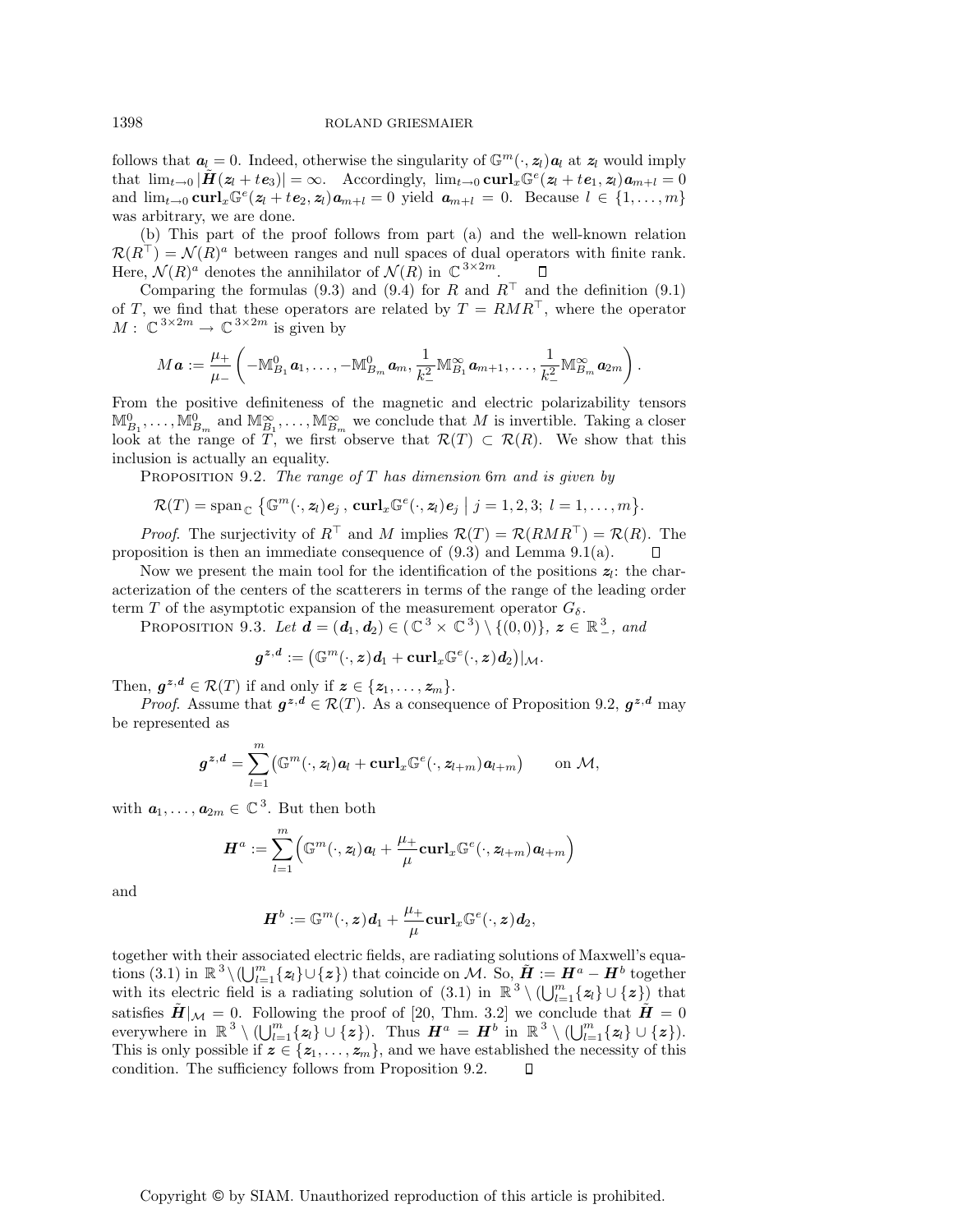**10. Determining the position of the inhomogeneities.** Let  $(\cdot, \cdot)_{L^2(\mathcal{M})}$  denote the (complex) scalar product on  $L^2(\mathcal{M})$ . Because  $G_\delta$  is a compact operator on  $L^2(\mathcal{M})$ , it admits a singular value decomposition

$$
G_\delta \bm \varphi = \sum_{j=1}^\infty \sigma_j^\delta(\bm \varphi, \bm v_j^\delta)_{\bm L^2(\mathcal{M})} \bm u_j^\delta, \qquad \bm \varphi \in \bm L^2(\mathcal{M}),
$$

where  $((\sigma_j^{\delta})^2)_{j\in\mathbb{N}}$  are the eigenvalues of  $G_{\delta}^*G_{\delta}$ , written in decreasing order with multiplicity,  $\sigma_j^{\delta} \geq 0$ . Similarly, the finite rank operator T can be decomposed as

$$
T\boldsymbol{\varphi} = \sum_{l=1}^{6m} \sigma_l(\boldsymbol{\varphi}, \boldsymbol{v}_l)_{\boldsymbol{L}^2(\mathcal{M})} \boldsymbol{u}_l, \qquad \boldsymbol{\varphi} \in \boldsymbol{L}^2(\mathcal{M}),
$$

with  $s_1 \geq s_2 \geq \cdots \geq s_{6m} > 0$ . From (9.2) we obtain

$$
G_{\delta}^* G_{\delta} = \delta^6 T^* T + \mathcal{O}(\delta^7)
$$

in  $\mathcal{L}(L^2(\mathcal{M}))$  as  $\delta \to 0$ . So, applying [26, Thm. V.4.10] we get the following aymptotic formula for the singular values as  $\delta \rightarrow 0$ :

(10.1) 
$$
(\sigma_j^{\delta})^2 = \delta^6 \sigma_j^2 + \mathcal{O}(\delta^7), \qquad j \in \mathbb{N},
$$

where we have set  $\sigma_l = 0$  for  $l \geq 6m$ . Next, for  $j \in \mathbb{N}$  and  $l = 1, \ldots, 6m$ , let

$$
P_j^{\delta}: \mathbf{L}^2(\mathcal{M}) \to \mathrm{span}_{\mathbb{C}}\{\mathbf{u}_1^{\delta}, \ldots, \mathbf{u}_j^{\delta}\} \quad \text{and} \quad P_l: \mathbf{L}^2(\mathcal{M}) \to \mathrm{span}_{\mathbb{C}}\{\mathbf{u}_1, \ldots, \mathbf{u}_l\}
$$

denote the orthogonal projections onto these subspaces, respectively. We can write these projections as line integrals of the resolvent of  $G_{\delta}G_{\delta}^*$  and  $\delta^6TT^*$ , respectively; see  $[26, III-(6.19)]$ . Then, a short calculation shows that

(10.2) 
$$
P_l^{\delta} = P_l + \mathcal{O}(\delta), \qquad l = 1, \ldots, 6m,
$$

as  $\delta \to 0$  in  $\mathcal{L}(\mathbf{L}^2(\mathcal{M}))$ , provided that we make appropriate choices of eigenvectors  $\mathbf{u}_l^{\delta}$ and  $u_l$ ,  $l = 1, \ldots, 6m$ .

In Proposition 9.3 we have seen that a point  $z \in \mathbb{R}^3$  coincides with one of the positions  $z_l$ ,  $l = 1, \ldots, m$ , if and only if  $g^{z,d} \in \mathcal{R}(T)$  or, equivalently,  $(I - P_{6m})g^{z,d} = 0$ . If we decompose the test function orthogonally as  $g^{z,d} = P_{6m}g^{z,d} + (I - P_{6m})g^{z,d}$ and define the angle  $\beta(z) \in [0, \pi/2]$  by

$$
\cot\beta(\boldsymbol{z}) := \frac{\|P_{6m}\boldsymbol{g}^{\boldsymbol{z},\boldsymbol{d}}\|_{\boldsymbol{L}^2(\mathcal{M})}}{\|(I-P_{6m})\boldsymbol{g}^{\boldsymbol{z},\boldsymbol{d}}\|_{\boldsymbol{L}^2(\mathcal{M})}},
$$

then we have

$$
\mathbf{z} \in \{\mathbf{z}_l \mid l=1,\ldots,m\} \Longleftrightarrow \beta(\mathbf{z}) = 0 \Longleftrightarrow \cot \beta(\mathbf{z}) = \infty.
$$

Unfortunately, we cannot compute  $\beta(z)$ , because  $P_{6m}$  corresponds to the leading order term  $T$  of the asymptotic expansion  $(9.2)$ , but what we measure is the full measurement operator  $G_{\delta}$ . However, in view of (10.2), for small values of  $\delta$  the projected test function  $P_{6m}g^{z,d}$  is well approximated by  $P_{6m}^{\delta}g^{z,d}$ , and the projectors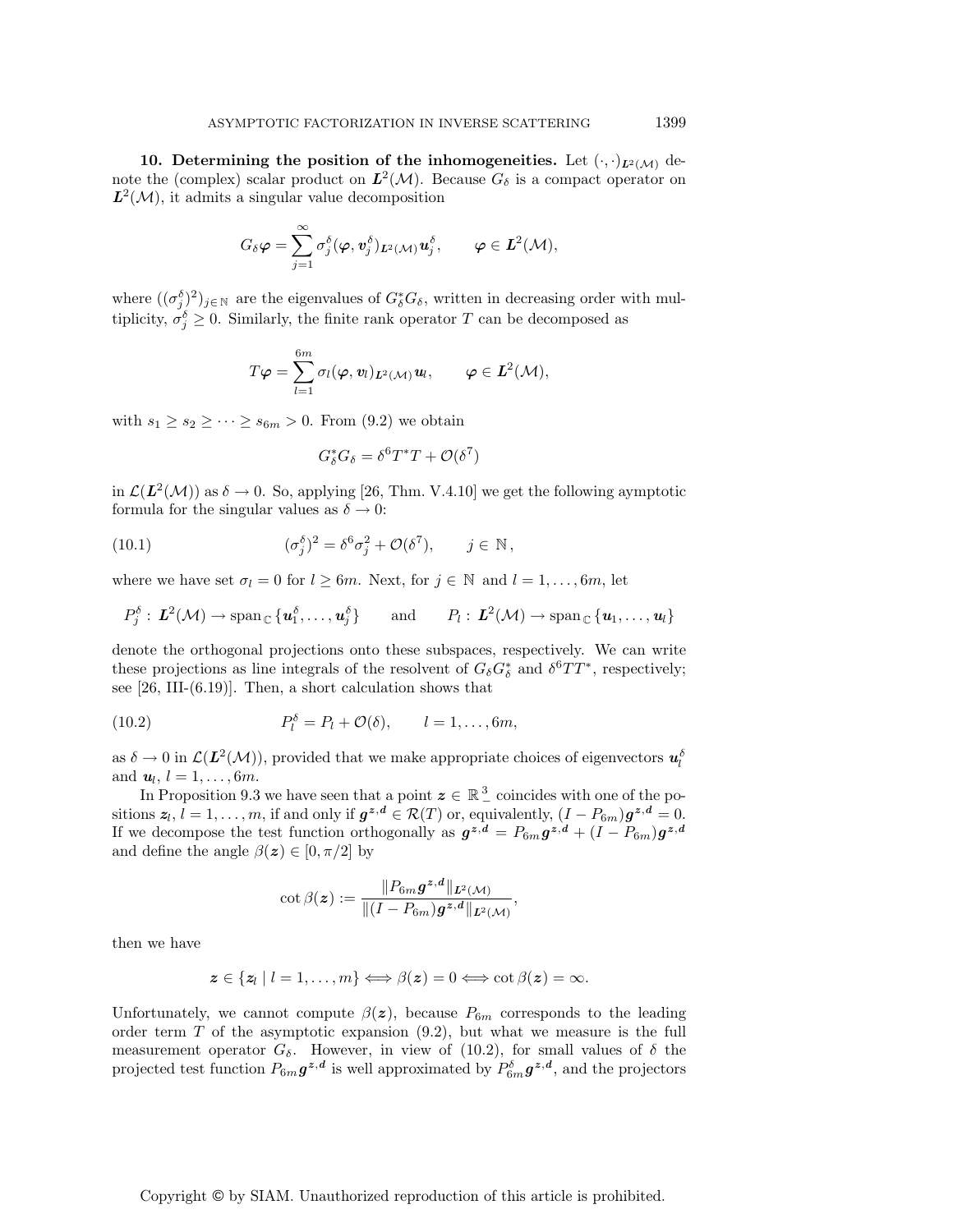$P_p^{\delta}$  can be computed for each  $p \in \mathbb{N}$  by means of the singular value expansion of the measurement operator  $G_{\delta}$ . Hence, for  $p \in \mathbb{N}$ , we define the angle  $\beta_p^{\delta}(z) \in [0, \pi/2]$  by

$$
\cot\beta_p^{\delta}(\boldsymbol{z}):=\frac{\|P_p^{\delta}\boldsymbol{g}^{\boldsymbol{z},\boldsymbol{d}}\|_{\boldsymbol{L}^2(\mathcal{M})}}{\|(I-P_p^{\delta})\boldsymbol{g}^{\boldsymbol{z},\boldsymbol{d}}\|_{\boldsymbol{L}^2(\mathcal{M})}}=\left(\frac{\sum_{j\leq p}|(\boldsymbol{u}^{\delta}_j,\boldsymbol{g}^{\boldsymbol{z},\boldsymbol{d}})_{\boldsymbol{L}^2(\mathcal{M})}|^2}{\sum_{j>p}|(\boldsymbol{u}^{\delta}_j,\boldsymbol{g}^{\boldsymbol{z},\boldsymbol{d}})_{\boldsymbol{L}^2(\mathcal{M})}|^2}\right)^{1/2}.
$$

If we plot  $\cot \beta_{6m}^{\delta}(z)$ , we expect to see large values for points  $z$  which are close to the positions  $z_l$ ,  $l = 1, \ldots, m$ .

Because the number  $m$  of unknown scatterers is usually not known a priori, it has to be estimated somehow. Two different strategies are available: On the one hand, recalling  $(10.1)$ , m may be estimated by looking for a gap in the set of singular values  $\sigma_l^{\delta}$  of  $G_{\delta}$ . This works if  $\delta$  is small enough and the noise level is not too high. Otherwise it may give misleading results. On the other hand, we can plot  $\cot \beta_p^{\delta}(z)$  for increasing values of  $p$ , until the number of reconstructed scatterers does not increase any more. This is reasonable, because for any subspace  $U \subset \mathcal{R}(T)$  Proposition 9.3 reduces to

$$
g^{z,d} \in U \quad \Longrightarrow \quad z \in \{z_1,\ldots,z_m\}.
$$

So, testing whether  $g^{z,d}$  is contained in a subspace  $U \subset \mathcal{R}(T)$ , we can only expect to reconstruct a (possibly empty) subset of  $\{z_1, \ldots, z_m\}$ . The number of reconstructed scatterers is monotonically increasing as  $\dim(U)$  increases until all m scatterers are reconstructed for dim(U) = 6m. Because none of the singular vectors of  $G_{\delta}$  corresponding to singular values  $\sigma_j^{\delta}$ ,  $j > 6m$ , is expected to be exactly of the form  $g^{z,d}, z \notin \{z_1,\ldots,z_m\}$ , the number of reconstructed scatterers should be constant for moderately sized  $j > 6m$ . Both strategies have been successfully tested in [8].

Finally, we show numerical results to illustrate the feasibility of the reconstruction method. We consider a two-layered background medium; the upper layer is empty  $(\varepsilon_+ = \varepsilon_0 = 8.85 \cdot 10^{-12} \text{ Fm}^{-1}, \ \mu_+ = \mu_0 = 1.25 \cdot 10^{-6} \text{ Hm}^{-1}$ , while the lower halfspace is filled with soil  $(\varepsilon_{-} = \varepsilon_0(\varepsilon_r + i \frac{\sigma}{\omega \varepsilon_0}) = 8.67 \cdot 10^{-11} + i 5.95 \cdot 10^{-9}$  Fm<sup>-1</sup>,  $\mu_- = (1 + \chi)\mu_0 = 1.25 \cdot 10^{-6}$  Hm<sup>-1</sup>, i.e.,  $\sigma = 7.5 \cdot 10^{-4}$  Sm<sup>-1</sup>,  $\chi = 1.9 \cdot 10^{-5}$ , and  $\varepsilon_r = 9.8$ ). The parameters for the lower halfspace are measurement data taken by Igel and Preetz [25] in the course of the project [23].

The measurement device operates on a square of size  $50 \times 50 \text{ cm}^2$  parallel to the surface of ground centered at  $(0, 0, 10)$  cm. We simulate the measurement operator  $G_{\delta}$  as done in [20]. For this purpose we impose magnetic dipoles with three linearly independent polarizations and a frequency of 20 kHz on a  $6 \times 6$  equidistant grid on the measurement device. Then we approximate the corresponding scattered fields on the same grid using a boundary element method. The scatterers are two ellipsoids with semiaxes  $(0.1, 0.2, 0.3)$  cm and  $(2, 3, 1)$  cm buried at position  $(-15, 15, -10)$  cm and (15, −15, −40) cm, respectively. The simulated forward data contain an estimated numerical error of 4%. Additionally, we perturb the simulated scattered field by a uniformly distributed relative error of 3%.

The values of  $\cot \beta_{12}^{\delta}(z)$  for  $z \in [-25, 25]^2 \times [-50, 0]$  cm<sup>3</sup> are used to visualize the location of the scatterers. The numerical implementation is essentially the same that has been used in [20] for a linear sampling method. Concerning implementation details, we refer the reader to this work; see also [8]. Figure 10.1 shows the first 20 singular values of the measurement operator  $G_{\delta}$  and horizontal cross sections of  $\cot \beta_{12}^{\delta}(z)$  for  $z_3 = -10$  cm and  $z_3 = -40$  cm, respectively. There is no distinct gap after the first 12 singurar values. One reason for this is the (numerical) error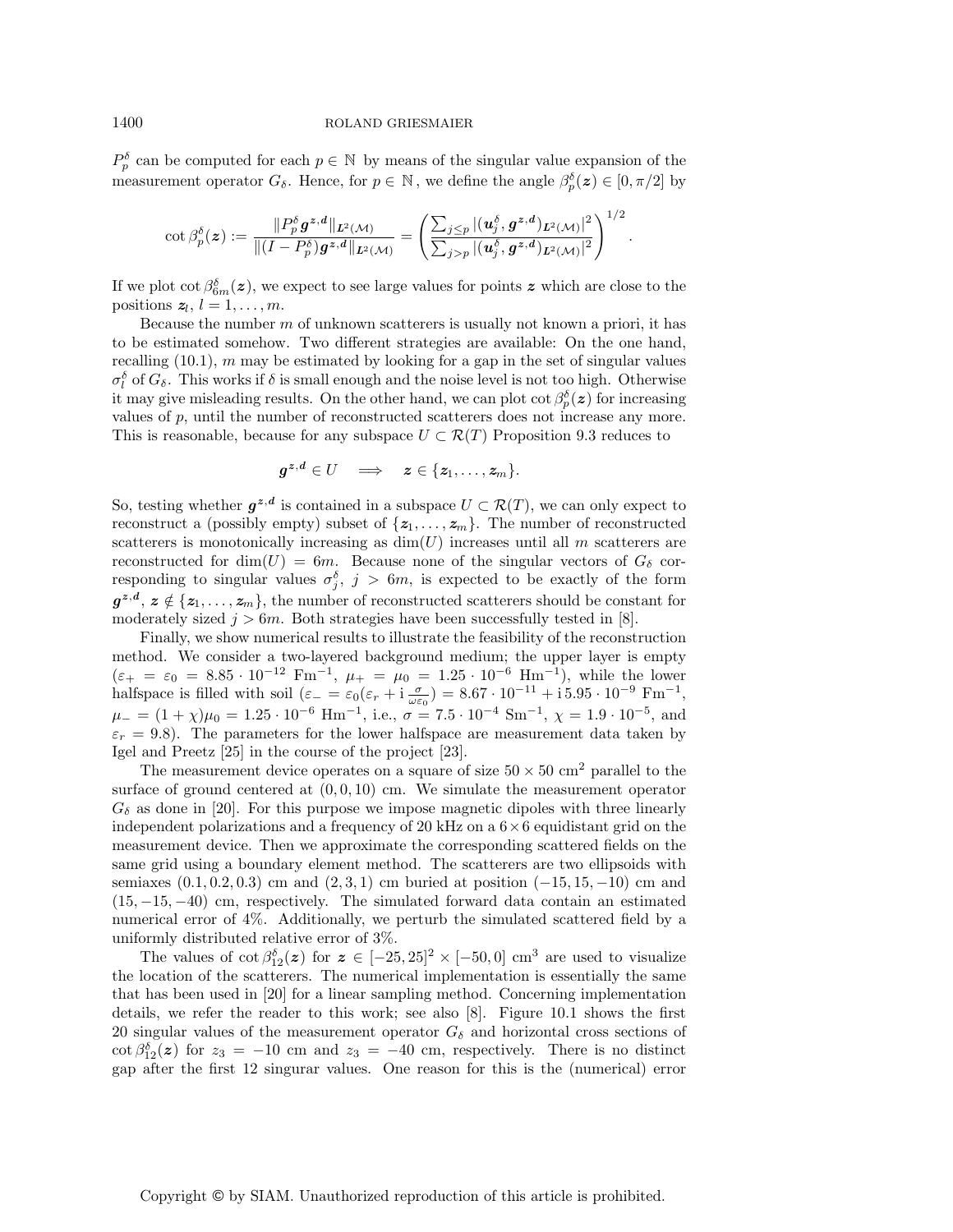

FIG. 10.1. Singular values of  $G_{\delta}$  and cross-sectional plots of  $\cot \beta_{12}^{\delta}(z)$  for  $z_3 = -10$  cm and  $z_3 = -40$  cm with 3% noise.



FIG. 10.2. Isosurface plots  $\cot \beta_{12}^{\delta}(z) = 25$  and  $\cot \beta_{12}^{\delta}(z) = 125$  with  $3\%$  noise.

in the forward data. Here the iterative procedure described above can be used to estimate the number of the scatterers. In the cross sectional plots the centers of the scatterers are clearly determined. Figure 10.2 shows isosurface plots  $\cot \beta_{12}^{\delta}(z) = 20$ and  $\cot \beta_{12}^{\delta}(z) = 200$ . We emphasize that these visualizations should not be mistaken as reconstructions of the shape of the scatterers. These plots give just an idea of possible positions of buried scatterers; they can be expected to be inside the (red) surfaces. Our method does not allow a binary test for whether some point belongs to a scatterer or not. If we perturb the simulated forward data in this example with 5% equally distributed noise, the reconstructions of the positions of the scatterers get worse, but still two scatterers are reconstructed. For higher amounts of noise the method fails.

Note that this is only one particular numerical example that by no means covers all possible situations of interest. Comparing the method proposed here with the linear sampling method from [20], using (among others) the example above, we found that the linear sampling method is more sensitive to uncorrelated noise. Using the unperturbed simulated data, the position of the scatterers has been reconstructed by the linear sampling method. But with 3% noise in the data the linear sampling method failed. The MUSIC-type reconstruction method studied in [24] gives numerical results comparable to the results presented here, although we mention that much higher frequencies have been used in [24]. In their final implementation both methods are quite similar. Our analysis from sections 9 and 10 is meant to be an extension of [24] and a rigorous justification of both methods.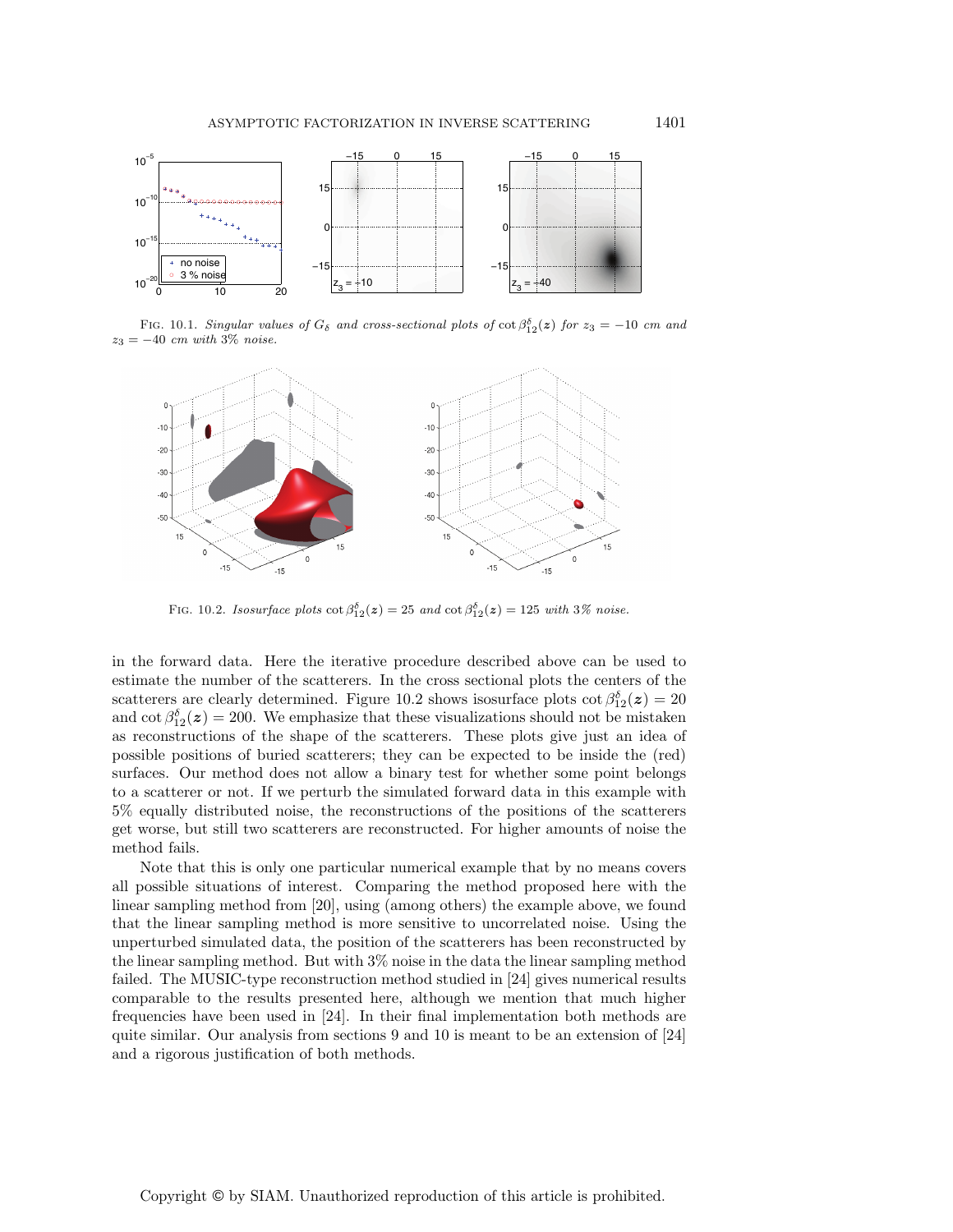#### 1402 ROLAND GRIESMAIER

**11. Conclusions.** We have considered an inverse scattering problem for small scatterers in a two-layered background medium which originated in the project [23] on humanitarian demining. An asymptotic expansion of the near field measurement operator as the size of the scatterers tends to zero has been proven. We used the asymptotic formula to justify a noniterative reconstruction method that can be interpreted as an asymptotic version of a factorization method, or as a MUSIC-type method. First numerical results indicate that this method may be appropriate to detect small buried objects from sufficiently accurate measurements of the scattered field above the surface of ground. Although our results have been derived for an idealized setting, we expect that the asymptotic expansion as well as the reconstruction method can be applied to more realistic models for measurement devices used for humanitarian demining, including special coil geometries such as, e.g., the double D design considered in [17]. We intend to address this in the future.

**Acknowledgments.** We would like to thank Christoph Schneider for providing us with his code for the linear sampling method from [20], which we adapted to implement the reconstruction method presented here. The boundary element method we used for generating simulated measurement data for multiple scatterers is an extension of a boundary element code for single scatterers developed by Roland Potthast and his group at the University of Göttingen; see also  $[17]$ . Last but not least, the author thanks Habib Ammari, Bastian Gebauer, Martin Hanke, Andreas Kirsch, and Christoph Schneider for useful discussions and valuable hints.

### **REFERENCES**

- [1] H. AMMARI, R. GRIESMAIER, AND M. HANKE, *Identification of small inhomogeneities: Asymp*totic factorization, Math. Comput., 76 (2007), pp. 1425–1448.
- [2] H. Ammari, E. Iakovleva, D. Lesselier, and G. Perrusson, MUSIC-type electromagnetic imaging of a collection of small three-dimensional bounded inclusions, SIAM J. Sci. Comput., 29 (2007), pp. 674–709.
- [3] H. AMMARI AND H. KANG, Reconstruction of Small Inhomogeneities from Boundary Measurements, Lecture Notes in Math. 1846, Springer-Verlag, Berlin, 2004.
- [4] H. AMMARI AND A. KHELIFI, Electromagnetic scattering by small dielectric inhomogeneities, J. Math. Pures Appl., 82 (2003), pp. 749–842.
- [5] H. AMMARI, S. MOSKOW, AND M. S. VOGELIUS, Boundary integral formulae for the reconstruction of electric and electromagnetic inhomogeneities of small volume, ESAIM Control Optim. Calc. Var., 9 (2003), pp. 49–66.
- [6] H. AMMARI, M. S. VOGELIUS, AND D. VOLKOV, Asymptotic formulas for perturbations in the electromagnetic fields due to the presence of inhomogeneities of small diameter II. The full Maxwell equations, J. Math. Pures Appl., 80 (2001), pp. 769–814.
- [7] H. AMMARI AND D. VOLKOV, The leading order term in the asymptotic expansion of the scattering amplitude of a collection of finite number of dielectric inhomogeneities of small diameter, Multiscale Computational Engineering, 3 (2005), pp. 149–160.
- [8] M. BRÜHL, M. HANKE, AND M. S. VOGELIUS, A direct impedance tomography algorithm for locating small inhomogeneities, Numer. Math., 93 (2003), pp. 635–654.
- [9] A. BUFFA, M. COSTABEL, AND D. SHEEN, On traces of  $H(\text{curl}, \Omega)$  in Lipschitz domains, J. Math. Anal. Appl., 276 (2002), pp. 845–867.
- [10] F. CAKONI AND D. COLTON, Qualitative methods in inverse scattering theory. An introduction, Interaction of Mechanics and Mathematics, Springer-Verlag, Berlin, 2006.
- [11] F. CAKONI, M'B. FARES, AND H. HADDAR, Analysis of two linear sampling methods applied to electromagnetic imaging of buried objects, Inverse Problems, 22 (2006), pp. 845–867.
- [12] M. Cheney, The linear sampling method and the MUSIC algorithm, Inverse Problems, 17 (2001), pp. 591–595.
- [13] W. C. Chew, Waves and Fields in Inhomogeneous Media, Van Nostrand Reinhold, New York, 1990.